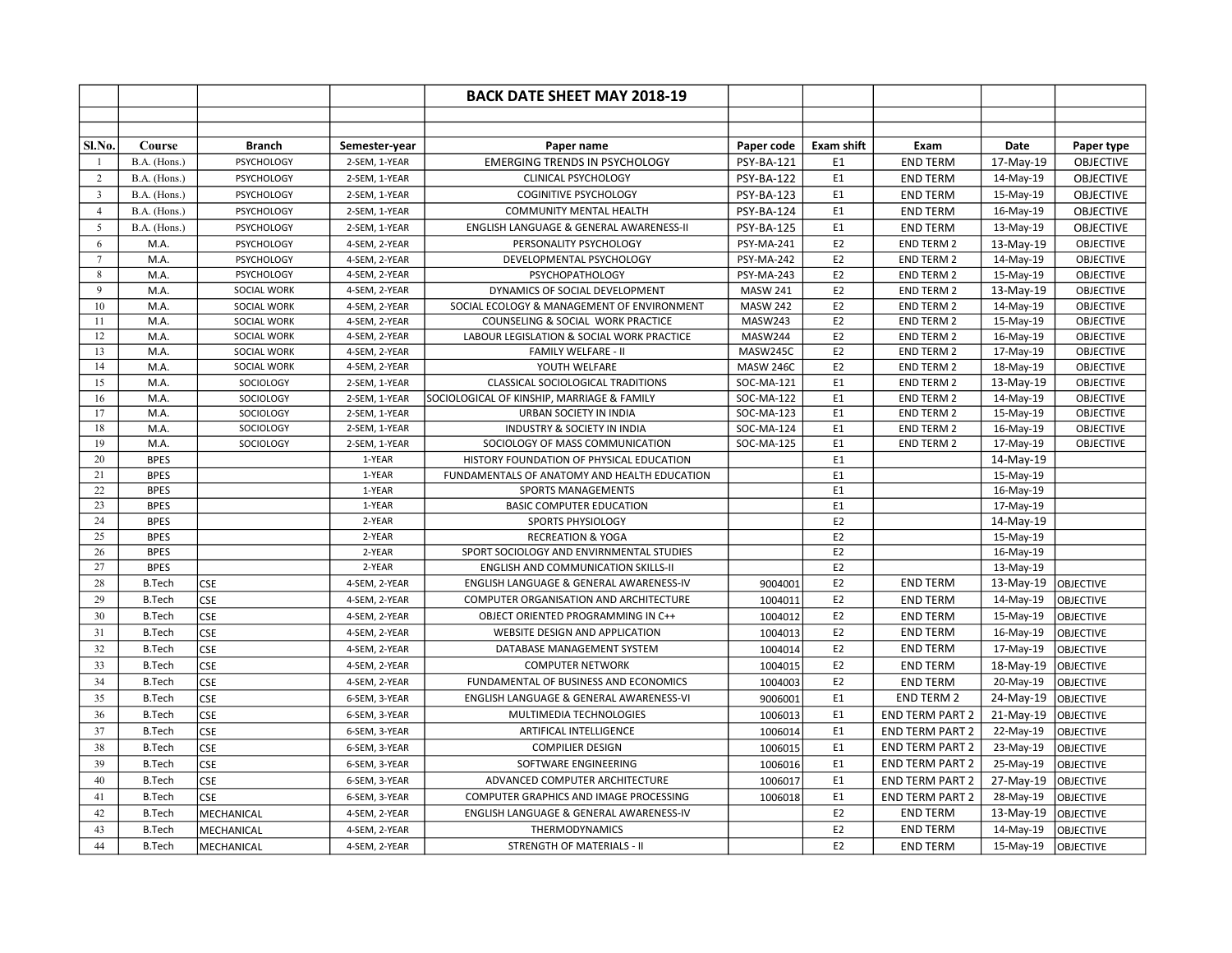| 45 | <b>B.Tech</b> | MECHANICAL    | 4-SEM, 2-YEAR | <b>FLUID MACHINES</b>                     |                 | E <sub>2</sub> | <b>END TERM</b>        | 16-May-19 | <b>OBJECTIVE</b> |
|----|---------------|---------------|---------------|-------------------------------------------|-----------------|----------------|------------------------|-----------|------------------|
| 46 | <b>B.Tech</b> | MECHANICAL    | 4-SEM, 2-YEAR | MANUFACTURING TECHNOLOGY - II             |                 | E <sub>2</sub> | <b>END TERM</b>        | 17-May-19 | <b>OBJECTIVE</b> |
| 47 | <b>B.Tech</b> | MECHANICAL    | 4-SEM, 2-YEAR | KINEMATICS OF MACHINES                    |                 | E <sub>2</sub> | <b>END TERM</b>        | 18-May-19 | <b>OBJECTIVE</b> |
| 48 | <b>B.Tech</b> | MECHANICAL    | 4-SEM, 2-YEAR | FUNDAMENTAL OF BUSINESS AND ECONOMICS     |                 | E <sub>2</sub> | <b>END TERM</b>        | 20-May-19 | <b>OBJECTIVE</b> |
| 49 | <b>B.Tech</b> | MECHANICAL    | 6-SEM, 3-YEAR | ENGLISH LANGUAGE & GENERAL AWARENESS-VI   |                 | E <sub>1</sub> | <b>END TERM</b>        | 24-May-19 | <b>OBJECTIVE</b> |
| 50 | <b>B.Tech</b> | MECHANICAL    | 6-SEM, 3-YEAR | INDUSTRIAL QUALITY CONTROL                |                 | E <sub>1</sub> | <b>END TERM PART 2</b> | 21-May-19 | OBJECTIVE        |
| 51 | <b>B.Tech</b> | MECHANICAL    | 6-SEM, 3-YEAR | REFRIGERATION AND AIR CONDITIONING        |                 | E <sub>1</sub> | <b>END TERM PART 2</b> | 22-May-19 | <b>OBJECTIVE</b> |
| 52 | <b>B.Tech</b> | MECHANICAL    | 6-SEM, 3-YEAR | MACHINE DESIGN - II                       |                 | E <sub>1</sub> | <b>END TERM PART 2</b> | 23-May-19 | <b>OBJECTIVE</b> |
| 53 | <b>B.Tech</b> | MECHANICAL    | 6-SEM, 3-YEAR | MEASUREMENTS AND INSTRUMENTATION          |                 | E1             | <b>END TERM PART 2</b> | 25-May-19 | <b>OBJECTIVE</b> |
| 54 | <b>B.Tech</b> | MECHANICAL    | 6-SEM, 3-YEAR | HEAT AND MASS TRANSFER                    |                 | E <sub>1</sub> | <b>END TERM PART 2</b> | 27-May-19 | <b>OBJECTIVE</b> |
| 55 | <b>B.Tech</b> | MECHANICAL    | 6-SEM, 3-YEAR | <b>OPERATIONS RESEARCH</b>                |                 | E <sub>1</sub> | <b>END TERM PART 2</b> | 28-May-19 | <b>OBJECTIVE</b> |
| 56 | <b>B.Tech</b> | <b>CIVIL</b>  | 4-SEM, 2-YEAR | STRUCTURAL ANALYSIS-II                    | 1004006         | E <sub>2</sub> | <b>END TERM</b>        | 14-May-19 | <b>OBJECTIVE</b> |
| 57 | <b>B.Tech</b> | <b>CIVIL</b>  | 4-SEM, 2-YEAR | FLUID MECHANICS-II                        | 1004007         | E <sub>2</sub> | <b>END TERM</b>        | 15-May-19 | <b>OBJECTIVE</b> |
| 58 | <b>B.Tech</b> | <b>CIVIL</b>  | 4-SEM, 2-YEAR | SURVEYING-II                              | 1004008         | E <sub>2</sub> | <b>END TERM</b>        | 16-May-19 | <b>OBJECTIVE</b> |
| 59 | <b>B.Tech</b> | <b>CIVIL</b>  | 4-SEM, 2-YEAR | DESIGN OF CONCRETE STRUCTURES-I           | 1004009         | E <sub>2</sub> | <b>END TERM</b>        | 17-May-19 | <b>OBJECTIVE</b> |
| 60 | <b>B.Tech</b> | <b>CIVIL</b>  | 4-SEM, 2-YEAR | <b>CONCRETE TECHNOLOGY</b>                | 1004010         | E <sub>2</sub> | <b>END TERM</b>        | 18-May-19 | <b>OBJECTIVE</b> |
| 61 | <b>B.Tech</b> | <b>CIVIL</b>  | 4-SEM, 2-YEAR | FUNDAMENTALS OF BUSINESS & ECONOMICS      |                 | E <sub>2</sub> | <b>END TERM</b>        | 20-May-19 | OBJECTIVE        |
| 62 | <b>B.Tech</b> | <b>CIVIL</b>  | 4-SEM, 2-YEAR | ENGLISH LANGUAGE & GENERAL AWARENESS-IV   | <b>ELGA-202</b> | E2             | <b>END TERM</b>        | 13-May-19 | <b>OBJECTIVE</b> |
| 63 | <b>B.Tech</b> | <b>CIVIL</b>  | 6-SEM, 3-YEAR | DESIGN OF STEEL STRUCTURES-II             | 1006007         | E <sub>1</sub> | <b>END TERM PART 2</b> | 21-May-19 | <b>OBJECTIVE</b> |
| 64 | <b>B.Tech</b> | <b>CIVIL</b>  | 6-SEM, 3-YEAR | <b>GEOTECHNOLGY</b>                       | 1006008         | E <sub>1</sub> | <b>END TERM PART 2</b> | 22-May-19 | <b>OBJECTIVE</b> |
| 65 | <b>B.Tech</b> | <b>CIVIL</b>  | 6-SEM, 3-YEAR | TRANSPORTATION ENGINEERING -II            | 1006009         | E <sub>1</sub> | <b>END TERM PART 2</b> | 23-May-19 | <b>OBJECTIVE</b> |
| 66 | <b>B.Tech</b> | <b>CIVIL</b>  | 6-SEM, 3-YEAR | ENVIRONMENTAL ENGINEERING - II            | 1006010         | E <sub>1</sub> | <b>END TERM PART 2</b> | 25-May-19 | OBJECTIVE        |
| 67 | <b>B.Tech</b> | <b>CIVIL</b>  | 6-SEM, 3-YEAR | <b>IRRIGATION ENGINEERING</b>             | 1006011         | E <sub>1</sub> | <b>END TERM PART 2</b> | 27-May-19 | <b>OBJECTIVE</b> |
| 68 | <b>B.Tech</b> | <b>CIVIL</b>  | 6-SEM, 3-YEAR | DESIGN OF CONCRETE STRUCTURES-            | 1006012         | E1             | <b>END TERM PART 2</b> | 28-May-19 | <b>OBJECTIVE</b> |
| 69 | <b>B.Tech</b> | <b>CIVIL</b>  | 6-SEM, 3-YEAR | ENGLISH LANGUAGE & GENERAL AWARENESS-VI   | ELGA-302        | E1             | <b>END TERM</b>        | 24-May-19 | <b>OBJECTIVE</b> |
| 70 | <b>B.Tech</b> | <b>MINING</b> | 4-SEM, 2-YEAR | STRENGTH OF MATERIAL                      | MI222           | E <sub>2</sub> | <b>END TERM</b>        | 14-May-19 | <b>OBJECTIVE</b> |
| 71 | <b>B.Tech</b> | <b>MINING</b> | 4-SEM, 2-YEAR | MINE MACHINERY-I                          | MI223           | E2             | <b>END TERM</b>        | 15-May-19 | <b>OBJECTIVE</b> |
| 72 | <b>B.Tech</b> | <b>MINING</b> | 4-SEM, 2-YEAR | <b>OPENCAST MINING</b>                    | MI224           | E <sub>2</sub> | <b>END TERM</b>        | 16-May-19 | OBJECTIVE        |
| 73 | <b>B.Tech</b> | <b>MINING</b> | 4-SEM, 2-YEAR | <b>ROCK MECHANICS-I</b>                   | MI225           | E2             | <b>END TERM</b>        | 17-May-19 | <b>OBJECTIVE</b> |
| 74 | <b>B.Tech</b> | <b>MINING</b> | 4-SEM, 2-YEAR | DRILLING AND BLASTING                     | MI226           | E <sub>2</sub> | <b>END TERM</b>        | 18-May-19 | <b>OBJECTIVE</b> |
| 75 | <b>B.Tech</b> | <b>MINING</b> | 4-SEM, 2-YEAR | MINING GEOLOGY-II                         | MI227           | E <sub>2</sub> | <b>END TERM</b>        | 20-May-19 | <b>OBJECTIVE</b> |
| 76 | <b>B.Tech</b> | <b>MINING</b> | 4-SEM, 2-YEAR | ENGLISH LANGUAGE AND GENERAL AWARENESS-IV | <b>ELGA-IV</b>  | E <sub>2</sub> | <b>END TERM</b>        | 13-May-19 | <b>OBJECTIVE</b> |
| 77 | <b>B.Tech</b> | CHEMICAL      | 6-SEM, 3-YEAR | CHEMICAL ENGINEERING DESIGN -II           | 1006001         | E <sub>1</sub> | <b>END TERM PART 2</b> | 21-May-19 | <b>OBJECTIVE</b> |
| 78 | <b>B.Tech</b> | CHEMICAL      | 6-SEM, 3-YEAR | PROCESS CONTROL & INSTRUMENTATION         | 1006002         | E <sub>1</sub> | <b>END TERM PART 1</b> | 22-May-19 | OBJECTIVE        |
| 79 | <b>B.Tech</b> | CHEMICAL      | 6-SEM, 3-YEAR | <b>ENERGY TECHNOLOGY</b>                  | 1006003         | E1             | <b>END TERM PART 1</b> | 23-May-19 | <b>OBJECTIVE</b> |
| 80 | <b>B.Tech</b> | CHEMICAL      | 6-SEM, 3-YEAR | PROCESS MODELLING & SIMULATION            | 1006004         | E <sub>1</sub> | <b>END TERM PART 1</b> | 25-May-19 | <b>OBJECTIVE</b> |
| 81 | <b>B.Tech</b> | CHEMICAL      | 6-SEM, 3-YEAR | CHEMICAL REACTION ENGINEERING-II          | 1006005         | E <sub>1</sub> | <b>END TERM PART 1</b> | 27-May-19 | <b>OBJECTIVE</b> |
| 82 | <b>B.Tech</b> | CHEMICAL      | 6-SEM, 3-YEAR | PROCESS ENGINEERING ECONOMICS             | 1006006         | E1             | <b>END TERM PART 2</b> | 28-May-19 | <b>OBJECTIVE</b> |
| 83 | <b>B.Tech</b> | CHEMICAL      | 6-SEM, 3-YEAR | ENGLISH LANGUAGE & GENERAL AWARENESS-VI   | ELGA-302        | E <sub>1</sub> | <b>END TERM</b>        | 24-May-19 | OBJECTIVE        |
| 84 | <b>B.Tech</b> | PETROCHEMICAL | 4-SEM, 2-YEAR | FUNDAMENTALS OF BUSINESS & ECONOMICS      | HS-202          | E2             | <b>END TERM</b>        | 20-May-19 | OBJECTIVE        |
| 85 | <b>B.Tech</b> | PETROCHEMICAL | 4-SEM, 2-YEAR | ORGANIC CHEMISTRY                         | PC-202          | E2             | <b>END TERM</b>        | 15-May-19 | <b>OBJECTIVE</b> |
| 86 | <b>B.Tech</b> | PETROCHEMICAL | 4-SEM, 2-YEAR | MATERIALS TECHNOLOGY                      | PC-204          | E <sub>2</sub> | <b>END TERM</b>        | 16-May-19 | <b>OBJECTIVE</b> |
| 87 | <b>B.Tech</b> | PETROCHEMICAL | 4-SEM, 2-YEAR | PROCESS CALCULATIONS                      | PC-206          | E <sub>2</sub> | <b>END TERM</b>        | 17-May-19 | <b>OBJECTIVE</b> |
| 88 | <b>B.Tech</b> | PETROCHEMICAL | 4-SEM, 2-YEAR | FLUID FLOW OPERATIONS                     | PC-208          | E2             | <b>END TERM</b>        | 18-May-19 | OBJECTIVE        |
| 89 | <b>B.Tech</b> | PETROCHEMICAL | 4-SEM, 2-YEAR | MECHANICAL OPERATIONS                     | PC-210          | E <sub>2</sub> | <b>END TERM</b>        | 14-May-19 | OBJECTIVE        |
| 90 | <b>B.Tech</b> | PETROCHEMICAL | 4-SEM, 2-YEAR | ENGLISH LANGUAGE & GENERAL AWARENESS-IV   | <b>ELGA-202</b> | E2             | <b>END TERM</b>        | 13-May-19 | <b>OBJECTIVE</b> |
| 91 | <b>B.Tech</b> | ECE           | 4-SEM, 2-YEAR | PRINCIPLES OF COMMUNICATION               | 1004016         | E <sub>2</sub> | <b>END TERM</b>        | 14-May-19 | <b>OBJECTIVE</b> |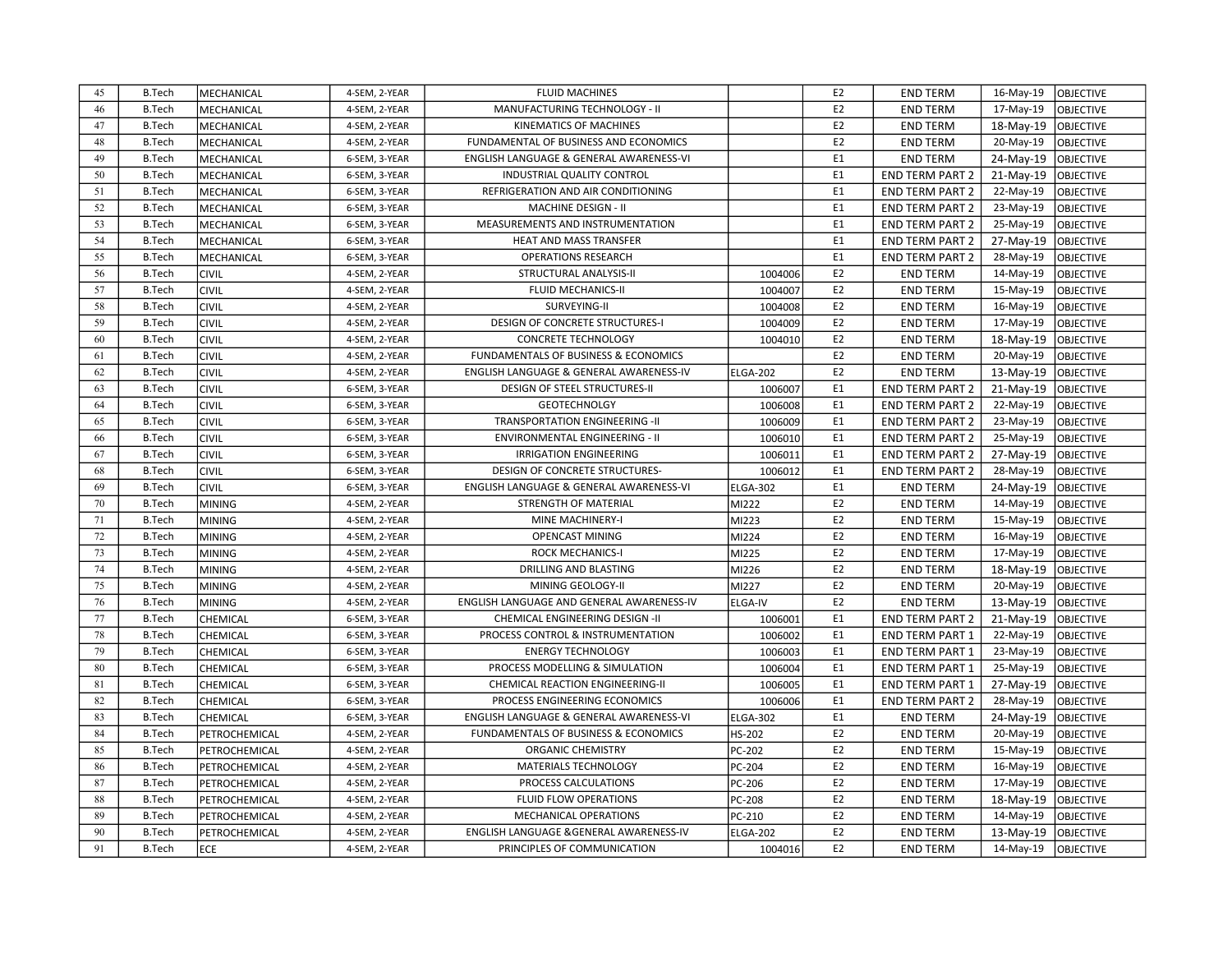| 92  | <b>B.Tech</b>  | ECE        | 4-SEM, 2-YEAR | SIGNALS AND SYSTEM                            | 500823     | E <sub>2</sub> | <b>END TERM</b>        | 15-May-19             | <b>OBJECTIVE</b> |
|-----|----------------|------------|---------------|-----------------------------------------------|------------|----------------|------------------------|-----------------------|------------------|
| 93  | <b>B.Tech</b>  | ECE        | 4-SEM, 2-YEAR | COMPUTER ARCHITECTURE AND ORGANIZATION        | 1004018    | E2             | <b>END TERM</b>        | 16-May-19             | <b>OBJECTIVE</b> |
| 94  | <b>B.Tech</b>  | ECE        | 4-SEM, 2-YEAR | <b>ANALOG ELECTRONICS</b>                     | 1004019    | E <sub>2</sub> | <b>END TERM</b>        | 17-May-19             | OBJECTIVE        |
| 95  | <b>B.Tech</b>  | <b>ECE</b> | 4-SEM, 2-YEAR | ELECTRONIC MEASUREMENTS AND INSTRUMENTATION   | 1004020    | E <sub>2</sub> | <b>END TERM</b>        | 18-May-19             | <b>OBJECTIVE</b> |
| 96  | <b>B.Tech</b>  | <b>ECE</b> | 4-SEM, 2-YEAR | FUNDAMENTALS OF BUSINESS & ECONOMICS          | 9004003    | E <sub>2</sub> | <b>END TERM</b>        | 20-May-19             | OBJECTIVE        |
| 97  | <b>B.Tech</b>  | ECE        | 4-SEM, 2-YEAR | ENGLISH LANGUAGE AND GENERAL AWARENESS-IV     | 9004001    | E <sub>2</sub> | <b>END TERM</b>        | 13-May-19             | OBJECTIVE        |
| 98  | <b>B.Tech</b>  | ECE        | 6-SEM, 3-YEAR | INFORMATION THEORY AND CODING                 | 1006019    | E1             | <b>END TERM PART 2</b> | 21-May-19             | OBJECTIVE        |
| 99  | <b>B.Tech</b>  | ECE        | 6-SEM, 3-YEAR | <b>INTRODUCTION TO MEMS</b>                   | 1006020    | E1             | <b>END TERM PART 2</b> | 22-May-19             | OBJECTIVE        |
| 100 | <b>B.Tech</b>  | ECE        | 6-SEM, 3-YEAR | DIGITAL COMMUNICATION                         | 1006021    | E <sub>1</sub> | <b>END TERM PART 2</b> | 23-May-19             | <b>OBJECTIVE</b> |
| 101 | <b>B.Tech</b>  | ECE        | 6-SEM, 3-YEAR | MICROWAVE ENGINEERING                         | 1006022    | E <sub>1</sub> | <b>END TERM PART 2</b> | 25-May-19             | <b>OBJECTIVE</b> |
| 102 | <b>B.Tech</b>  | ECE        | 6-SEM, 3-YEAR | DIGITAL DESIGN USING VHDL                     | 1006023    | E <sub>1</sub> | <b>END TERM PART 2</b> | 27-May-19             | OBJECTIVE        |
| 103 | <b>B.Tech</b>  | ECE        | 6-SEM, 3-YEAR | COMPUTER AND COMMUNICATION NETWORKS           | 1006024    | E <sub>1</sub> | <b>END TERM PART 2</b> | 28-May-19             | OBJECTIVE        |
| 104 | <b>B.Tech</b>  | ECE        | 6-SEM, 3-YEAR | ENGLISH LANGUAGE & GENERAL AWARENESS-VI       | 9006001    | E1             | <b>END TERM PART 2</b> | 24-May-19             | OBJECTIVE        |
| 105 | <b>B.Tech</b>  | EE         | 4-SEM, 2-YEAR | ELECTRICAL MACHINES-II                        | 1004021    | E <sub>2</sub> | <b>END TERM</b>        | 14-May-19             | OBJECTIVE        |
| 106 | <b>B.Tech</b>  | EE         | 4-SEM, 2-YEAR | TRANSMISSION AND DISTRIBUTION                 | 1004027    | E <sub>2</sub> | <b>END TERM</b>        | 16-May-19             | OBJECTIVE        |
| 107 | <b>B.Tech</b>  | EE         | 4-SEM, 2-YEAR | SIGNALS AND SYSTEM                            | 1004023    | E <sub>2</sub> | <b>END TERM</b>        | 15-May-19             | <b>OBJECTIVE</b> |
| 108 | <b>B.Tech</b>  | EE         | 4-SEM, 2-YEAR | DIGITAL ELECTRONICS                           | 1004025    | E <sub>2</sub> | <b>END TERM</b>        | 17-May-19             | <b>OBJECTIVE</b> |
| 109 | <b>B.Tech</b>  | EE         | 4-SEM, 2-YEAR | <b>POWER ELECTRONICS-I</b>                    | 1004024    | E <sub>2</sub> | <b>END TERM</b>        | 18-May-19             | OBJECTIVE        |
| 110 | <b>B.Tech</b>  | EE         | 4-SEM, 2-YEAR | FUNDAMENTALS OF BUSINESS & ECONOMICS          | 9004003    | E <sub>2</sub> | <b>END TERM</b>        | 20-May-19             | OBJECTIVE        |
| 111 | <b>B.Tech</b>  | EE         | 4-SEM, 2-YEAR | ENGLISH LANGUAGE AND GENERAL AWARENESS-IV     |            | E <sub>2</sub> | <b>END TERM</b>        | 13-May-19             | OBJECTIVE        |
| 112 | <b>B.Tech</b>  | EE         | 6-SEM, 3-YEAR | SWICTHGEAR AND PROTECTION                     | 1006025    | E <sub>1</sub> | <b>END TERM PART 2</b> | 21-May-19             | OBJECTIVE        |
| 113 | <b>B.Tech</b>  | EE         | 6-SEM, 3-YEAR | COMPUTER METHODS IN POWER SYSTEM              | 1006026    | E <sub>1</sub> | <b>END TERM PART 2</b> | 22-May-19             | OBJECTIVE        |
| 114 | <b>B.Tech</b>  | EE         | 6-SEM, 3-YEAR | ELECTRICAL MACHINE DESIGN                     | 1006027    | E1             | END TERM PART 2        | 23-May-19             | <b>OBJECTIVE</b> |
| 115 | <b>B.Tech</b>  | EE         | 6-SEM, 3-YEAR | <b>CONTROL SYSTEMS-II</b>                     | 1006028    | E1             | <b>END TERM PART 2</b> | 25-May-19             | <b>OBJECTIVE</b> |
| 116 | <b>B.Tech</b>  | EE         | 6-SEM, 3-YEAR | ADVANCED MICROPROCESSORS AND MICROCONTROLLERS | 1006029    | E1             | <b>END TERM PART 2</b> | 27-May-19             | OBJECTIVE        |
| 117 | <b>B.Tech</b>  | EE         | 6-SEM, 3-YEAR | ADVANCED INSTRUMENTATION                      | 1006030    | E1             | <b>END TERM PART 2</b> | 28-May-19             | <b>OBJECTIVE</b> |
| 118 | <b>B.Tech</b>  | EE         | 6-SEM, 3-YEAR | ENGLISH LANGUAGE & GENERAL AWARENESS-VI       |            | E <sub>1</sub> | <b>END TERM PART 2</b> | 24-May-19             | OBJECTIVE        |
| 119 | <b>B.Tech</b>  | EEE        | 4-SEM, 2-YEAR | ELECTRICAL MACHINE-II                         |            | E <sub>2</sub> | <b>END TERM</b>        | 14-May-19             | OBJECTIVE        |
| 120 | <b>B.Tech</b>  | EEE        | 4-SEM, 2-YEAR | TRANSMISSION AND DISTRIBUTION                 |            | E <sub>2</sub> | <b>END TERM</b>        | 16-May-19             | OBJECTIVE        |
| 121 | <b>B.Tech</b>  | EEE        | 4-SEM, 2-YEAR | SIGNALS AND SYSTEM                            |            | E <sub>2</sub> | <b>END TERM</b>        | 15-May-19             | <b>OBJECTIVE</b> |
| 122 | <b>B.Tech</b>  | EEE        | 4-SEM, 2-YEAR | <b>DIGITAL CIRCUITS</b>                       |            | E <sub>2</sub> | <b>END TERM</b>        | 17-May-19             | <b>OBJECTIVE</b> |
| 123 | <b>B.Tech</b>  | EEE        | 4-SEM, 2-YEAR | <b>CONTROL SYSTEMS</b>                        |            | E <sub>2</sub> | <b>END TERM</b>        | 18-May-19             | OBJECTIVE        |
| 124 | <b>B.Tech</b>  | EEE        | 4-SEM, 2-YEAR | FUNDAMENTALS OF BUSINESS & ECONOMICS          |            | E <sub>2</sub> | <b>END TERM</b>        | 20-May-19             | OBJECTIVE        |
| 125 | <b>B.Tech</b>  | EEE        | 4-SEM, 2-YEAR | ENGLISH LANGUAGE AND GENERAL AWARENESS-IV     |            | E <sub>2</sub> | <b>END TERM</b>        | 13-May-19             | OBJECTIVE        |
| 126 | <b>B.Tech</b>  | EEE        | 6-SEM, 3-YEAR | SWICTHGEAR AND PROTECTION                     |            | E <sub>1</sub> | <b>END TERM PART 2</b> | 21-May-19             | OBJECTIVE        |
| 127 | <b>B.Tech</b>  | EEE        | 6-SEM, 3-YEAR | COMPUTER METHODS IN POWER SYSTEM              |            | E <sub>1</sub> | <b>END TERM PART 2</b> | 22-May-19             | OBJECTIVE        |
| 128 | <b>B.Tech</b>  | EEE        | 6-SEM, 3-YEAR | <b>EMBEDDED SYSTEM DESIGN</b>                 |            | E <sub>1</sub> | <b>END TERM PART 2</b> | 23-May-19             | <b>OBJECTIVE</b> |
| 129 | <b>B.Tech</b>  | EEE        | 6-SEM, 3-YEAR | DIGITAL SIGNAL PROCESSING                     |            | E <sub>1</sub> | <b>END TERM PART 2</b> | 25-May-19             | <b>OBJECTIVE</b> |
| 130 | <b>B.Tech</b>  | EEE        | 6-SEM, 3-YEAR | DIGITAL DESIGN USING VHDL                     |            | E <sub>1</sub> | <b>END TERM PART 2</b> | 27-May-19             | OBJECTIVE        |
| 131 | <b>B.Tech</b>  | EEE        | 6-SEM, 3-YEAR | SYSTEM DESIGN USING VHDL                      |            | E1             | <b>END TERM PART 2</b> | 28-May-19             | OBJECTIVE        |
| 132 | <b>B.Tech</b>  | EEE        | 6-SEM, 3-YEAR | ENGLISH LANGUAGE & GENERAL AWARENESS-VI       |            | E <sub>1</sub> | <b>END TERM PART 2</b> | 24-May-19             | OBJECTIVE        |
| 133 | <b>B.Tech</b>  | <b>ALL</b> | 2 SEM-1YEAR   | ENGLISH LANGUAGE AND GENERAL AWARENESS-II     | 9002001 E1 |                | <b>END TERM</b>        | 13-May-19             | <b>OBJECTIVE</b> |
| 134 | <b>B.Tech</b>  | ALL        | 2 SEM-1YEAR   | <b>ENGINEERING PHYSICS -II</b>                | 1002001 E1 |                | <b>END TERM</b>        | 14-May-19             | OBJECTIVE        |
| 135 | <b>B.Tech</b>  | ALL        | 2 SEM-1YEAR   | <b>ENGINEERING MATHEMATICS-II</b>             | 1002002 E1 |                | <b>END TERM</b>        | 15-May-19             | OBJECTIVE        |
| 136 | <b>B.Tech</b>  | ALL        | 2 SEM-1YEAR   | INTRODUCTION TO ENVIRNMENTAL SCIENCE          | 1002003 E1 |                | <b>END TERM</b>        | 16-May-19             | <b>OBJECTIVE</b> |
| 137 | <b>B.Tech</b>  | ALL        | 2 SEM-1YEAR   | BASICS OF ELECTRICAL ENGINEERING              | 1002005 E1 |                | <b>END TERM</b>        | 17-May-19             | <b>OBJECTIVE</b> |
| 138 | <b>B.Tech</b>  | ALL        | 2 SEM-1YEAR   | <b>BASICS OF MECHANICAL ENGINEERING</b>       | 1002006 E1 |                | <b>END TERM</b>        | 18-May-19 OBJECTIVE   |                  |
| 139 | <b>DIPLOMA</b> | <b>ALL</b> | 2 SEM-1YEAR   | <b>ENGLISH COMMUNICATION SKILLS -II</b>       |            | E1             | <b>END TERM</b>        | 13-May-19   OBJECTIVE |                  |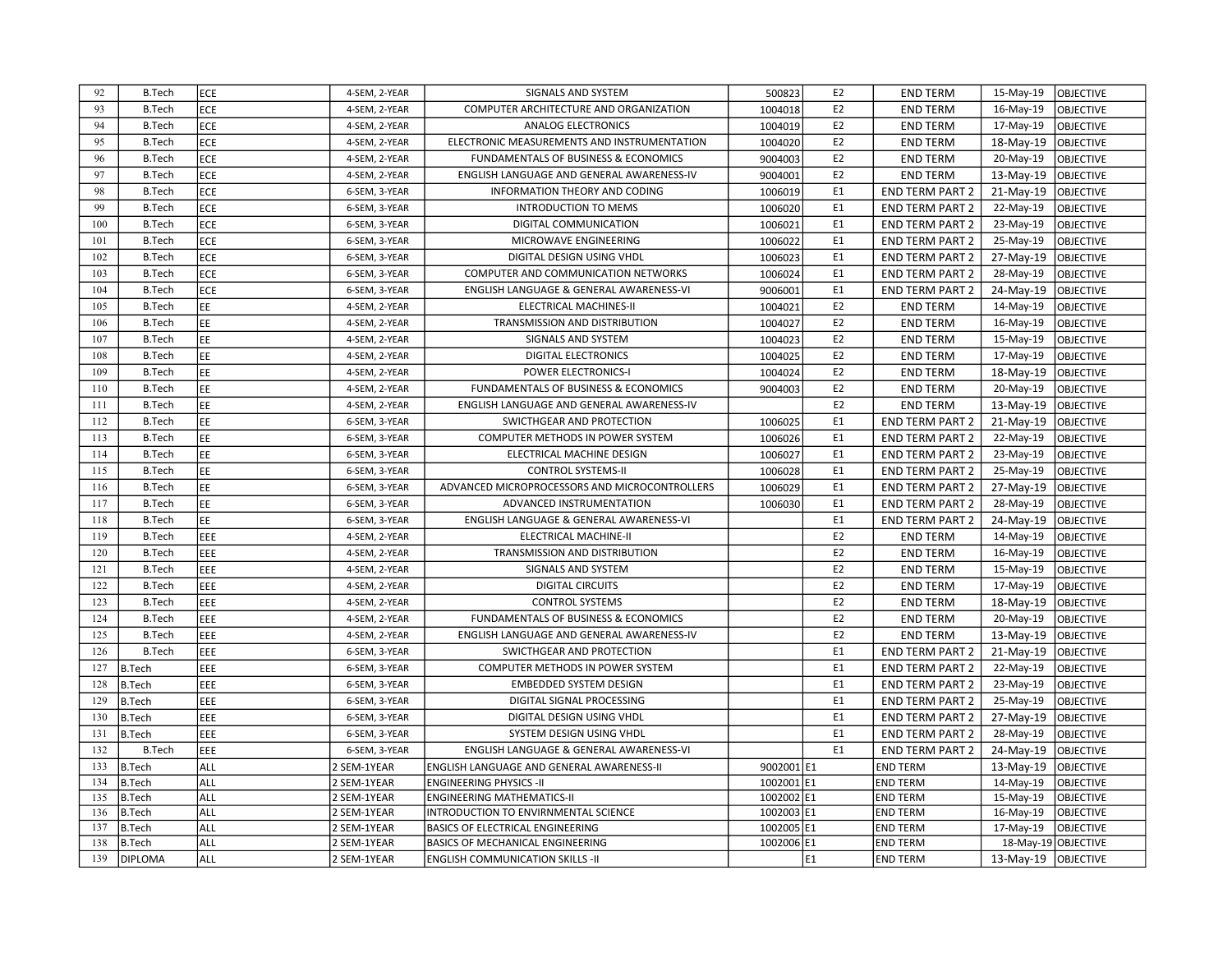| 140 | DIPLOMA                          | ALL                          | 2 SEM-1YEAR   | <b>APPLIED PHYSICS-II</b>                                   | 1102001 E1                             | <b>END TERM</b> | 14-May-19<br><b>OBJECTIVE</b>                                  |
|-----|----------------------------------|------------------------------|---------------|-------------------------------------------------------------|----------------------------------------|-----------------|----------------------------------------------------------------|
| 141 | <b>DIPLOMA</b>                   | ALL                          | 2 SEM-1YEAR   | <b>APPLIED CHEMISTRY-II</b>                                 | 1102002 E1                             | <b>END TERM</b> | 15-May-19<br><b>OBJECTIVE</b>                                  |
| 142 | <b>DIPLOMA</b>                   | ALL                          | 2 SEM-1YEAR   | <b>APPLIED MATHEMATICS-II</b>                               | 1102003 E1                             | <b>END TERM</b> | 16-May-19<br><b>OBJECTIVE</b>                                  |
| 143 | <b>DIPLOMA</b>                   | ALL                          | 2 SEM-1YEAR   | <b>APPLIED MECHANICS</b>                                    | 1102004 E1                             | <b>END TERM</b> | <b>OBJECTIVE</b><br>17-May-19                                  |
| 144 | <b>DIPLOMA</b>                   | <b>CSE</b>                   | 4-SEM, 2-YEAR | <b>COMPUTER NERTWORK</b>                                    | 1500522 E2                             | <b>END TERM</b> | 14-May-19<br><b>OBJECTIVE</b>                                  |
| 145 | <b>DIPLOMA</b>                   | <b>CSE</b>                   | 4-SEM, 2-YEAR | DATABASE MANAGEMENT SYSTEM                                  | 1104008 E2                             | <b>END TERM</b> | <b>OBJECTIVE</b><br>15-May-19                                  |
| 146 | <b>DIPLOMA</b>                   | <b>CSE</b>                   | 4-SEM, 2-YEAR | MICROPROCESSOR AND INTERFACING                              | 1104009 E2                             | <b>END TERM</b> | 16-May-19<br><b>OBJECTIVE</b>                                  |
| 147 | <b>DIPLOMA</b>                   | <b>CSE</b>                   | 4-SEM, 2-YEAR | COMPUTER SYSTEM ARCHITECTURE                                | 1104010 E2                             | <b>END TERM</b> | <b>OBJECTIVE</b><br>17-May-19                                  |
| 148 | <b>DIPLOMA</b>                   | <b>CSE</b>                   | 4-SEM, 2-YEAR | PC MAINTENANCE AND TROUBLESHOOTING                          | 1104011 E2                             | <b>END TERM</b> | 18-May-19 OBJECTIVE                                            |
| 149 | <b>DIPLOMA</b>                   | <b>CSE</b>                   | 4-SEM, 2-YEAR | OBJECT ORIENTED PROGRAMMING THROUGH C++                     | 1104012 E2                             | <b>END TERM</b> | 20-May-19<br><b>OBJECTIVE</b>                                  |
| 150 | <b>DIPLOMA</b>                   | <b>CSE</b>                   | 4-SEM, 2-YEAR | SOFTWARE ENGINEERING                                        | 1104013 E2                             | <b>END TERM</b> | 21-May-19<br><b>OBJECTIVE</b>                                  |
| 151 | <b>DIPLOMA</b>                   | MECHANICAL                   | 4-SEM, 2-YEAR | FLUID MECHANICAL & MACHINES                                 | E2                                     | <b>END TERM</b> | 14-May-19<br><b>OBJECTIVE</b>                                  |
| 152 | <b>DIPLOMA</b>                   | MECHANICAL                   | 4-SEM, 2-YEAR | THERMODYNAMICS AND I.C. ENGINES                             | E2                                     | <b>END TERM</b> | 15-May-19<br><b>OBJECTIVE</b>                                  |
| 153 | <b>DIPLOMA</b>                   | MECHANICAL                   | 4-SEM, 2-YEAR | MACHINE DESIGN                                              | E <sub>2</sub>                         | <b>END TERM</b> | 16-May-19<br><b>OBJECTIVE</b>                                  |
| 154 | <b>DIPLOMA</b>                   | MECHANICAL                   | 4-SEM, 2-YEAR | ADVANCED WORKSHOP TECHNOLOGY                                | E2                                     | <b>END TERM</b> | 17-May-19<br><b>OBJECTIVE</b>                                  |
| 155 | <b>DIPLOMA</b>                   | MECHANICAL                   | 4-SEM, 2-YEAR | C-PROGRAMMING                                               | E2                                     | <b>END TERM</b> | 18-May-19 OBJECTIVE                                            |
| 156 | <b>DIPLOMA</b>                   | MECHANICAL                   | 4-SEM, 2-YEAR | MECHANICAL ESTIMATING AND COSTING                           | E2                                     | <b>END TERM</b> | 20-May-19<br><b>OBJECTIVE</b>                                  |
| 157 | <b>DIPLOMA</b>                   | <b>CIVIL</b>                 | 4-SEM, 2-YEAR | <b>FLUID MECHANICS</b>                                      | 1104001 E2                             | <b>END TERM</b> | 14-May-19<br><b>OBJECTIVE</b>                                  |
| 158 | <b>DIPLOMA</b>                   | <b>CIVIL</b>                 | 4-SEM, 2-YEAR | <b>TRANSPORTATION ENGINEERING</b>                           | 1104002 E2                             | <b>END TERM</b> | <b>OBJECTIVE</b><br>15-May-19                                  |
| 159 | <b>DIPLOMA</b>                   | <b>CIVIL</b>                 | 4-SEM, 2-YEAR | SOIL & FOUNDATION ENGINEERING                               | 1104003 E2                             | <b>END TERM</b> | 16-May-19<br><b>OBJECTIVE</b>                                  |
| 160 | <b>DIPLOMA</b>                   | <b>CIVIL</b>                 | 4-SEM, 2-YEAR | <b>CONCRETE TECHNOLOGY</b>                                  | 1104004 E2                             | <b>END TERM</b> | <b>OBJECTIVE</b><br>17-May-19                                  |
| 161 | <b>DIPLOMA</b>                   | <b>CIVIL</b>                 | 4-SEM, 2-YEAR | <b>IRRIGATION ENGINEERING</b>                               | 1104005 E2                             | <b>END TERM</b> | 18-May-19 OBJECTIVE                                            |
| 162 | <b>DIPLOMA</b>                   | <b>CIVIL</b>                 | 4-SEM, 2-YEAR | SURVEYING-II                                                | 1104006 E2                             | <b>END TERM</b> | 20-May-19<br><b>OBJECTIVE</b>                                  |
| 163 | <b>DIPLOMA</b>                   | <b>MINING</b>                | 4-SEM, 2-YEAR | MINE ENVRONMENT ENGINEERING - I                             | DIPMIN401<br>E2                        | <b>END TERM</b> | 14-May-19<br><b>OBJECTIVE</b>                                  |
| 164 | <b>DIPLOMA</b>                   | <b>MINING</b>                | 4-SEM, 2-YEAR | MINE MANAGEMENT, LEGISLATION AND SAFETY                     | E2<br>DIPMIN402                        | <b>END TERM</b> | 15-May-19<br><b>OBJECTIVE</b>                                  |
| 165 | <b>DIPLOMA</b>                   | <b>MINING</b>                | 4-SEM, 2-YEAR | MINE SURVEYING                                              | E2<br>DIPMIN403                        | <b>END TERM</b> | 16-May-19<br><b>OBJECTIVE</b>                                  |
| 166 | <b>DIPLOMA</b>                   | <b>MINING</b>                | 4-SEM, 2-YEAR | WINING AND WORKING COAL                                     | E <sub>2</sub><br>DIPMIN404            | <b>END TERM</b> | 17-May-19<br><b>OBJECTIVE</b>                                  |
| 167 | <b>DIPLOMA</b>                   | <b>MINING</b>                | 4-SEM, 2-YEAR | MINE MACHINERY AND MAINTENANCE                              | E2<br>DIPMIN405                        | <b>END TERM</b> | 18-May-19 OBJECTIVE                                            |
| 168 | <b>DIPLOMA</b>                   | <b>MINING</b>                | 4-SEM, 2-YEAR | DRILLING AND BLASTING PRACTICES IN MINES                    | E2<br>DIPMIN406                        | <b>END TERM</b> | 20-May-19<br><b>OBJECTIVE</b>                                  |
| 169 | <b>DIPLOMA</b>                   | <b>MINING</b>                | 4-SEM, 2-YEAR | WINING AND WORKING METALS                                   | E2<br>DIPMIN407                        | <b>END TERM</b> | 21-May-19 OBJECTIVE                                            |
| 170 | <b>DIPLOMA</b>                   | CHEMICAL                     | 4-SEM, 2-YEAR | <b>ORGANIC CHEMISTRY</b>                                    | E2<br>DIPCH-401                        | <b>END TERM</b> | 14-May-19<br><b>OBJECTIVE</b>                                  |
| 171 | <b>DIPLOMA</b>                   | CHEMICAL                     | 4-SEM, 2-YEAR | CHEMICAL PROCESS TECHNOLOGY-I                               | DIPCH-402<br>E2                        | <b>END TERM</b> | 15-May-19<br><b>OBJECTIVE</b>                                  |
| 172 | <b>DIPLOMA</b>                   | CHEMICAL                     | 4-SEM, 2-YEAR | INDUSTRIAL STOICHIOMETRY                                    | E <sub>2</sub><br>DIPCH-403            | <b>END TERM</b> | 16-May-19<br><b>OBJECTIVE</b>                                  |
| 173 | <b>DIPLOMA</b>                   | CHEMICAL                     | 4-SEM, 2-YEAR | <b>HEAT TRANSFER</b>                                        | E2<br>DIPCH-404                        | <b>END TERM</b> | <b>OBJECTIVE</b><br>17-May-19                                  |
| 174 | <b>DIPLOMA</b>                   | CHEMICAL                     | 4-SEM, 2-YEAR | <b>MASS TRANSFER-I</b>                                      | E2<br>DIPCH-405                        | <b>END TERM</b> | 18-May-19 OBJECTIVE                                            |
| 175 | <b>DIPLOMA</b>                   | CHEMICAL                     | 4-SEM, 2-YEAR | PETROLEUM ENGINEERING                                       | E2<br><b>DIPCH-406</b>                 | <b>END TERM</b> |                                                                |
| 176 | <b>DIPLOMA</b>                   | CHEMICAL                     | 4-SEM, 2-YEAR | PROCESS CONTROL & INSTRUMENTATION                           | E2<br>DIPCH-407                        | <b>END TERM</b> | 20-May-19<br><b>OBJECTIVE</b><br>21-May-19 OBJECTIVE           |
| 177 |                                  |                              | 4-SEM, 2-YEAR |                                                             | E2                                     | <b>END TERM</b> |                                                                |
| 178 | <b>DIPLOMA</b><br><b>DIPLOMA</b> | ARCHITECTURE<br>ARCHITECTURE | 4-SEM, 2-YEAR | HISTORY OF ARCHITECTURE-II<br>ARCHITECTURAL DESIGN & THEORY | <b>ACH 401</b><br>E2<br><b>ACH 402</b> | <b>END TERM</b> | 14-May-19<br><b>OBJECTIVE</b><br>15-May-19<br><b>OBJECTIVE</b> |
| 179 |                                  |                              | 4-SEM, 2-YEAR |                                                             | E <sub>2</sub>                         |                 |                                                                |
| 180 | <b>DIPLOMA</b>                   | ARCHITECTURE                 |               | <b>BUILDING CONSTRUCTION II</b>                             | <b>ACH 403</b><br>E2                   | <b>END TERM</b> | 16-May-19<br><b>OBJECTIVE</b>                                  |
|     | <b>DIPLOMA</b>                   | ARCHITECTURE                 | 4-SEM, 2-YEAR | <b>CLIMATOLOGY</b>                                          | <b>ACH 404</b>                         | <b>END TERM</b> | 17-May-19<br><b>OBJECTIVE</b>                                  |
| 181 | <b>DIPLOMA</b>                   | ARCHITECTURE                 | 4-SEM, 2-YEAR | <b>SURVEYING</b>                                            | E <sub>2</sub><br><b>ACH 405</b>       | <b>END TERM</b> | 18-May-19 OBJECTIVE                                            |
| 182 | <b>DIPLOMA</b>                   | ARCHITECTURE                 | 4-SEM, 2-YEAR | <b>BASIC OF MANAGEMENT</b>                                  | E2<br>ACH 406                          | <b>END TERM</b> | 20-May-19<br><b>OBJECTIVE</b>                                  |
| 183 | <b>DIPLOMA</b>                   | EE.                          | 4-SEM, 2-YEAR | ELECTRICAL MEASUREMENT & INSTRUMENTATION                    | 1104021 E2                             | <b>END TERM</b> | 14-May-19<br><b>OBJECTIVE</b>                                  |
| 184 | <b>DIPLOMA</b>                   | EE                           | 4-SEM, 2-YEAR | <b>ELECTRICAL MACHINE-I</b>                                 | 1104022 E2                             | <b>END TERM</b> | 15-May-19<br><b>OBJECTIVE</b>                                  |
| 185 | <b>DIPLOMA</b>                   | EE.                          | 4-SEM, 2-YEAR | POWER SYSTEM-II                                             | 1104023 E2                             | <b>END TERM</b> | 16-May-19<br><b>OBJECTIVE</b>                                  |
| 186 | <b>DIPLOMA</b>                   | EE                           | 4-SEM, 2-YEAR | MICROPROCESSOR & C-PROGRAMMING                              | 1104024 E2                             | <b>END TERM</b> | 17-May-19<br><b>OBJECTIVE</b>                                  |
| 187 | <b>DIPLOMA</b>                   | EE                           | 4-SEM, 2-YEAR | ELECTRICAL DRAWING AND DESIGN                               | 1104025 E2                             | <b>END TERM</b> | 18-May-19 OBJECTIVE                                            |
| 188 | <b>DIPLOMA</b>                   | <b>EE</b>                    | 4-SEM, 2-YEAR | UTILIZATION OF ELECTRICAL POWER AND TRACTION                | 1104026 E2                             | <b>END TERM</b> | 20-May-19<br><b>OBJECTIVE</b>                                  |
| 189 | <b>DIPLOMA</b>                   | EE                           | 4-SEM, 2-YEAR | SWICTHGEAR AND PROTECTION                                   | 1104027 E2                             | <b>END TERM</b> | 21-May-19 OBJECTIVE                                            |
| 190 | <b>BCA</b>                       |                              | 4-SEM, 2-YEAR | DATA BASE MANAGEMENT SYSTEM                                 | E2<br>BCA-401                          | <b>END TERM</b> | 14-May-19 OBJECTIVE                                            |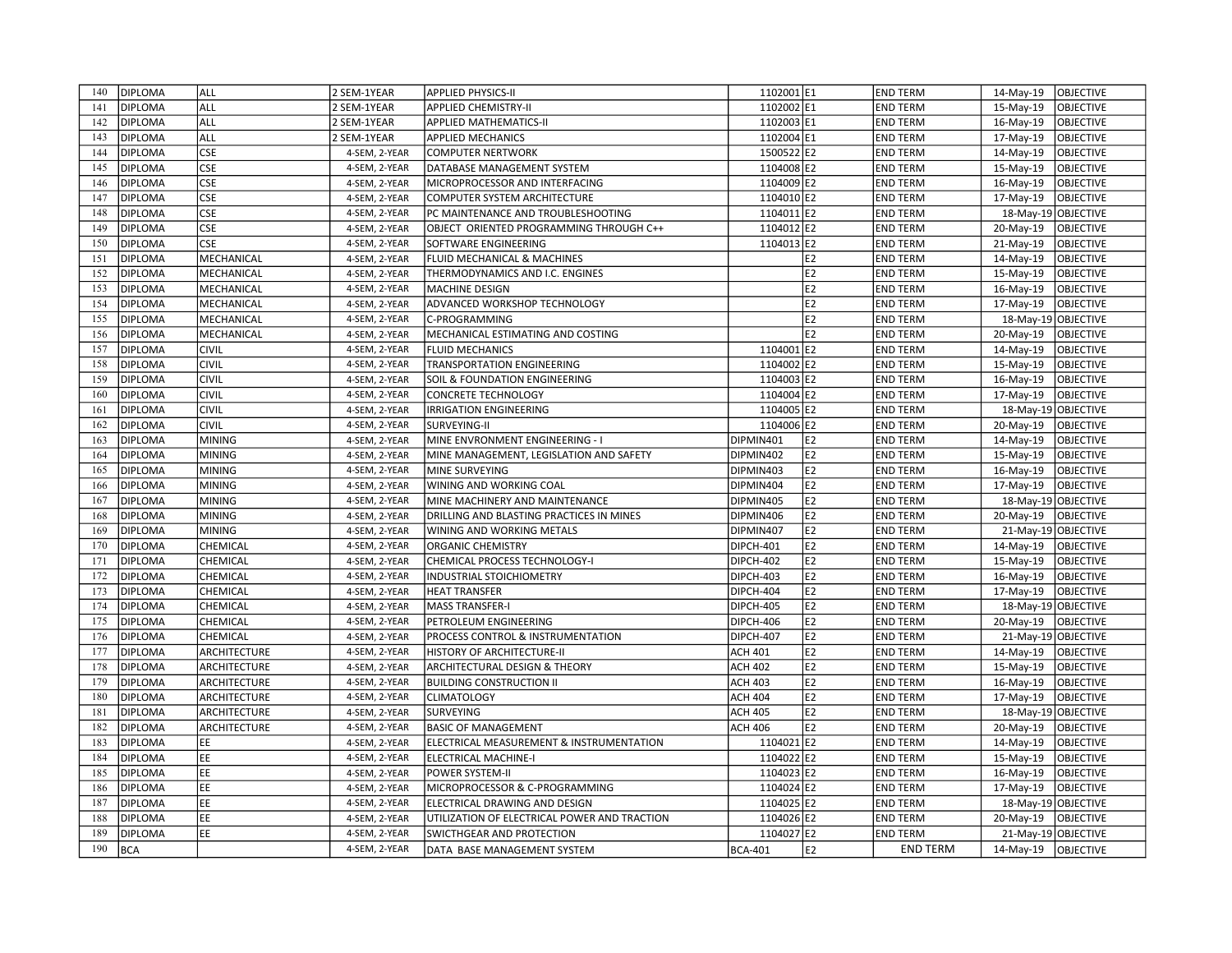| 191 | <b>BCA</b>                      | 4-SEM, 2-YEAR | OBJECT ORIENTED PROGRAMMING WITH C++            | <b>BCA-402</b>  | E <sub>2</sub> | <b>END TERM</b>        | 15-May-19<br>OBJECTIVE         |
|-----|---------------------------------|---------------|-------------------------------------------------|-----------------|----------------|------------------------|--------------------------------|
| 192 | <b>BCA</b>                      | 4-SEM, 2-YEAR | INTRODUCTION TO SOFTWARE ENGINEERING            | <b>BCA-403</b>  | E <sub>2</sub> | <b>END TERM</b>        | 16-May-19<br><b>OBJECTIVE</b>  |
| 193 | BCA                             | 4-SEM, 2-YEAR | LINUX AND SHELL PROGRAMMING                     | <b>BCA-404</b>  | E2             | <b>END TERM</b>        | 17-May-19<br><b>OBJECTIVE</b>  |
| 194 | <b>BCA</b>                      | 4-SEM, 2-YEAR | COMPUTER ORIENTED NUMERICAL TECHNIQUES          | <b>BCA-405</b>  | E2             | <b>END TERM</b>        | 18-May-19 OBJECTIVE            |
| 195 | <b>BCA</b>                      | 4-SEM, 2-YEAR | ENGLISH LANGUAGE AND GENERAL AWARENESS-IV       | <b>ELGA-202</b> | E2             | <b>END TERM</b>        | 13-May-19<br><b>OBJECTIVE</b>  |
| 196 | BCA, B.SC(IT), BCA-<br>MCA(INT) | 2 SEM-1YEAR   | COMPUTER ARCHITECTURE AND SYSTEM SOFTWARE       | <b>BCA-201</b>  | E1             | <b>END TERM</b>        | 14-May-19<br><b>OBJECTIVE</b>  |
|     | BCA, B.SC(IT), BCA-             |               |                                                 |                 |                |                        |                                |
| 197 | MCA(INT)                        | 2 SEM-1YEAR   | INFORMATION SYSTEM ANALYSIS & DESIGN            | <b>BCA-202</b>  | E1             | <b>END TERM</b>        | 15-May-19<br><b>OBJECTIVE</b>  |
| 198 | BCA, B.SC(IT), BCA-<br>MCA(INT) | 2 SEM-1YEAR   | COMPUTER PROGRAMMING                            | <b>BCA-203</b>  | E1             | <b>END TERM</b>        | 16-May-19<br><b>OBJECTIVE</b>  |
| 199 | BCA, B.SC(IT), BCA-             |               |                                                 |                 |                | <b>END TERM</b>        | 17-May-19                      |
|     | MCA(INT)                        | 2 SEM-1YEAR   | <b>MATHEMATICS</b>                              | <b>BM-201</b>   | E1             |                        | <b>OBJECTIVE</b>               |
| 200 | BCA, B.SC(IT), BCA-<br>MCA(INT) | 2 SEM-1YEAR   | MANAGEMENT & ACCOUNTING                         | <b>BMA-301</b>  | E1             | <b>END TERM</b>        | 18-May-19 OBJECTIVE            |
| 201 | BCA,B.SC(IT),BCA-<br>MCA(INT)   | 2 SEM-1YEAR   | INTRODUCTION TO ENVIRONMENTAL SCIENCE           | ENSC-01         | E1             | <b>END TERM</b>        | 20-May-19<br><b>OBJECTIVE</b>  |
| 202 | BCA, B.SC(IT), BCA-<br>MCA(INT) | 2 SEM-1YEAR   | ENGLISH LANGUAGE AND GENERAL AWARENESS-II       | EGA-102         | E <sub>1</sub> | <b>END TERM</b>        | 13-May-19<br><b>OBJECTIVE</b>  |
| 203 | MCA                             | 4-SEM, 2-YEAR | NET FRAMEWORK AND C# PROGRAMMING                | <b>MCA-401</b>  | E <sub>2</sub> | <b>END TERM</b>        | 14-May-19<br><b>OBJECTIVE</b>  |
| 204 | <b>MCA</b>                      | 4-SEM, 2-YEAR | ARTIFICIAL INTELLIGENCE AND EXPERT SYSTEMS      | <b>MCA-402</b>  | E2             | <b>END TERM</b>        | 15-May-19<br><b>OBJECTIVE</b>  |
| 205 | <b>MCA</b>                      | 4-SEM, 2-YEAR | THEORY OF COMPUTATION                           | <b>MCA-403</b>  | E2             | <b>END TERM</b>        | 16-May-19<br>OBJECTIVE         |
| 206 | <b>MCA</b>                      | 4-SEM, 2-YEAR | WIRELESS NETWOEK AND MOBILE COMPUTING           | <b>MCA-404</b>  | E2             | <b>END TERM</b>        | 17-May-19<br>OBJECTIVE         |
| 207 | <b>MCA</b>                      | 4-SEM, 2-YEAR | <b>COMPUTER GRAPHICS</b>                        | <b>MCA-405</b>  | E <sub>2</sub> | <b>END TERM</b>        | 18-May-19 OBJECTIVE            |
| 208 | PGDCA                           | 2 SEM-1YEAR   | <b>DBMS</b>                                     | <b>PGD-204</b>  | E1             | <b>END TERM</b>        | 14-May-19<br>OBJECTIVE         |
| 209 | PGDCA                           | 2 SEM-1YEAR   | DATA STRUCTURE USING C                          | <b>PGD-203</b>  | E1             | <b>END TERM</b>        | 15-May-19<br><b>OBJECTIVE</b>  |
| 210 | PGDCA                           | 2 SEM-1YEAR   | SOFTWARE ENGINEERING CONCEPTS AND METHODOLOGIES | <b>PGD-202</b>  | E1             | <b>END TERM</b>        | 18-May-19 OBJECTIVE            |
| 211 | PGDCA                           | 2 SEM-1YEAR   | E-GOVERNANCE AND WEB TECHNOLOGIES               | PGD-201         | E1             | <b>END TERM</b>        | 17-May-19<br><b>OBJECTIVE</b>  |
| 212 | PGDCA                           | 2 SEM-1YEAR   | INTRODUCTION TO SOFTWARE ENGINEERING            | <b>BCA-403</b>  | E1             | <b>END TERM</b>        | 16-May-19<br><b>OBJECTIVE</b>  |
| 213 | BCA-MCA(INT.)                   | 6-SEM, 3-YEAR | ADVANCED SOFTWARE ENGINEERING                   | BMI-601         | M              | <b>END TERM PART 1</b> | 21-May-19<br><b>SUBJECTIVE</b> |
| 214 | BCA-MCA(INT.)                   | 6-SEM, 3-YEAR | ADVANCED SOFTWARE ENGINEERING                   | BMI-601         | E1             | <b>END TERM PART 2</b> | 21-May-19<br><b>OBJECTIVE</b>  |
| 215 | BCA-MCA(INT.)                   | 6-SEM, 3-YEAR | DATA WARE HOUSING AND MINING                    | <b>BCA-601</b>  | M              | <b>END TERM PART 1</b> | 22-May-19<br><b>SUBJECTIVE</b> |
| 216 | BCA-MCA(INT.)                   | 6-SEM, 3-YEAR | DATA WARE HOUSING AND MINING                    | <b>BCA-601</b>  | E1             | <b>END TERM PART 2</b> | 22-May-19<br><b>OBJECTIVE</b>  |
| 217 | BCA-MCA(INT.)                   | 6-SEM, 3-YEAR | CLOUD COMPUTING AND SERVICES                    | <b>BMI-602</b>  | M              | <b>END TERM PART 1</b> | 23-May-19<br><b>SUBJECTIVE</b> |
| 218 | BCA-MCA(INT.)                   | 6-SEM, 3-YEAR | CLOUD COMPUTING AND SERVICES                    | <b>BMI-602</b>  | E1             | <b>END TERM PART 2</b> | 23-May-19<br>OBJECTIVE         |
| 219 | BCA-MCA(INT.)                   | 6-SEM, 3-YEAR | E-GOVERNANCE AND WEB TECHNOLOGIES               | <b>PGD-201</b>  | M              | <b>END TERM PART 1</b> | 25-May-19<br><b>SUBJECTIVE</b> |
| 220 | BCA-MCA(INT.)                   | 6-SEM, 3-YEAR | E-GOVERNANCE AND WEB TECHNOLOGIES               | <b>PGD-201</b>  | E1             | <b>END TERM PART 2</b> | 25-May-19<br><b>OBJECTIVE</b>  |
| 221 | BCA-MCA(INT.)                   | 6-SEM, 3-YEAR | MATHEMATICAL FOUNDATION FOR COMPUTER SCIENCE    | <b>MCA-102</b>  | M              | END TERM PART 1        | 27-May-19<br><b>SUBJECTIVE</b> |
| 222 | BCA-MCA(INT.)                   | 6-SEM, 3-YEAR | MATHEMATICAL FOUNDATION FOR COMPUTER SCIENCE    | <b>MCA-102</b>  | E1             | <b>END TERM PART 2</b> | 27-May-19<br><b>OBJECTIVE</b>  |
| 223 | BCA-MCA(INT.)                   | 6-SEM, 3-YEAR | ENGLISH LANGUAGE & GENERAL AWARENESS-VI         | <b>ELGA-401</b> | E1             | <b>END TERM PART 2</b> | 24-May-19<br><b>OBJECTIVE</b>  |
| 224 | <b>BA.LLB &amp; BBA-LLB</b>     | 6-SEM, 3-YEAR | <b>BANKING &amp; NI ACT</b>                     | 1906001 E1      |                | <b>END TERM PART 2</b> | 24-May-19 OBJECTIVE            |
| 225 | <b>BA.LLB &amp; BBA-LLB</b>     | 6-SEM, 3-YEAR | <b>ENVIRONMENT LAW</b>                          | 1906002 E1      |                | <b>END TERM PART 2</b> | 25-May-19<br><b>OBJECTIVE</b>  |
| 226 | BA.LLB & BBA-LLB                | 6-SEM, 3-YEAR | ALTERNATIVE DISPUTE RESOLUTIO AND ARBITRATION   | 1906003 E1      |                | <b>END TERM PART 2</b> | 27-May-19<br>OBJECTIVE         |
| 227 | BA.LLB & BBA-LLB                | 6-SEM, 3-YEAR | CRIMINAL LAW-II                                 | 1906004 E1      |                | <b>END TERM PART 2</b> | 28-May-19<br><b>OBJECTIVE</b>  |
| 228 | BA.LLB & BBA-LLB                | 6-SEM, 3-YEAR | <b>SEBI</b>                                     | 1906005 E1      |                | <b>END TERM PART 2</b> | 29-May-19 OBJECTIVE            |
| 229 | <b>BA.LLB &amp; BBA-LLB</b>     | 6-SEM, 3-YEAR | PROFESSIONAL ETHICS                             | 1906006 E1      |                | <b>END TERM PART 2</b> | 30-May-19 OBJECTIVE            |
| 230 |                                 |               |                                                 |                 |                | <b>END TERM PART 2</b> |                                |
|     | BA.LLB & BBA-LLB                | 8-SEM, 4-YEAR | <b>FAMILY LAW-II</b>                            | 1908003 E2      |                |                        | 24-May-19 OBJECTIVE            |
| 231 | BA.LLB & BBA-LLB                | 8-SEM, 4-YEAR | WOMEN LAW & LAW RELATING TO CHILD               | 1908005 E2      |                | <b>END TERM PART 2</b> | 25-May-19 OBJECTIVE            |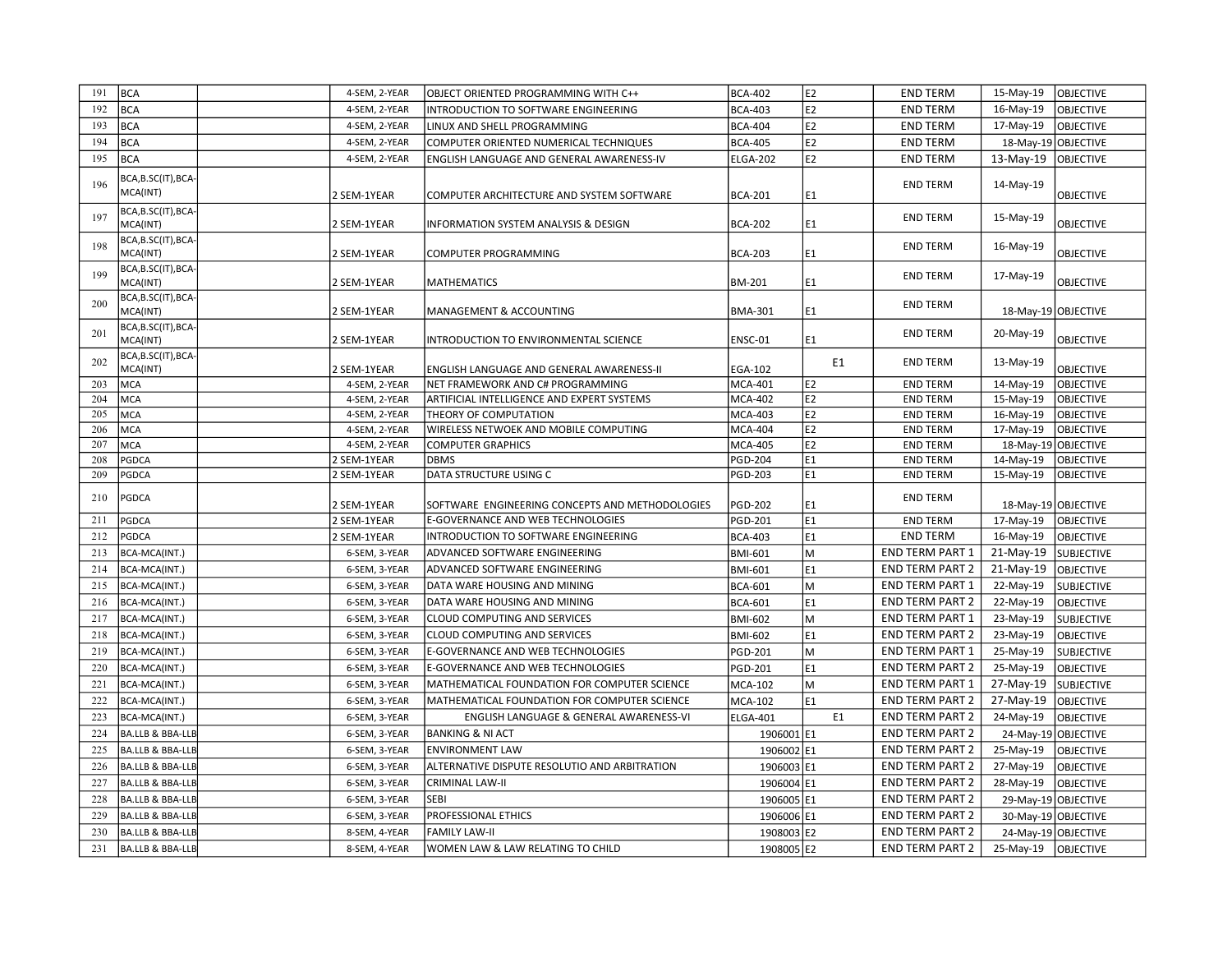| 232 | BA.LLB & BBA-LLB            | 8-SEM, 4-YEAR | <b>PROPERTY LAW &amp; EASEMENT</b>        | 1908001 E2      |                | <b>END TERM PART 2</b> | 27-May-19<br><b>OBJECTIVE</b> |
|-----|-----------------------------|---------------|-------------------------------------------|-----------------|----------------|------------------------|-------------------------------|
| 233 | BA.LLB & BBA-LLB            | 8-SEM, 4-YEAR | PRIVATE INTERNATIONAL LAW                 | 1908002 E2      |                | <b>END TERM PART 2</b> | 28-May-19<br><b>OBJECTIVE</b> |
| 234 | BA.LLB & BBA-LLB            | 8-SEM, 4-YEAR | <b>INDIRECT TAXATION</b>                  | 1908004 E2      |                | <b>END TERM PART 2</b> | 29-May-19 OBJECTIVE           |
| 235 | <b>BA.LLB &amp; BBA-LLB</b> | 8-SEM, 4-YEAR | <b>CYBER LAW</b>                          | 1908006 E2      |                | <b>END TERM PART 2</b> | 30-May-19 OBJECTIVE           |
| 236 | LLB                         | 2 SEM-1YEAR   | <b>ENVIRONMENTAL STUDIES</b>              |                 | E1             | <b>END TERM</b>        | 14-May-19<br><b>OBJECTIVE</b> |
| 237 | LLB                         | 2 SEM-1YEAR   | LAW OF CONTRACT-II                        |                 | E <sub>1</sub> | <b>END TERM</b>        | 15-May-19<br>OBJECTIVE        |
| 238 | LLB                         | 2 SEM-1YEAR   | LAW OF CONSTITUTION-II                    |                 | E1             | <b>END TERM</b>        | 16-May-19<br><b>OBJECTIVE</b> |
| 239 | LLB                         | 2 SEM-1YEAR   | LAW OF CRIME-II                           |                 | E1             | <b>END TERM</b>        | 17-May-19<br><b>OBJECTIVE</b> |
| 240 | <b>LLB</b>                  | 2 SEM-1YEAR   | <b>FAMILY LAW-II</b>                      |                 | E1             | <b>END TERM</b>        | 18-May-19 OBJECTIVE           |
| 241 | <b>LLB</b>                  | 2 SEM-1YEAR   | LEGAL LUNGUAGE                            |                 | E1             | <b>END TERM</b>        | <b>OBJECTIVE</b><br>20-May-19 |
| 242 | BA.LLB                      | 4-SEM, 2-YEAR | CONSTITUTIONAL GOVENANCE -II              | 1904001 E2      |                | <b>END TERM</b>        | 14-May-19<br><b>OBJECTIVE</b> |
| 243 | BA.LLB                      | 4-SEM, 2-YEAR | <b>CONTRACT-II</b>                        | 1904002 E2      |                | <b>END TERM</b>        | 15-May-19<br><b>OBJECTIVE</b> |
| 244 | BA.LLB                      | 4-SEM, 2-YEAR | PSYCHOLOGY-II                             | 1904004 E2      |                | <b>END TERM</b>        | 16-May-19<br><b>OBJECTIVE</b> |
| 245 | BA.LLB                      | 4-SEM, 2-YEAR | POLITICAL SCIENCE-III                     | 1904005 E2      |                | <b>END TERM</b>        | 17-May-19<br><b>OBJECTIVE</b> |
| 246 | BA.LLB                      | 4-SEM, 2-YEAR | ADMINISTATIVE LAW                         | 1904003 E2      |                | <b>END TERM</b>        | 18-May-19 OBJECTIVE           |
| 247 | BA.LLB                      | 4-SEM, 2-YEAR | PHILOSOPHY-II                             | 1904006 E2      |                | <b>END TERM</b>        | 20-May-19<br><b>OBJECTIVE</b> |
| 248 | <b>BBA.LLB</b>              | 4-SEM, 2-YEAR | <b>CONSTITUTIONAL GOVENANCE - II</b>      | 1904001 E2      |                | <b>END TERM</b>        | 14-May-19<br><b>OBJECTIVE</b> |
| 249 | <b>BBA.LLB</b>              | 4-SEM, 2-YEAR | <b>CONTRACT-II</b>                        | 1904002 E2      |                | <b>END TERM</b>        | 15-May-19<br><b>OBJECTIVE</b> |
| 250 | <b>BBA.LLB</b>              | 4-SEM, 2-YEAR | <b>STRATEGIC MANAGEMENT</b>               |                 | E <sub>2</sub> | <b>END TERM</b>        | 16-May-19<br><b>OBJECTIVE</b> |
| 251 | <b>BBA.LLB</b>              | 4-SEM, 2-YEAR | <b>BANKING THEORY &amp; PRACTICE</b>      |                 | E <sub>2</sub> | <b>END TERM</b>        | 17-May-19<br><b>OBJECTIVE</b> |
| 252 | <b>BBA.LLB</b>              | 4-SEM, 2-YEAR | <b>ADMINISTATIVE LAW</b>                  | 1904003 E2      |                | <b>END TERM</b>        | 18-May-19 OBJECTIVE           |
| 253 | <b>BBA.LLB</b>              | 4-SEM, 2-YEAR | FINANCIAL MARKET OPERATION                |                 | E2             | <b>END TERM</b>        | 20-May-19<br><b>OBJECTIVE</b> |
| 254 | BA.LLB                      | 2 SEM-1YEAR   | <b>ENVIRONMENTAL STUDIES</b>              |                 | E1             | <b>END TERM</b>        | 14-May-19<br><b>OBJECTIVE</b> |
| 255 | BA.LLB                      | 2 SEM-1YEAR   | <b>JURISPRUDENCE</b>                      |                 | E1             | <b>END TERM</b>        | 15-May-19<br><b>OBJECTIVE</b> |
| 256 | BA.LLB                      | 2 SEM-1YEAR   | SOCIOLOGY-II                              |                 | E <sub>1</sub> | <b>END TERM</b>        | 16-May-19<br><b>OBJECTIVE</b> |
| 257 | <b>BA.LLB</b>               | 2 SEM-1YEAR   | INDIAN LEGAL & CONSTITUTIONAL HISTORY     |                 | E1             | <b>END TERM</b>        | 17-May-19<br><b>OBJECTIVE</b> |
| 258 | <b>BA.LLB</b>               | 2 SEM-1YEAR   | ECONOMICS-II                              |                 | E1             | <b>END TERM</b>        | 18-May-19 OBJECTIVE           |
| 259 | BA.LLB                      | 2 SEM-1YEAR   | LEGAL LUNGUAGE & ART OF ADVOCACY          |                 | E1             | <b>END TERM</b>        | 20-May-19<br><b>OBJECTIVE</b> |
| 260 | BA.LLB                      | 2 SEM-1YEAR   | <b>HINDI</b>                              |                 | E1             | <b>END TERM</b>        | 21-May-19 OBJECTIVE           |
| 261 | <b>BBA-LLB</b>              | 2 SEM-1YEAR   | <b>ENVIRONMENTAL STUDIES</b>              |                 | E <sub>1</sub> | <b>END TERM</b>        | 14-May-19<br><b>OBJECTIVE</b> |
| 262 | <b>BBA-LLB</b>              | 2 SEM-1YEAR   | <b>JURISPRUDENCE</b>                      |                 | E1             | <b>END TERM</b>        | 15-May-19<br><b>OBJECTIVE</b> |
| 263 | <b>BBA-LLB</b>              | 2 SEM-1YEAR   | FUNCTIONAL AREA OF MARKETING & MANAGEMENT |                 | E1             | <b>END TERM</b>        | 16-May-19<br><b>OBJECTIVE</b> |
| 264 | <b>BBA-LLB</b>              | 2 SEM-1YEAR   | INDIAN LEGAL & CONSTITUTIONAL HISTORY     |                 | E <sub>1</sub> | <b>END TERM</b>        | 17-May-19<br><b>OBJECTIVE</b> |
| 265 | <b>BBA-LLB</b>              | 2 SEM-1YEAR   | <b>BUSINESS COMMUNICATION SKILLS</b>      |                 | E1             | <b>END TERM</b>        | 18-May-19<br><b>OBJECTIVE</b> |
| 266 | <b>BBA-LLB</b>              | 2 SEM-1YEAR   | LEGAL LUNGUAGE & ART OF ADVOCACY          |                 | E1             | <b>END TERM</b>        | <b>OBJECTIVE</b><br>20-May-19 |
| 267 | <b>BBA-LLB</b>              | 2 SEM-1YEAR   | ORGATIONAL BEHAVIOUR                      |                 | E <sub>1</sub> | <b>END TERM</b>        | 21-May-19<br><b>OBJECTIVE</b> |
| 268 | <b>BBA</b>                  | 2 SEM-1YEAR   | FINANCIAL MANAGEMENT                      | <b>BBA-N121</b> | E1             | <b>END TERM</b>        | 14-May-19<br><b>OBJECTIVE</b> |
| 269 | BBA                         | 2 SEM-1YEAR   | <b>BUSINESS STATISTICS</b>                | <b>BBA-N122</b> | E1             | <b>END TERM</b>        | 15-May-19<br><b>OBJECTIVE</b> |
| 270 | BBA                         | 2 SEM-1YEAR   | HUMAN RESOURCE MANAGEMENT                 | <b>BBA-N123</b> | E1             | <b>END TERM</b>        | 16-May-19<br><b>OBJECTIVE</b> |
| 271 | <b>BBA</b>                  | 2 SEM-1YEAR   | <b>BUSINESS LAW</b>                       | <b>BBA-N124</b> | E1             | <b>END TERM</b>        | 17-May-19<br><b>OBJECTIVE</b> |
| 272 | BBA                         | 2 SEM-1YEAR   | MACRO ECONOMICS                           | <b>BBA-N125</b> | E1             | <b>END TERM</b>        | 18-May-19 OBJECTIVE           |
| 273 | <b>BBA</b>                  | 2 SEM-1YEAR   | PRINCIPLES OF MARKETING                   | <b>BBA-N126</b> | E1             | <b>END TERM</b>        | 20-May-19<br><b>OBJECTIVE</b> |
| 274 | BBA                         | 2 SEM-1YEAR   | ENGLISH LANGUAGE AND GENERAL AWARENESS-II | <b>BBA-N127</b> | E1             | <b>END TERM</b>        | 13-May-19<br><b>OBJECTIVE</b> |
| 275 | BBA-MBA                     | 2 SEM-1YEAR   | FINANCIAL MANAGEMENT-I                    | <b>BBA-N121</b> | E1             | <b>END TERM</b>        | 14-May-19<br><b>OBJECTIVE</b> |
| 276 | <b>BBA-MBA</b>              | 2 SEM-1YEAR   | <b>BUSINESS STATISTICS-I</b>              | <b>BBA-N122</b> | E1             | <b>END TERM</b>        | 15-May-19<br><b>OBJECTIVE</b> |
| 277 | BBA-MBA                     | 2 SEM-1YEAR   | HUMAN RESOURCE MANAGEMENT-I               | <b>BBA-N123</b> | E1             | <b>END TERM</b>        | 16-May-19<br><b>OBJECTIVE</b> |
| 278 | <b>BBA-MBA</b>              | 2 SEM-1YEAR   | <b>BUSINESS ENVIORENMENT AND POLICY</b>   | <b>BBA-N124</b> | E1             | <b>END TERM</b>        | 17-May-19<br>OBJECTIVE        |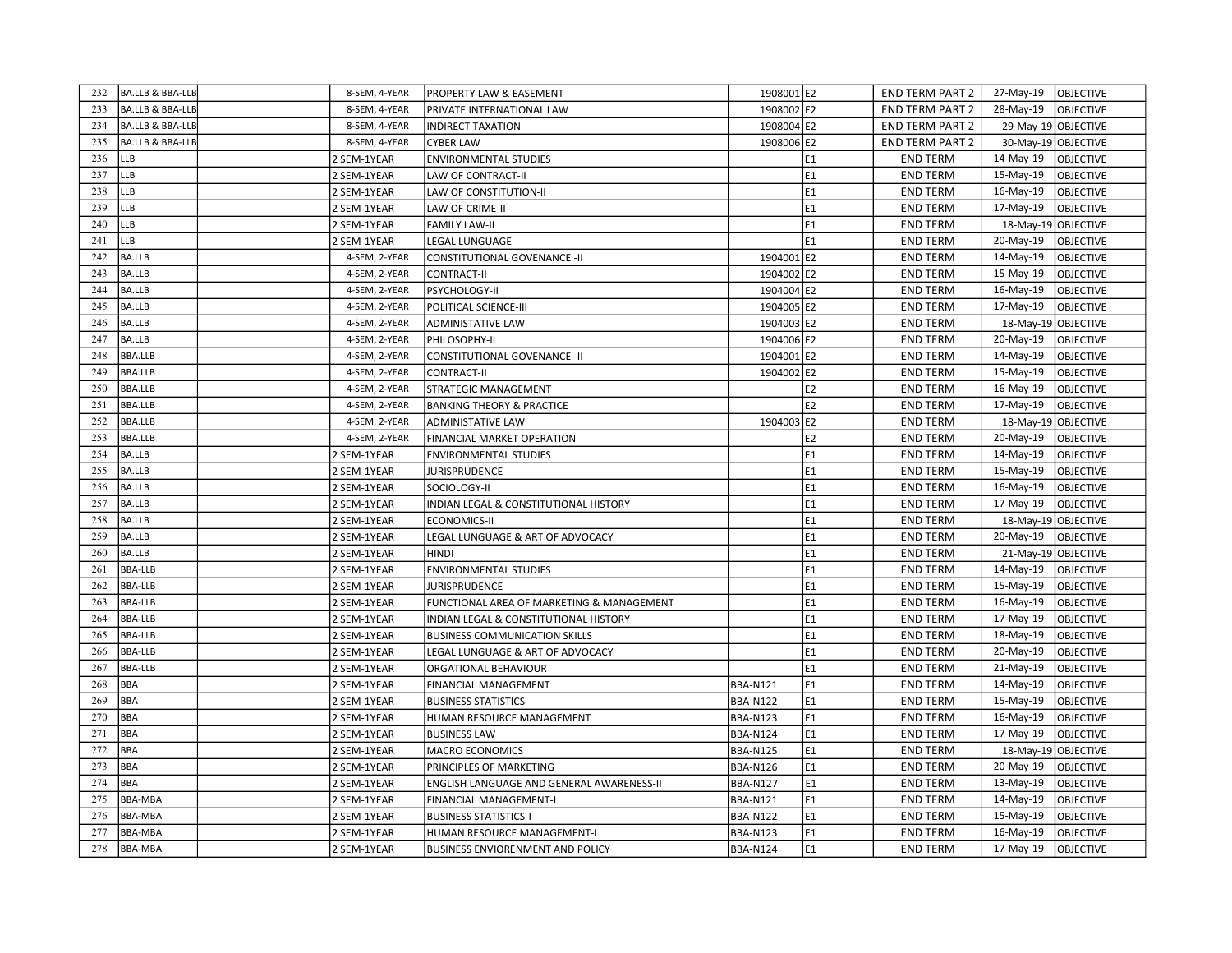| 279 | <b>BBA-MBA</b> |          | 2 SEM-1YEAR   | <b>MACRO ECONOMICS</b>                                           | <b>BBA-N125</b>  | E <sub>1</sub> | <b>END TERM</b>        | 18-May-19           | <b>OBJECTIVE</b> |
|-----|----------------|----------|---------------|------------------------------------------------------------------|------------------|----------------|------------------------|---------------------|------------------|
| 280 | BBA-MBA        |          | 2 SEM-1YEAR   | PRINCIPLES OF MARKETING                                          | <b>BBA-N126</b>  | E1             | <b>END TERM</b>        | 20-May-19           | <b>OBJECTIVE</b> |
| 281 | <b>BBA-MBA</b> |          | 2 SEM-1YEAR   | ENGLISH LANGUAGE AND GENERAL AWARENESS-II                        | <b>BBA-N127</b>  | E1             | <b>END TERM</b>        | 13-May-19           | OBJECTIVE        |
| 282 | <b>BBA</b>     |          | 4-SEM, 2-YEAR | <b>BUSINESS ENVIORENMENT AND POLICY</b>                          | <b>BBA-N241</b>  | E2             | <b>END TERM</b>        | 17-May-19           | OBJECTIVE        |
| 283 | <b>BBA</b>     |          | 4-SEM, 2-YEAR | INDIAN FINANCIAL SYSTEM                                          | <b>BBA-N242</b>  | E2             | <b>END TERM</b>        | 14-May-19           | <b>OBJECTIVE</b> |
| 284 | BBA            |          | 4-SEM, 2-YEAR | MANAGEMENT INFORMATION SYSTEM                                    | <b>BBA-N243</b>  | E2             | <b>END TERM</b>        | 15-May-19           | <b>OBJECTIVE</b> |
| 285 | BBA            |          | 4-SEM, 2-YEAR | <b>CORPORATE ACCOUNTING</b>                                      | <b>BBA-N244</b>  | E <sub>2</sub> | <b>END TERM</b>        | 16-May-19           | <b>OBJECTIVE</b> |
| 286 | <b>BBA</b>     |          | 4-SEM, 2-YEAR | ENGLISH LANGUAGE AND GENERAL AWARENESS-IV                        | <b>BBA-N125</b>  | E <sub>2</sub> | <b>END TERM</b>        | 13-May-19           | <b>OBJECTIVE</b> |
| 287 | <b>BBA</b>     |          | 4-SEM, 2-YEAR | RETAIL MANAGEMENT                                                | BBAC4.4          | E <sub>2</sub> | <b>END TERM</b>        | 18-May-19 OBJECTIVE |                  |
| 288 | BBA            |          | 4-SEM, 2-YEAR | EVENT MANAGEMENT PLANNING                                        | <b>BBA O 4.3</b> | E <sub>2</sub> | <b>END TERM</b>        | 20-May-19           | OBJECTIVE        |
| 289 | MBA            |          | 2 SEM-1YEAR   | <b>BUSINESS STATISTICS</b>                                       | <b>MBA-N121</b>  | E1             | <b>END TERM</b>        | 15-May-19           | <b>OBJECTIVE</b> |
| 290 | MBA            |          | 2 SEM-1YEAR   | ORGANIZATIONAL BEHAVIOUR                                         | <b>MBA-N122</b>  | E1             | <b>END TERM</b>        | 21-May-19           | OBJECTIVE        |
| 291 | <b>MBA</b>     |          | 2 SEM-1YEAR   | STRATEGIC MANAGEMENT                                             | <b>MBA-N123</b>  | E1             | <b>END TERM</b>        | 16-May-19           | <b>OBJECTIVE</b> |
| 292 | <b>MBA</b>     |          | 2 SEM-1YEAR   | MANAGEMENT ACCOUNTING                                            | MBA-N124         | E1             | <b>END TERM</b>        | 14-May-19           | OBJECTIVE        |
| 293 | MBA            |          | 2 SEM-1YEAR   | <b>BUSINESS LAW</b>                                              | <b>MBA-N125</b>  | E1             | <b>END TERM</b>        | 17-May-19           | OBJECTIVE        |
| 294 | <b>MBA</b>     |          | 2 SEM-1YEAR   | MARKETING RESEARCH                                               | MBA MK-N02       | E1             | <b>END TERM</b>        | 18-May-19 OBJECTIVE |                  |
| 295 | MBA            |          | 2 SEM-1YEAR   | INDUSTRIAL RELATION AND LABOUR ENACTMENT                         | MBA HR-N02       | E1             | <b>END TERM</b>        | 18-May-19 OBJECTIVE |                  |
| 296 | <b>MBA</b>     |          | 2 SEM-1YEAR   | MANAGEMENT OF FINANCIAL INSTITUTIONS & SERVICES                  | MBA FM-N02       | E1             | <b>END TERM</b>        | 18-May-19 OBJECTIVE |                  |
| 297 | MBA            |          | 2 SEM-1YEAR   | <b>MARKETING OF SERVICES</b>                                     | MBA MK-N02       | E <sub>1</sub> | <b>END TERM</b>        | 23-May-19           | <b>OBJECTIVE</b> |
| 298 | MBA            |          | 2 SEM-1YEAR   | PERSONAL GROWTH, TRAINING AND DEVELOPMENT                        | MBA HR-N02       | E1             | <b>END TERM</b>        | 23-May-19           | <b>OBJECTIVE</b> |
| 299 | <b>MBA</b>     |          | 2 SEM-1YEAR   | SECURITIES ANALYSIS AND INVESTMENT MANAGEMENT                    | MBA FM-N02       | E <sub>1</sub> | <b>END TERM</b>        | 23-May-19           | <b>OBJECTIVE</b> |
| 300 | MBA            |          | 2 SEM-1YEAR   | INTRODUCTION TO EVENT MANAGEMENT AND PR                          | MBA EM-2.3       | E <sub>1</sub> | <b>END TERM</b>        | 20-May-19           | OBJECTIVE        |
|     |                |          |               | INFORMATION TECHNOLOGY AND ITS IMPLEMENTATION IN                 |                  |                |                        |                     |                  |
| 301 | B.COM          |          | 2-YEAR        | <b>BUSINESS</b>                                                  | <b>B.CH.2.1</b>  | E1             | <b>END TERM PART 2</b> | 14-May-19           | <b>OBJECTIVE</b> |
| 302 | <b>B.COM</b>   |          | 2-YEAR        | <b>BUSINESS ECONOMICS (MACRO)</b>                                | <b>B.CH.2.2</b>  | E1             | <b>END TERM PART 2</b> | 15-May-19           | OBJECTIVE        |
| 303 | <b>B.COM</b>   |          | 2-YEAR        | <b>BUSINESS MATHEMATICS</b>                                      | <b>B.CH.2.3</b>  | E1             | <b>END TERM PART 2</b> | 17-May-19           | OBJECTIVE        |
| 304 | <b>B.COM</b>   |          | 2-YEAR        | <b>INCOME TAX LAW &amp; PRACTICE</b>                             | <b>B.CH.2.4</b>  | E1             | <b>END TERM PART 2</b> | 18-May-19           | <b>OBJECTIVE</b> |
| 305 | <b>B.COM</b>   |          | 2-YEAR        | PRINCIPLE OF MARKETING                                           | <b>B.CH.2.5</b>  | E1             | <b>END TERM PART 2</b> | 20-May-19           | <b>OBJECTIVE</b> |
| 306 | <b>B.COM</b>   |          | 2-YEAR        | <b>CORPORATE ACCOUNTING</b>                                      | <b>B.CH.2.6</b>  | E1             | <b>END TERM PART 2</b> | 16-May-19           | OBJECTIVE        |
| 307 | B.COM          |          | 2-YEAR        | FINANCIAL MANAGEMENT                                             | <b>B.CH.2.7</b>  | E1             | <b>END TERM PART 2</b> | 21-May-19           | <b>OBJECTIVE</b> |
| 308 | <b>B.COM</b>   |          | 2-YEAR        | HUMAN RESOURCE MANAGEMENT                                        | <b>B.CH.2.8</b>  | E1             | <b>END TERM PART 2</b> | 22-May-19           | <b>OBJECTIVE</b> |
| 309 | <b>B.COM</b>   |          | 2-YEAR        | ENGLISH LANGUAGE AND GENERAL AWARENESS-IV                        | <b>B.CH.2.9</b>  | E2             | <b>END TERM PART 2</b> | 13-May-19           | <b>OBJECTIVE</b> |
| 310 | <b>B.COM</b>   |          | 3-YEAR        | <b>INDIRECT TAX</b>                                              | <b>B.CH.3.1</b>  | E2             | <b>END TERM PART 2</b> | 14-May-19           | <b>OBJECTIVE</b> |
| 311 | <b>B.COM</b>   |          | 3-YEAR        | MANAGEMENT & ACCOUNTING                                          | <b>B.CH.3.2</b>  | E <sub>2</sub> | <b>END TERM PART 2</b> | 15-May-19           | OBJECTIVE        |
| 312 | B.COM          |          | 3-YEAR        | <b>AUDITING</b>                                                  | <b>B.CH.3.3</b>  | E2             | <b>END TERM PART 2</b> | 16-May-19           | <b>OBJECTIVE</b> |
| 313 | <b>B.COM</b>   |          | 3-YEAR        | INTERNATIONAL BUSINESS                                           | <b>B.CH.3.4</b>  | E <sub>2</sub> | <b>END TERM PART 2</b> | 17-May-19 OBJECTIVE |                  |
| 314 | <b>B.COM</b>   |          | 3-YEAR        | FINANCIAL MARKET, INSTITUTIONS & FINANCIAL SERVICES              | <b>B.CH.3.5</b>  | E2             | <b>END TERM PART 2</b> | 18-May-19 OBJECTIVE |                  |
| 315 | <b>B.COM</b>   |          | 3-YEAR        | FUNDAMENTALS OF INVESTMENTS                                      | <b>B.CH.3.6</b>  | E2             | <b>END TERM PART 2</b> | 20-May-19           | OBJECTIVE        |
| 316 | <b>B.COM</b>   |          | 3-YEAR        | <b>GOVERNMENT ETHICS &amp; SOCIAL RESPONSIBILITY OF BUSINESS</b> | <b>B.CH.3.7</b>  | E <sub>2</sub> | <b>END TERM PART 2</b> | 21-May-19 OBJECTIVE |                  |
| 317 | <b>B.COM</b>   |          | 3-YEAR        | <b>COMPANY LAW</b>                                               | <b>B.CH.3.8</b>  | E <sub>2</sub> | <b>END TERM PART 2</b> | 22-May-19 OBJECTIVE |                  |
| 318 | <b>B.COM</b>   |          | 3-YEAR        | ENGLISH LANGUAGE & GENERAL AWARENESS-VI                          | <b>B.CH.3.9</b>  | E1             | <b>END TERM PART 2</b> | 13-May-19           | <b>OBJECTIVE</b> |
| 319 | <b>B.PHARM</b> | PHARMACY | 2 SEM-1YEAR   | HUMAN ANATOMY AND PHYSIOLOGY I-THEORY                            |                  | E <sub>1</sub> | <b>END TERM</b>        | 14-May-19           | <b>OBJECTIVE</b> |
| 320 | <b>B.PHARM</b> | PHARMACY | 2 SEM-1YEAR   | PHARMACETICAL ORGANIC CHEMISTRY I                                |                  | E1             | <b>END TERM</b>        | 15-May-19           | OBJECTIVE        |
| 321 | <b>B.PHARM</b> | PHARMACY | 2 SEM-1YEAR   | <b>BIOCHEMISTRY</b>                                              |                  | E1             | <b>END TERM</b>        | 16-May-19           | <b>OBJECTIVE</b> |
| 322 | <b>B.PHARM</b> | PHARMACY | 2 SEM-1YEAR   | <b>PATHOPHYSIOLOGY</b>                                           |                  | E1             | <b>END TERM</b>        | 17-May-19           | OBJECTIVE        |
| 323 | <b>B.PHARM</b> | PHARMACY | 2 SEM-1YEAR   | COMPUTER APPLICATIONS IN PHARMACY                                |                  | E1             | <b>END TERM</b>        | 18-May-19           | <b>OBJECTIVE</b> |
|     |                |          |               |                                                                  |                  |                |                        |                     |                  |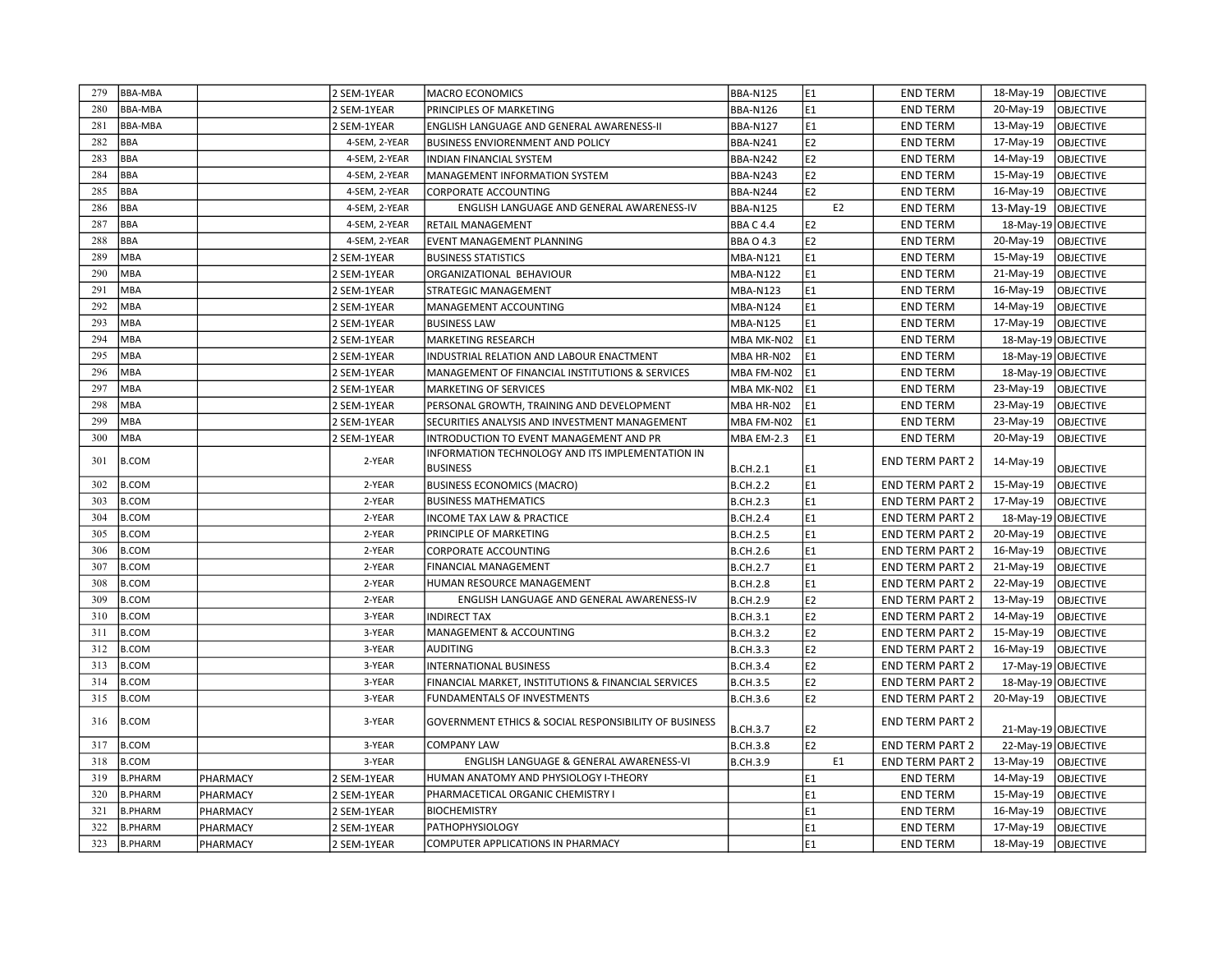| 324 | <b>B.PHARM</b> | PHARMACY | 2 SEM-1YEAR   | <b>ENVIRONMENTAL SCIENCE</b>                 |          | E1             | <b>END TERM</b>        | 20-May-19           | <b>OBJECTIVE</b>     |
|-----|----------------|----------|---------------|----------------------------------------------|----------|----------------|------------------------|---------------------|----------------------|
| 325 | <b>B.PHARM</b> | PHARMACY | 4-SEM. 2-YEAR | PHARMACETICAL ORGANIC CHEMISTRY III          |          | E2             | <b>END TERM</b>        | 14-May-19           | <b>OBJECTIVE</b>     |
| 326 | <b>B.PHARM</b> | PHARMACY | 4-SEM, 2-YEAR | MEDICINAL CHEMISTRY-I                        |          | E <sub>2</sub> | <b>END TERM</b>        | 15-May-19           | <b>OBJECTIVE</b>     |
| 327 | <b>B.PHARM</b> | PHARMACY | 4-SEM, 2-YEAR | PHYSICAL PHARMAACEUTICS II                   |          | E2             | <b>END TERM</b>        | 16-May-19           | <b>OBJECTIVE</b>     |
| 328 | <b>B.PHARM</b> | PHARMACY | 4-SEM, 2-YEAR | <b>PHARMACOLOGY I</b>                        |          | E2             | <b>END TERM</b>        | 17-May-19           | OBJECTIVE            |
| 329 | <b>B.PHARM</b> | PHARMACY | 4-SEM, 2-YEAR | PHARMACOGNOSY AND PHYTOCHEMISTRY I           |          | E <sub>2</sub> | <b>END TERM</b>        | 18-May-19           | <b>OBJECTIVE</b>     |
| 330 | <b>B.PHARM</b> | PHARMACY | 6-SEM, 3-YEAR | PHARMACEUTICS-VI (PHYSICAL PHARMACY)         |          | M              | <b>END TERM PART 1</b> | 21-May-19           | <b>SUBJECTIVE</b>    |
| 331 | <b>B.PHARM</b> | PHARMACY | 6-SEM, 3-YEAR | PHARMACEUTICS-VI (PHYSICAL PHARMACY)         |          | E1             | <b>END TERM PART 2</b> | 21-May-19           | <b>OBJECTIVE</b>     |
| 332 | <b>B.PHARM</b> | PHARMACY | 6-SEM, 3-YEAR | MEDICINAL CHEMISTRY-II                       |          | M              | END TERM PART 1        | 22-May-19           | <b>SUBJECTIVE</b>    |
| 333 | <b>B.PHARM</b> | PHARMACY | 6-SEM, 3-YEAR | MEDICINAL CHEMISTRY-II                       |          | E1             | END TERM PART 2        | 22-May-19           | <b>OBJECTIVE</b>     |
| 334 | <b>B.PHARM</b> | PHARMACY | 6-SEM, 3-YEAR | PHARMACOGNOSY AND PHYTOCHEMISTRY IV          |          | M              | <b>END TERM PART 1</b> | 23-May-19           | <b>SUBJECTIVE</b>    |
| 335 | <b>B.PHARM</b> | PHARMACY | 6-SEM, 3-YEAR | PHARMACOGNOSY AND PHYTOCHEMISTRY IV          |          | E1             | <b>END TERM PART 2</b> | 23-May-19           | <b>OBJECTIVE</b>     |
| 336 | <b>B.PHARM</b> | PHARMACY | 6-SEM, 3-YEAR | PHARMACOLOGY IV                              |          | M              | <b>END TERM PART 1</b> |                     | 24-May-19 SUBJECTIVE |
| 337 | <b>B.PHARM</b> | PHARMACY | 6-SEM, 3-YEAR | PHARMACOLOGY IV                              |          | E1             | <b>END TERM PART 2</b> | 24-May-19 OBJECTIVE |                      |
| 338 | <b>B.PHARM</b> | PHARMACY | 6-SEM, 3-YEAR | PHARM.ANALYSIS III                           |          | M              | <b>END TERM PART 1</b> |                     | 25-May-19 SUBJECTIVE |
| 339 | <b>B.PHARM</b> | PHARMACY | 6-SEM, 3-YEAR | PHARM.ANALYSIS III                           |          | E1             | <b>END TERM PART 2</b> | 25-May-19 OBJECTIVE |                      |
| 340 | <b>B.PHARM</b> | PHARMACY | 6-SEM, 3-YEAR | CLINICAL PHARMACOTHERAPEUTICS                |          | M              | <b>END TERM PART 1</b> | 27-May-19           | <b>SUBJECTIVE</b>    |
| 341 | <b>B.PHARM</b> | PHARMACY | 6-SEM, 3-YEAR | CLINICAL PHARMACOTHERAPEUTICS                |          | E1             | END TERM PART 2        | 27-May-19           | <b>OBJECTIVE</b>     |
| 342 | <b>B.PHARM</b> | PHARMACY | 8-SEM, 4-YEAR | PHARMACEUTICS-VIII                           |          | M              | END TERM PART 1        | 21-May-19           | <b>SUBJECTIVE</b>    |
| 343 | <b>B.PHARM</b> | PHARMACY | 8-SEM, 4-YEAR | PHARMACEUTICS-VIII                           |          | E2             | <b>END TERM PART 2</b> | 21-May-19           | <b>OBJECTIVE</b>     |
| 344 | <b>B.PHARM</b> | PHARMACY | 8-SEM, 4-YEAR | CHEMISTRY OF NATURAL PRODUCT                 |          | M              | <b>END TERM PART 1</b> | 22-May-19           | <b>SUBJECTIVE</b>    |
| 345 | <b>B.PHARM</b> | PHARMACY | 8-SEM, 4-YEAR | CHEMISTRY OF NATURAL PRODUCT                 |          | E <sub>2</sub> | <b>END TERM PART 2</b> | 22-May-19           | OBJECTIVE            |
| 346 | <b>B.PHARM</b> | PHARMACY | 8-SEM, 4-YEAR | INDUSTRIAL PHARMACOGNOCY                     |          | M              | <b>END TERM PART 1</b> | 23-May-19           | <b>SUBJECTIVE</b>    |
| 347 | <b>B.PHARM</b> | PHARMACY | 8-SEM, 4-YEAR | INDUSTRIAL PHARMACOGNOCY                     |          | E2             | END TERM PART 2        | 23-May-19           | <b>OBJECTIVE</b>     |
| 348 | <b>B.PHARM</b> | PHARMACY | 8-SEM, 4-YEAR | PHARM BIOTECHNOLOGY                          |          | M              | <b>END TERM PART 1</b> |                     | 24-May-19 SUBJECTIVE |
| 349 | <b>B.PHARM</b> | PHARMACY | 8-SEM, 4-YEAR | PHARM BIOTECHNOLOGY                          |          | E <sub>2</sub> | <b>END TERM PART 2</b> | 24-May-19 OBJECTIVE |                      |
| 350 | <b>B.PHARM</b> | PHARMACY | 8-SEM, 4-YEAR | <b>QUALITY ASSURANCE</b>                     |          | M              | <b>END TERM PART 1</b> |                     | 25-May-19 SUBJECTIVE |
| 351 | <b>B.PHARM</b> | PHARMACY | 8-SEM, 4-YEAR | <b>QUALITY ASSURANCE</b>                     |          | E2             | <b>END TERM PART 2</b> | 25-May-19 OBJECTIVE |                      |
| 352 | D.PHARM        | PHARMACY | 1-YEAR        | HUMAN ANATOMY AND PHYSIOLOGY I               |          | E1             | <b>END TERM</b>        | 14-May-19           | OBJECTIVE            |
| 353 | D.PHARM        | PHARMACY | 1-YEAR        | PHARMACEUTICAL CHEMISTRY I                   |          | E1             | <b>END TERM</b>        | 15-May-19           | OBJECTIVE            |
| 354 | D.PHARM        | PHARMACY | 1-YEAR        | <b>BIOCHEMISTRY</b>                          |          | E <sub>1</sub> | <b>END TERM</b>        | 16-May-19           | <b>OBJECTIVE</b>     |
| 355 | D.PHARM        | PHARMACY | 1-YEAR        | PHARMACOGNOSY                                |          | E1             | <b>END TERM</b>        | 17-May-19           | <b>OBJECTIVE</b>     |
| 356 | D.PHARM        | PHARMACY | 1-YEAR        | PHARMACEUTICS I                              |          | E1             | <b>END TERM</b>        | 18-May-19           | <b>OBJECTIVE</b>     |
| 357 | D.PHARM        | PHARMACY | 1-YEAR        | <b>HECP</b>                                  |          | E1             | <b>END TERM</b>        | 20-May-19           | <b>OBJECTIVE</b>     |
| 358 | D.PHARM        | PHARMACY | 2-YEAR        | PHARMACEUTICS II                             |          | E <sub>2</sub> | <b>END TERM</b>        | 14-May-19           | <b>OBJECTIVE</b>     |
| 359 | D.PHARM        | PHARMACY | 2-YEAR        | PHARMACEUTICAL CHEMISTRY II                  |          | E2             | <b>END TERM</b>        | 15-May-19           | OBJECTIVE            |
| 360 | D.PHARM        | PHARMACY | 2-YEAR        | PHARMACEUTICAL JURISPRUDENCE                 |          | E2             | <b>END TERM</b>        | 16-May-19           | OBJECTIVE            |
| 361 | D.PHARM        | PHARMACY | 2-YEAR        | PHARMACOLOGY                                 |          | E2             | <b>END TERM</b>        | 17-May-19           | <b>OBJECTIVE</b>     |
| 362 | D.PHARM        | PHARMACY | 2-YEAR        | H&CP                                         |          | E2             | <b>END TERM</b>        | 18-May-19           | <b>OBJECTIVE</b>     |
| 363 | D.PHARM        | PHARMACY | 2-YEAR        | <b>DSBM</b>                                  |          | E <sub>2</sub> | <b>END TERM</b>        | 20-May-19           | <b>OBJECTIVE</b>     |
| 364 | <b>DMLT</b>    |          | 2 SEM-1YEAR   | <b>BASIC OF COMPUTER</b>                     | DMLT012  | E1             | <b>END TERM</b>        | 15-May-19           | OBJECTIVE            |
| 365 | <b>DMLT</b>    |          | 2 SEM-1YEAR   | HUMAN ANATOMY AND PHYSIOLOGY                 | DMLT013  | E1             | <b>END TERM</b>        | 14-May-19           | OBJECTIVE            |
| 366 | <b>DMLT</b>    |          | 2 SEM-1YEAR   | CLINICAL MICROBIOLOGY II                     | DMLT014  | E1             | <b>END TERM</b>        | 17-May-19           | <b>OBJECTIVE</b>     |
| 367 | <b>DMLT</b>    |          | 2 SEM-1YEAR   | CLINICAL HEMATOLOGY II                       | DMLT015  | E1             | <b>END TERM</b>        | 18-May-19           | <b>OBJECTIVE</b>     |
| 368 | DMLT           |          | 2 SEM-1YEAR   | <b>ENGLISH &amp; COMMUNICATION SKILLS-II</b> |          | E1             | <b>END TERM</b>        | 13-May-19           | <b>OBJECTIVE</b>     |
| 369 | <b>DMLT</b>    |          | 2 SEM-1YEAR   | <b>BASIC BIOCHEMISTRY II</b>                 | DMLT016  | E1             | <b>END TERM</b>        | 16-May-19           | OBJECTIVE            |
| 370 | <b>DMLT</b>    |          | 4-SEM, 2-YEAR | HUMAN ANATOMY (INCLUDING HISTOLOGY) II       | DMLT-201 | E2             | <b>END TERM</b>        | 14-May-19           | lobjective           |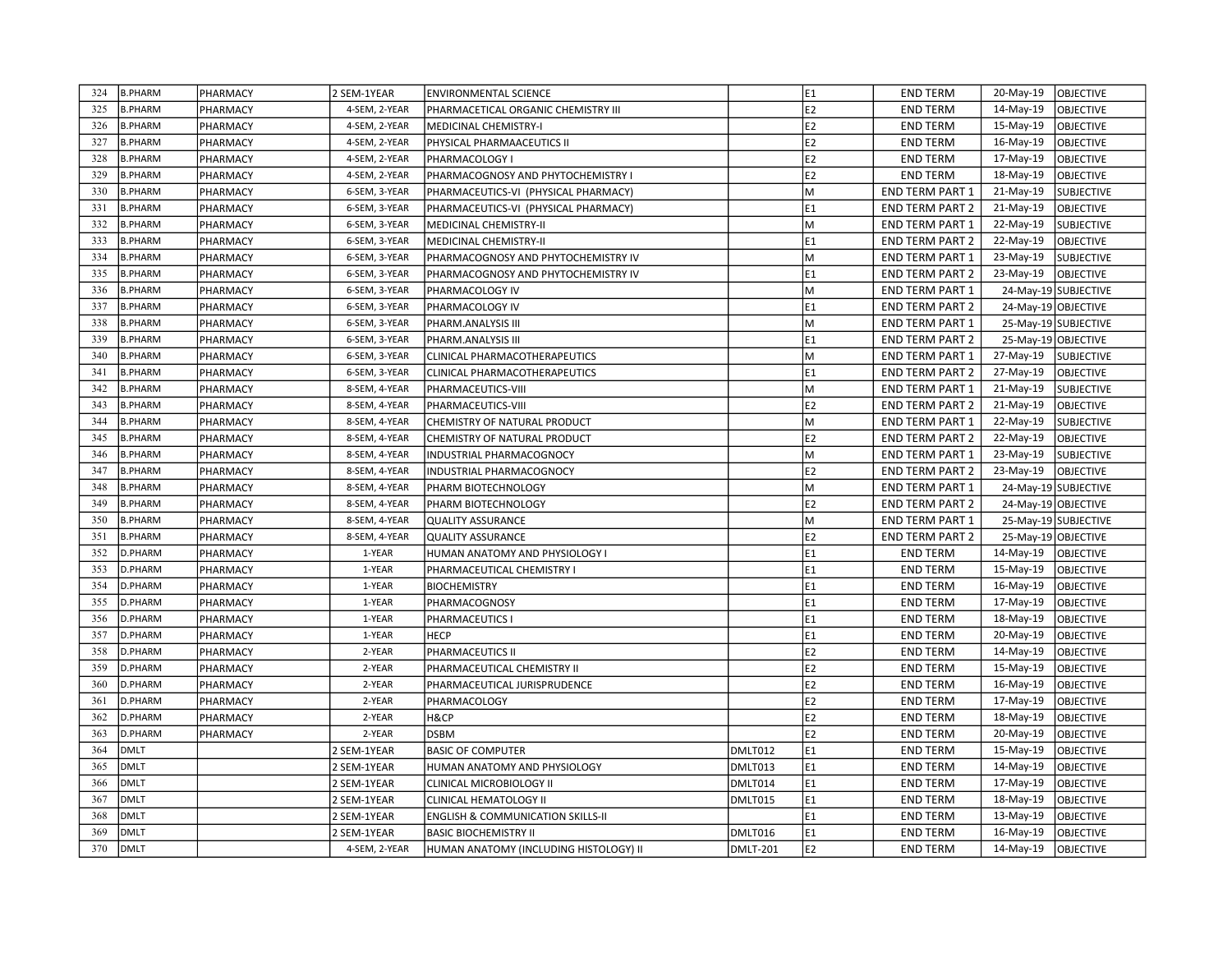| 371 | <b>DMLT</b>                   | 4-SEM, 2-YEAR | HUMAN PHYSIOLOGY II                          | <b>DMLT-202</b> | E <sub>2</sub> | <b>END TERM</b>        | 15-May-19 | <b>OBJECTIVE</b>  |
|-----|-------------------------------|---------------|----------------------------------------------|-----------------|----------------|------------------------|-----------|-------------------|
| 372 | <b>DMLT</b>                   | 4-SEM, 2-YEAR | <b>CLINICAL BIOCHEMISTRY II</b>              | DMLT-203        | E2             | <b>END TERM</b>        | 16-May-19 | <b>OBJECTIVE</b>  |
| 373 | <b>DMLT</b>                   | 4-SEM, 2-YEAR | MEDICAL MICROBIOLOGY-II                      | <b>DMLT-204</b> | E2             | <b>END TERM</b>        | 17-May-19 | <b>OBJECTIVE</b>  |
| 374 | <b>DMLT</b>                   | 4-SEM, 2-YEAR | BASIC PATHOLOGY (INCLUDING BLOOD BANK) II    | DMLT-205        | E <sub>2</sub> | <b>END TERM</b>        | 18-May-19 | OBJECTIVE         |
| 375 | <b>DMLT</b>                   | 4-SEM, 2-YEAR | <b>HEALTH CARE II</b>                        | <b>DMLT-212</b> | E <sub>2</sub> | <b>END TERM</b>        | 20-May-19 | <b>OBJECTIVE</b>  |
| 376 | <b>BMLT</b>                   | 2 SEM-1YEAR   | HUMAN ANATOMY (INCLUDING HISTOLOGY) II       | <b>BMLT-201</b> | E1             | <b>END TERM</b>        | 14-May-19 | <b>OBJECTIVE</b>  |
| 377 | <b>BMLT</b>                   | 2 SEM-1YEAR   | HUMAN PHYSIOLOGY II                          | <b>BMLT-202</b> | E1             | <b>END TERM</b>        | 15-May-19 | <b>OBJECTIVE</b>  |
| 378 | <b>BMLT</b>                   | 2 SEM-1YEAR   | CLINICAL BIOCHEMISTRY II                     | <b>BMLT-203</b> | E <sub>1</sub> | <b>END TERM</b>        | 16-May-19 | <b>OBJECTIVE</b>  |
| 379 | <b>BMLT</b>                   | 2 SEM-1YEAR   | MEDICAL MICROBIOLOGY-II                      | BMLT-204        | E1             | <b>END TERM</b>        | 17-May-19 | <b>OBJECTIVE</b>  |
| 380 | <b>BMLT</b>                   | 2 SEM-1YEAR   | BASIC PATHOLOGY (INCLUDING BLOOD BANK) II    | <b>BMLT-205</b> | E <sub>1</sub> | <b>END TERM</b>        | 18-May-19 | <b>OBJECTIVE</b>  |
| 381 | <b>BMLT</b>                   | 2 SEM-1YEAR   | <b>INSTRUMENTATION &amp; TECHNIQUES</b>      | <b>BMLT-207</b> | E1             | <b>END TERM</b>        | 20-May-19 | <b>OBJECTIVE</b>  |
| 382 | <b>BMLT</b>                   | 2 SEM-1YEAR   | ENGLISH LANGUAGE AND GENERAL AWARENESS-II    | ELGA-102        | E <sub>1</sub> | <b>END TERM</b>        | 13-May-19 | OBJECTIVE         |
| 383 | <b>BMLT</b>                   | 4-SEM, 2-YEAR | CLINICAL BIOCHEMISTRY IV                     | <b>BMLT-401</b> | E <sub>2</sub> | <b>END TERM</b>        | 16-May-19 | OBJECTIVE         |
| 384 | <b>BMLT</b>                   | 4-SEM, 2-YEAR | MEDICAL MICROBIOLOGY-II                      | <b>BMLT-402</b> | E2             | <b>END TERM</b>        | 17-May-19 | <b>OBJECTIVE</b>  |
| 385 | <b>BMLT</b>                   | 4-SEM, 2-YEAR | HISTOPATHOLGY & CYTOLOGY                     | <b>BMLT-403</b> | E2             | <b>END TERM</b>        | 14-May-19 | <b>OBJECTIVE</b>  |
| 386 | <b>BMLT</b>                   | 4-SEM, 2-YEAR | <b>RESEARCH &amp; BIOSTETICS I</b>           | <b>BMLT-404</b> | E <sub>2</sub> | <b>END TERM</b>        | 15-May-19 | <b>OBJECTIVE</b>  |
| 387 | <b>BMLT</b>                   | 4-SEM, 2-YEAR | COMPUTER APPLICATION & DATA BASE MANAGEMNT I | BMLT-405        | E2             | <b>END TERM</b>        | 18-May-19 | <b>OBJECTIVE</b>  |
| 388 | <b>BMLT</b>                   | 4-SEM, 2-YEAR | ENGLISH LANGUAGE AND GENERAL AWARENESS-IV    | BMLT-406        | E <sub>2</sub> | <b>END TERM</b>        | 13-May-19 | OBJECTIVE         |
| 389 | <b>MMLT</b>                   | 2 SEM-1YEAR   | <b>DIAGNOSTIC BIOCHEMISTRY</b>               | <b>MMLT 201</b> | M1             | <b>END TERM PART-1</b> | 14-May-19 | <b>SUBJECTIVE</b> |
| 390 | <b>MMLT</b>                   | 2 SEM-1YEAR   | DIAGNOSTIC BIOCHEMISTRY                      | <b>MMLT 201</b> | M              | <b>END TERM PART-2</b> | 15-May-19 | <b>SUBJECTIVE</b> |
| 391 | <b>MMLT</b>                   | 2 SEM-1YEAR   | HISTOPATHOLGY & CYTOLOGY                     | <b>MMLT 202</b> | M1             | <b>END TERM PART-1</b> | 16-May-19 | <b>SUBJECTIVE</b> |
| 392 | <b>MMLT</b>                   | 2 SEM-1YEAR   | HISTOPATHOLGY & CYTOLOGY                     | MMLT 202        | M              | <b>END TERM PART-2</b> | 17-May-19 | <b>SUBJECTIVE</b> |
| 393 | <b>MMLT</b>                   | 2 SEM-1YEAR   | CELL BIOLOGY & CYTOGENETIC                   | <b>MMLT 203</b> | M <sub>1</sub> | <b>END TERM PART-1</b> | 18-May-19 | <b>SUBJECTIVE</b> |
| 394 | <b>MMLT</b>                   | 2 SEM-1YEAR   | CELL BIOLOGY & CYTOGENETIC                   | <b>MMLT 203</b> | M              | <b>END TERM PART-2</b> | 20-May-19 | <b>SUBJECTIVE</b> |
| 395 | <b>MMLT</b>                   | 2 SEM-1YEAR   | CLINICAL MICROBIOLOGY AND IMMUNOHAEMEATOLOGY | <b>MMLT 204</b> | M1             | <b>END TERM PART-1</b> | 21-May-19 | <b>SUBJECTIVE</b> |
| 396 | <b>MMLT</b>                   | 2 SEM-1YEAR   | CLINICAL MICROBIOLOGY AND IMMUNOHAEMEATOLOGY | <b>MMLT 204</b> | M              | <b>END TERM PART-2</b> | 22-May-19 | <b>SUBJECTIVE</b> |
| 397 | <b>MMLT</b>                   | 2 SEM-1YEAR   | HUMAN GENETICS AND GENOME                    | MMLT 205        | M <sub>1</sub> | <b>END TERM PART-1</b> | 23-May-19 | <b>SUBJECTIVE</b> |
| 398 | <b>MMLT</b>                   | 2 SEM-1YEAR   | HUMAN GENETICS AND GENOME                    | <b>MMLT 205</b> | M              | <b>END TERM PART-2</b> | 24-May-19 | <b>SUBJECTIVE</b> |
|     | <b>BSC.CARDIAC</b>            |               |                                              |                 |                |                        |           |                   |
| 399 | CARE &                        |               |                                              |                 |                | <b>END TERM PART-1</b> | 14-May-19 |                   |
|     | <b>BSC.DYLYASIS</b>           | 1-YEAR        | <b>BASIC ANATOMY</b>                         | <b>BCCT-101</b> | M1             |                        |           | <b>SUBJECTIVE</b> |
|     | <b>BSC.CARDIAC</b>            |               |                                              |                 |                |                        |           |                   |
| 400 | CARE &<br><b>BSC.DYLYASIS</b> | 1-YEAR        | <b>BASIC ANATOMY</b>                         | <b>BCCT-101</b> | M              | <b>END TERM PART-2</b> | 15-May-19 | <b>SUBJECTIVE</b> |
|     | <b>BSC.CARDIAC</b>            |               |                                              |                 |                |                        |           |                   |
| 401 | CARE &                        |               |                                              |                 |                | <b>END TERM PART-1</b> | 16-May-19 |                   |
|     | BSC.DYLYASIS                  | 1-YEAR        | PHYSIOLOGY                                   | <b>BCCT-102</b> | M1             |                        |           | <b>SUBJECTIVE</b> |
|     | <b>BSC.CARDIAC</b>            |               |                                              |                 |                |                        |           |                   |
| 402 | CARE &                        |               |                                              |                 |                | <b>END TERM PART-2</b> | 17-May-19 |                   |
|     | <b>BSC.DYLYASIS</b>           | 1-YEAR        | PHYSIOLOGY                                   | <b>BCCT-102</b> | М              |                        |           | <b>SUBJECTIVE</b> |
|     | <b>BSC.CARDIAC</b>            |               |                                              |                 |                |                        |           |                   |
| 403 | CARE &<br><b>BSC.DYLYASIS</b> | 1-YEAR        | <b>BASIC BIOCHEMISTRY</b>                    | <b>BCCT-103</b> | M1             | <b>END TERM PART-1</b> | 18-May-19 | <b>SUBJECTIVE</b> |
|     | <b>BSC.CARDIAC</b>            |               |                                              |                 |                |                        |           |                   |
| 404 | CARE &                        |               |                                              |                 |                | <b>END TERM PART-2</b> | 20-May-19 |                   |
|     | BSC.DYLYASIS                  | 1-YEAR        | <b>BASIC BIOCHEMISTRY</b>                    | <b>BCCT-103</b> | М              |                        |           | <b>SUBJECTIVE</b> |
|     | <b>BSC.CARDIAC</b>            |               |                                              |                 |                |                        |           |                   |
| 405 | CARE &                        |               |                                              |                 |                | <b>END TERM PART-1</b> | 21-May-19 |                   |
|     | <b>BSC.DYLYASIS</b>           | 1-YEAR        | <b>BASIC MICROBIOLOGY - I</b>                | BCCT-104        | M1             |                        |           | <b>SUBJECTIVE</b> |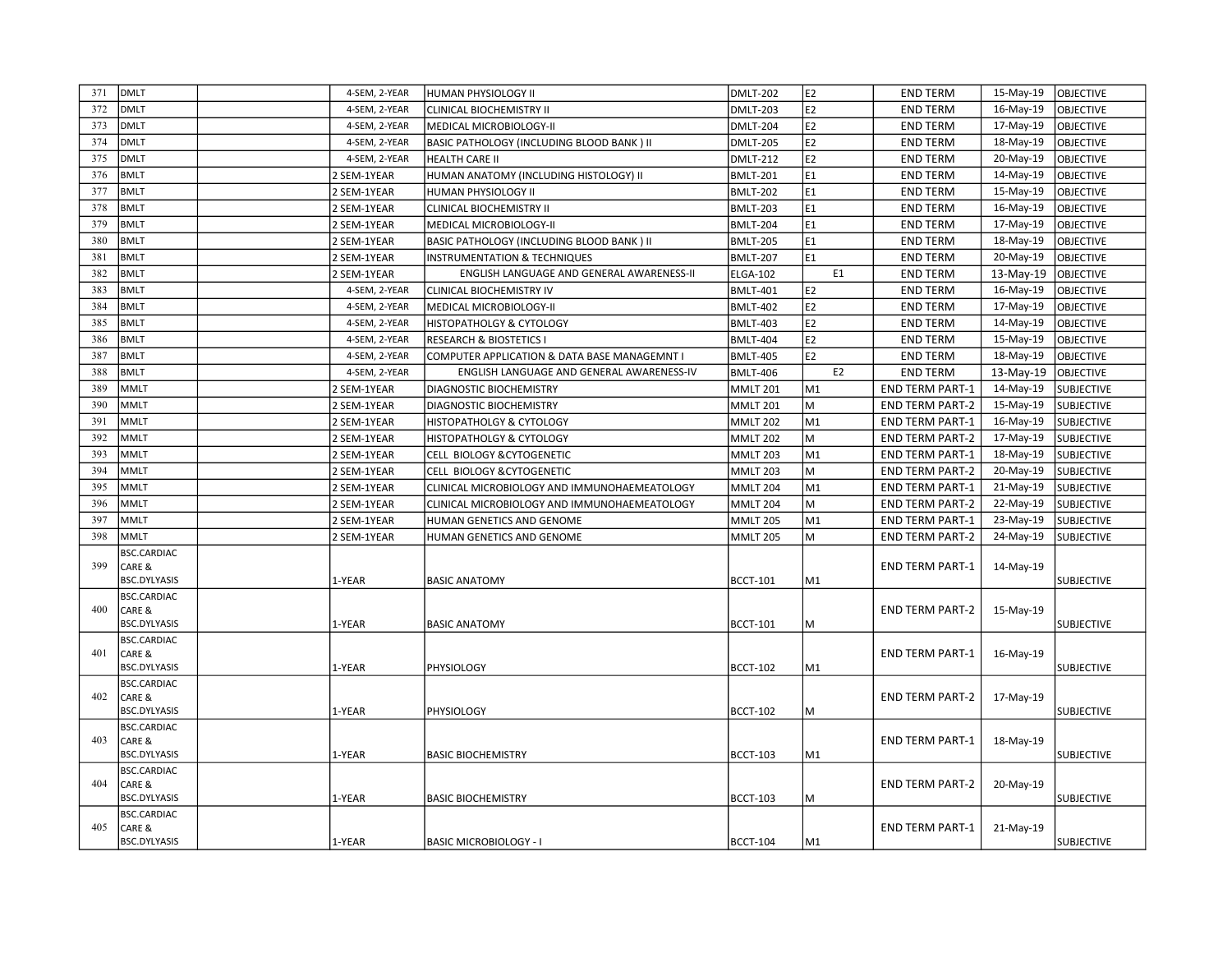| 406 | <b>BSC.CARDIAC</b><br>CARE &<br><b>BSC.DYLYASIS</b> | 1-YEAR | <b>BASIC MICROBIOLOGY - I</b>                | <b>BCCT-104</b> | А  | <b>END TERM PART-2</b> | 21-May-19 | <b>SUBJECTIVE</b>    |
|-----|-----------------------------------------------------|--------|----------------------------------------------|-----------------|----|------------------------|-----------|----------------------|
| 407 | <b>BSC.CARDIAC</b><br>CARE &<br><b>BSC.DYLYASIS</b> | 1-YEAR | <b>BASIC PATHOLOGY -I</b>                    | <b>BCCT-105</b> | M1 | <b>END TERM PART-1</b> | 22-May-19 | <b>SUBJECTIVE</b>    |
| 408 | <b>BSC.CARDIAC</b><br>CARE &<br>BSC.DYLYASIS        | 1-YEAR | <b>BASIC PATHOLOGY -I</b>                    | <b>BCCT-105</b> |    | <b>END TERM PART-2</b> | 22-May-19 | <b>SUBJECTIVE</b>    |
| 409 | <b>BSC.CARDIAC</b><br>CARE &<br>BSC.DYLYASIS        | 1-YEAR | ENGLISH LANGUAGE AND GENERAL AWARENESS-I     | <b>BCCT-106</b> | M1 | <b>END TERM</b>        | 13-May-19 | <b>SUBJECTIVE</b>    |
| 410 | <b>BSC.CARDIAC</b><br>CARE                          | 2-YEAR | APPLIED MICROBIOLOGY AND PATHOLOGY           | <b>BCCT-201</b> | M1 | <b>END TERM PART-1</b> | 23-May-19 | <b>SUBJECTIVE</b>    |
| 411 | <b>BSC.CARDIAC</b><br>CARE                          | 2-YEAR | APPLIED MICROBIOLOGY AND PATHOLOGY           | <b>BCCT-201</b> | А  | <b>END TERM PART-2</b> | 23-May-19 | <b>SUBJECTIVE</b>    |
| 412 | <b>BSC.CARDIAC</b><br>CARE                          | 2-YEAR | INTRODUCTION TO CARDIAC CARE TECHNOLOGY      | <b>BCCT-202</b> | M1 | <b>END TERM PART-1</b> | 25-May-19 | <b>SUBJECTIVE</b>    |
| 413 | <b>BSC.CARDIAC</b><br>CARE                          | 2-YEAR | INTRODUCTION TO CARDIAC CARE TECHNOLOGY      | <b>BCCT-202</b> | А  | <b>END TERM PART-2</b> | 25-May-19 | <b>SUBJECTIVE</b>    |
| 414 | <b>BSC.CARDIAC</b><br>CARE                          | 2-YEAR | APPLIED PHARMACOLOGY                         | <b>BCCT-203</b> | M1 | <b>END TERM PART-1</b> |           | 27-May-19 SUBJECTIVE |
| 415 | <b>BSC.CARDIAC</b><br>CARE                          | 2-YEAR | APPLIED PHARMACOLOGY                         | <b>BCCT-203</b> | A  | <b>END TERM PART-2</b> |           | 27-May-19 SUBJECTIVE |
| 416 | <b>BSC.CARDIAC</b><br>CARE                          | 2-YEAR | MEDICINE RELEVENT TO CARDIAC CARE TECHNOLOGY | <b>BCCT-204</b> | M1 | <b>END TERM PART-1</b> |           | 28-May-19 SUBJECTIVE |
| 417 | <b>BSC.CARDIAC</b><br>CARE                          | 2-YEAR | MEDICINE RELEVENT TO CARDIAC CARE TECHNOLOGY | <b>BCCT-204</b> | А  | <b>END TERM PART-2</b> |           | 28-May-19 SUBJECTIVE |
| 418 | <b>BSC.CARDIAC</b><br>CARE                          | 2-YEAR | SOCIOLOGY                                    | <b>BCCT-205</b> | M1 | <b>END TERM PART-1</b> |           | 29-May-19 SUBJECTIVE |
| 419 | <b>BSC.CARDIAC</b><br>CARE                          | 2-YEAR | <b>SOCIOLOGY</b>                             | <b>BCCT-205</b> |    | <b>END TERM PART-2</b> |           | 29-May-19 SUBJECTIVE |
| 420 | BSC.CARDIAC<br>CARE                                 | 2-YEAR | <b>ENVIROONMENTAL SCIENCE &amp; HEALTH</b>   | <b>BCCT-206</b> | M1 | <b>END TERM PART-1</b> |           | 30-May-19 SUBJECTIVE |
| 421 | <b>BSC.CARDIAC</b><br>CARE                          | 2-YEAR | <b>ENVIROONMENTAL SCIENCE &amp; HEALTH</b>   | <b>BCCT-206</b> | A  | <b>END TERM PART-2</b> |           | 30-May-19 SUBJECTIVE |
| 422 | <b>BSC.CARDIAC</b><br>CARE                          | 2-YEAR | ENGLISH LANGUAGE AND GENERAL AWARENESS-II YR | <b>BCCT-207</b> | E1 | <b>END TERM</b>        | 24-May-19 | <b>SUBJECTIVE</b>    |
| 423 | BSC.RADIOLOGY<br>AND IMMAGINE<br><b>TECHNOLOGY</b>  | 1-YEAR | <b>HUMAN ANATOMY-1</b>                       | <b>BRIT-110</b> | M1 | <b>END TERM PART-1</b> | 14-May-19 | <b>SUBJECTIVE</b>    |
| 424 | BSC.RADIOLOGY<br>AND IMMAGINE<br><b>TECHNOLOGY</b>  | 1-YEAR | <b>HUMAN ANATOMY-I</b>                       | <b>BRIT-111</b> | M  | <b>END TERM PART-2</b> | 15-May-19 | <b>SUBJECTIVE</b>    |
| 425 | BSC.RADIOLOGY<br>AND IMMAGINE<br><b>TECHNOLOGY</b>  | 1-YEAR | HUMAN PHYSIOLOGY I                           | <b>BRIT-120</b> | M1 | <b>END TERM PART-1</b> | 16-May-19 | <b>SUBJECTIVE</b>    |
| 426 | BSC.RADIOLOGY<br>AND IMMAGINE<br><b>TECHNOLOGY</b>  | 1-YEAR | HUMAN PHYSIOLOGY I                           | <b>BRIT-121</b> | lм | <b>END TERM PART-2</b> | 17-May-19 | <b>SUBJECTIVE</b>    |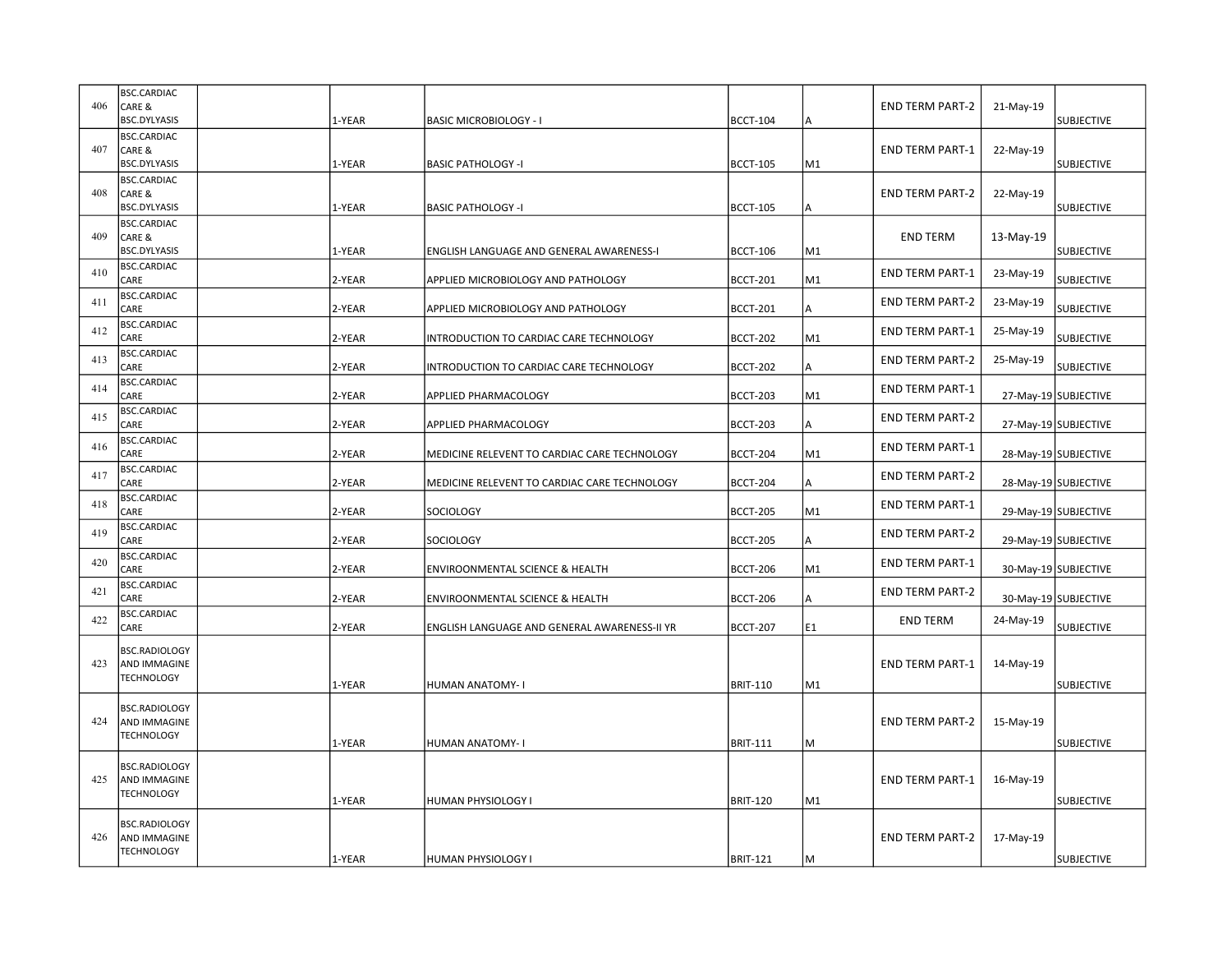| 427 | <b>BSC.RADIOLOGY</b><br>AND IMMAGINE<br><b>TECHNOLOGY</b>        | 1-YEAR |                                            |                                    | M1             | <b>END TERM PART-1</b> | 18-May-19 |                                        |
|-----|------------------------------------------------------------------|--------|--------------------------------------------|------------------------------------|----------------|------------------------|-----------|----------------------------------------|
| 428 | BSC.RADIOLOGY<br>AND IMMAGINE<br><b>TECHNOLOGY</b>               | 1-YEAR | <b>PATHOLOGY</b><br>PATHOLOGY              | <b>BRIT-130</b><br><b>BRIT-130</b> | M              | <b>END TERM PART-2</b> | 20-May-19 | <b>SUBJECTIVE</b><br><b>SUBJECTIVE</b> |
| 429 | BSC.RADIOLOGY<br>AND IMMAGINE<br><b>TECHNOLOGY</b>               | 1-YEAR | GENERATION AND PROPERTIES OF X RAY         | <b>BRIT-140</b>                    | M1             | <b>END TERM PART-1</b> | 21-May-19 | <b>SUBJECTIVE</b>                      |
| 430 | BSC.RADIOLOGY<br>AND IMMAGINE<br><b>TECHNOLOGY</b>               | 1-YEAR | GENERATION AND PROPERTIES OF X RAY         | <b>BRIT-140</b>                    | Α              | <b>END TERM PART-2</b> | 21-May-19 | <b>SUBJECTIVE</b>                      |
| 431 | <b>BSC.RADIOLOGY</b><br><b>AND IMMAGINE</b><br><b>TECHNOLOGY</b> | 1-YEAR | RADIATION HAZARDS & PROTECTION             | <b>BRIT-150</b>                    | M1             | <b>END TERM PART-1</b> | 22-May-19 | <b>SUBJECTIVE</b>                      |
| 432 | BSC.RADIOLOGY<br>AND IMMAGINE<br><b>TECHNOLOGY</b>               | 1-YEAR | RADIATION HAZARDS & PROTECTION             | <b>BRIT-150</b>                    | А              | <b>END TERM PART-2</b> | 22-May-19 | <b>SUBJECTIVE</b>                      |
| 433 | BSC.RADIOLOGY<br><b>AND IMMAGINE</b><br><b>TECHNOLOGY</b>        | 1-YEAR | <b>GENERAL RADIOGRAPHY -I</b>              | <b>BRIT-160</b>                    | M1             | <b>END TERM PART-1</b> | 23-May-19 | <b>SUBJECTIVE</b>                      |
| 434 | BSC.RADIOLOGY<br>AND IMMAGINE<br><b>TECHNOLOGY</b>               | 1-YEAR | <b>GENERAL RADIOGRAPHY -I</b>              | <b>BRIT-160</b>                    | А              | <b>END TERM PART-2</b> | 23-May-19 | <b>SUBJECTIVE</b>                      |
| 435 | <b>BSC.RADIOLOGY</b><br>AND IMMAGINE<br><b>TECHNOLOGY</b>        | 1-YEAR | <b>COMPUTER SKILL</b>                      | <b>BRIT-170</b>                    | А              | <b>END TERM</b>        | 13-May-19 | <b>SUBJECTIVE</b>                      |
| 436 | BSC.RADIOLOGY<br>AND IMMAGINE<br><b>TECHNOLOGY</b>               | 1-YEAR | <b>ENGLISH AND COMMUNICATION SKILL -II</b> | <b>BRIT-180</b>                    | M              | <b>END TERM</b>        | 13-May-19 | <b>SUBJECTIVE</b>                      |
| 437 | BSC.RADIOLOGY<br>AND IMMAGINE<br><b>TECHNOLOGY</b>               | 2-YEAR | HUMAN ANATOMY-II                           | <b>BRIT-250</b>                    | M1             | MID TERM               | 25-May-19 | <b>SUBJECTIVE</b>                      |
| 438 | BSC.RADIOLOGY<br>AND IMMAGINE<br><b>TECHNOLOGY</b>               | 2-YEAR | HUMAN ANATOMY-II                           | <b>BRIT-250</b>                    | A              | <b>END TERM</b>        | 25-May-19 | <b>SUBJECTIVE</b>                      |
| 439 | BSC.RADIOLOGY<br>AND IMMAGINE<br><b>TECHNOLOGY</b>               | 2-YEAR | <b>HUMAN PHYSIOLOGY-II</b>                 | <b>BRIT-260</b>                    | M <sub>1</sub> | <b>MID TERM</b>        | 26-May-19 | <b>SUBJECTIVE</b>                      |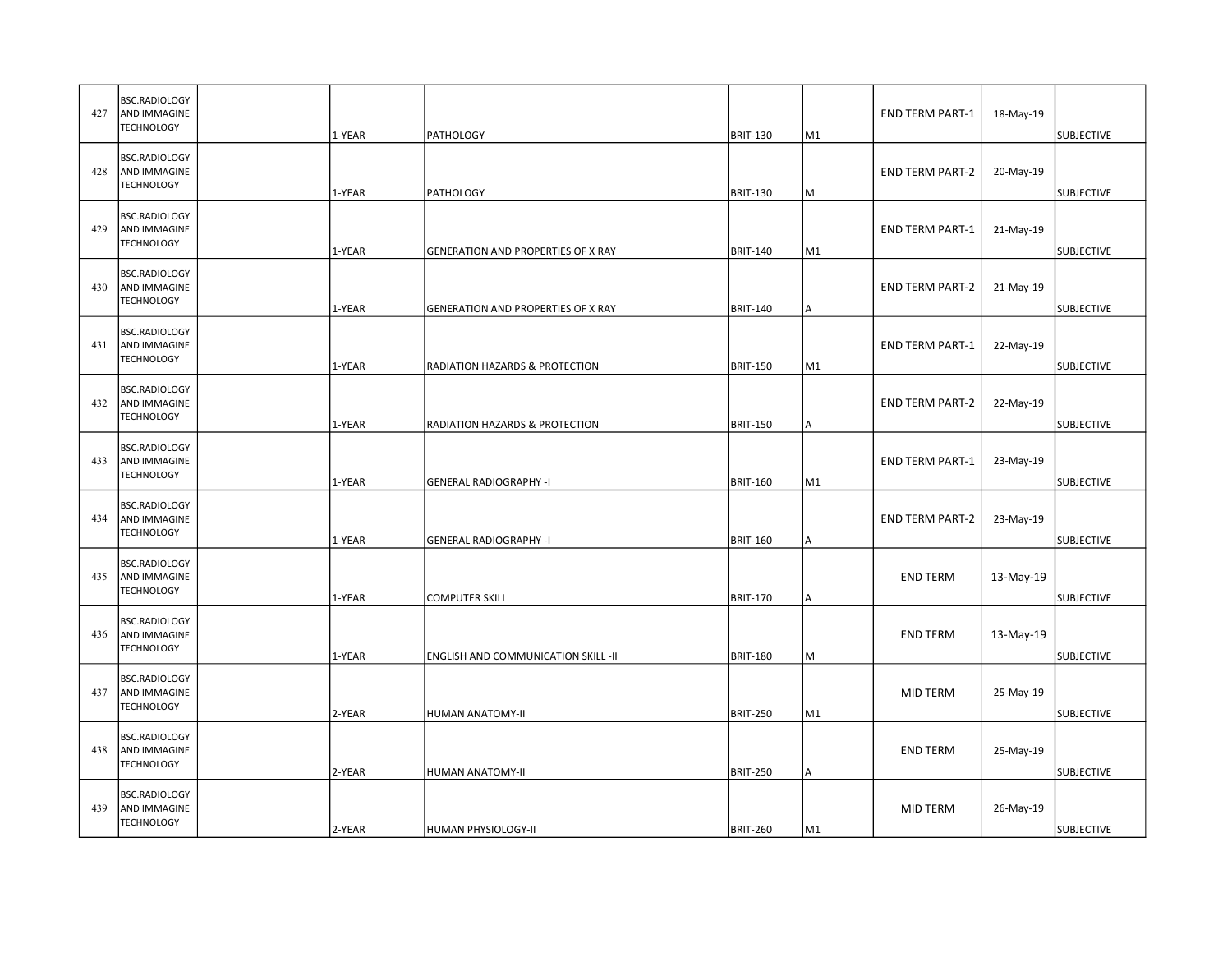| 440 | <b>BSC.RADIOLOGY</b><br><b>AND IMMAGINE</b><br><b>TECHNOLOGY</b> |                  | 2-YEAR        | HUMAN PHYSIOLOGY-II                          | <b>BRIT-260</b> | Α              | <b>END TERM</b>        | 26-May-19<br><b>SUBJECTIVE</b> |
|-----|------------------------------------------------------------------|------------------|---------------|----------------------------------------------|-----------------|----------------|------------------------|--------------------------------|
|     |                                                                  |                  |               |                                              |                 |                |                        |                                |
|     | BSC.RADIOLOGY                                                    |                  |               |                                              |                 |                |                        |                                |
| 441 | <b>AND IMMAGINE</b>                                              |                  |               |                                              |                 |                | <b>MID TERM</b>        |                                |
|     | <b>TECHNOLOGY</b>                                                |                  | 2-YEAR        | ULTRASOUND AND MEMMOGRAPHY                   | <b>BRIT-220</b> | M1             |                        | 27-May-19 SUBJECTIVE           |
|     | <b>BSC.RADIOLOGY</b>                                             |                  |               |                                              |                 |                |                        |                                |
| 442 | <b>AND IMMAGINE</b>                                              |                  |               |                                              |                 |                | <b>END TERM</b>        |                                |
|     | <b>TECHNOLOGY</b>                                                |                  | 2-YEAR        | ULTRASOUND AND MEMMOGRAPHY                   |                 |                |                        |                                |
|     |                                                                  |                  |               |                                              | <b>BRIT-220</b> | A              |                        | 27-May-19 SUBJECTIVE           |
|     | <b>BSC.RADIOLOGY</b>                                             |                  |               |                                              |                 |                |                        |                                |
| 443 | AND IMMAGINE                                                     |                  |               |                                              |                 |                | <b>MID TERM</b>        |                                |
|     | <b>TECHNOLOGY</b>                                                |                  | 2-YEAR        | CT-SCAN-I                                    | <b>BRIT-230</b> | M1             |                        | 28-May-19 SUBJECTIVE           |
|     | <b>BSC.RADIOLOGY</b>                                             |                  |               |                                              |                 |                |                        |                                |
| 444 | AND IMMAGINE                                                     |                  |               |                                              |                 |                | <b>END TERM</b>        |                                |
|     | <b>TECHNOLOGY</b>                                                |                  | 2-YEAR        | CT-SCAN-I                                    | <b>BRIT-230</b> | А              |                        | 28-May-19 SUBJECTIVE           |
|     |                                                                  |                  |               |                                              |                 |                |                        |                                |
|     | <b>BSC.RADIOLOGY</b>                                             |                  |               |                                              |                 |                |                        |                                |
| 445 | <b>AND IMMAGINE</b>                                              |                  |               |                                              |                 |                | <b>MID TERM</b>        |                                |
|     | <b>TECHNOLOGY</b>                                                |                  | 2-YEAR        | MRI-I                                        | <b>BRIT-240</b> | M1             |                        | 29-May-19 SUBJECTIVE           |
|     | <b>BSC.RADIOLOGY</b>                                             |                  |               |                                              |                 |                |                        |                                |
| 446 | <b>AND IMMAGINE</b>                                              |                  |               |                                              |                 |                | <b>END TERM</b>        |                                |
|     | <b>TECHNOLOGY</b>                                                |                  | 2-YEAR        | MRI-I                                        | <b>BRIT-240</b> | А              |                        | 29-May-19 SUBJECTIVE           |
|     |                                                                  |                  |               |                                              |                 |                |                        |                                |
|     | <b>BSC.RADIOLOGY</b>                                             |                  |               |                                              |                 |                |                        |                                |
| 447 | AND IMMAGINE<br><b>TECHNOLOGY</b>                                |                  |               |                                              |                 |                | <b>MID TERM</b>        |                                |
|     |                                                                  |                  | 2-YEAR        | <b>GENERAL RADIOGRAPHY -II</b>               | <b>BRIT-210</b> | M1             |                        | 30-May-19 SUBJECTIVE           |
|     | <b>BSC.RADIOLOGY</b>                                             |                  |               |                                              |                 |                |                        |                                |
| 448 | <b>AND IMMAGINE</b>                                              |                  |               |                                              |                 |                | <b>END TERM</b>        |                                |
|     | <b>TECHNOLOGY</b>                                                |                  | 2-YEAR        | <b>GENERAL RADIOGRAPHY -II</b>               | <b>BRIT-210</b> | А              |                        | 30-May-19 SUBJECTIVE           |
|     |                                                                  |                  |               |                                              |                 |                |                        |                                |
| 449 | <b>BSC.RADIOLOGY</b><br>AND IMMAGINE                             |                  |               |                                              |                 |                | <b>END TERM</b>        |                                |
|     | <b>TECHNOLOGY</b>                                                |                  |               |                                              |                 |                |                        |                                |
|     |                                                                  |                  | 2-YEAR        | PERSONALITY DEVELOPMENT                      | <b>BRIT-270</b> | E1             |                        | 24-May-19 SUBJECTIVE           |
| 450 | M.SC                                                             | <b>CHEMISTRY</b> | 2 SEM-1YEAR   | RECENT DEVELOPMENTS IN ORGANIC CHEMISTRY-II  |                 | M1             | <b>END TERM PART 1</b> | 14-May-19<br><b>SUBJECTIVE</b> |
| 451 | M.SC                                                             | <b>CHEMISTRY</b> | 2 SEM-1YEAR   | RECENT DEVELOPMENTS IN ORGANIC CHEMISTRY-II  |                 | M              | <b>END TERM PART 2</b> | 15-May-19<br><b>SUBJECTIVE</b> |
| 452 | M.SC                                                             | <b>CHEMISTRY</b> | 2 SEM-1YEAR   | <b>BIO-ORGANIC CHEMISTRY</b>                 |                 | M1             | END TERM PART 1        | 16-May-19<br><b>SUBJECTIVE</b> |
| 453 | M.SC                                                             | <b>CHEMISTRY</b> | 2 SEM-1YEAR   | <b>BIO-ORGANIC CHEMISTRY</b>                 |                 | M              | <b>END TERM PART 2</b> | 17-May-19<br><b>SUBJECTIVE</b> |
| 454 | M.SC                                                             | <b>CHEMISTRY</b> | 2 SEM-1YEAR   | CHROMATOGHRAPHIC SEPERATION TECHNIQUES       |                 | M1             | <b>END TERM PART 1</b> | 18-May-19<br><b>SUBJECTIVE</b> |
| 455 | M.SC                                                             | <b>CHEMISTRY</b> | 2 SEM-1YEAR   | CHROMATOGHRAPHIC SEPERATION TECHNIQUES       |                 | M              | <b>END TERM PART 2</b> | 20-May-19<br><b>SUBJECTIVE</b> |
| 456 | M.SC                                                             | <b>CHEMISTRY</b> | 2 SEM-1YEAR   | PERICYCLIC AND PHOTOCHEMISTRY                |                 | M <sub>1</sub> | <b>END TERM PART 1</b> | 21-May-19<br><b>SUBJECTIVE</b> |
| 457 | M.SC                                                             | <b>CHEMISTRY</b> | 2 SEM-1YEAR   | PERICYCLIC AND PHOTOCHEMISTRY                |                 | M              | <b>END TERM PART 2</b> | 22-May-19<br><b>SUBJECTIVE</b> |
| 458 | M.SC                                                             | <b>CHEMISTRY</b> | 2 SEM-1YEAR   | POLYMER CHEMISTRY & ORGANOMATALLIC COMPOUNDS |                 | M1             | <b>END TERM PART 1</b> | 23-May-19<br><b>SUBJECTIVE</b> |
| 459 | M.SC                                                             | <b>CHEMISTRY</b> | 2 SEM-1YEAR   | POLYMER CHEMISTRY & ORGANOMATALLIC COMPOUNDS |                 | M              | <b>END TERM PART 2</b> | 24-May-19<br><b>SUBJECTIVE</b> |
| 460 | M.SC                                                             | CHEMISTRY        | 4-SEM, 2-YEAR | SPECTROSCOPIC TECHNIQUES -II                 |                 | M1             | <b>END TERM PART 1</b> | 25-May-19<br><b>SUBJECTIVE</b> |
| 461 | M.SC                                                             | <b>CHEMISTRY</b> | 4-SEM, 2-YEAR | SPECTROSCOPIC TECHNIQUES -II                 |                 | M              | <b>END TERM PART 2</b> | 27-May-19<br><b>SUBJECTIVE</b> |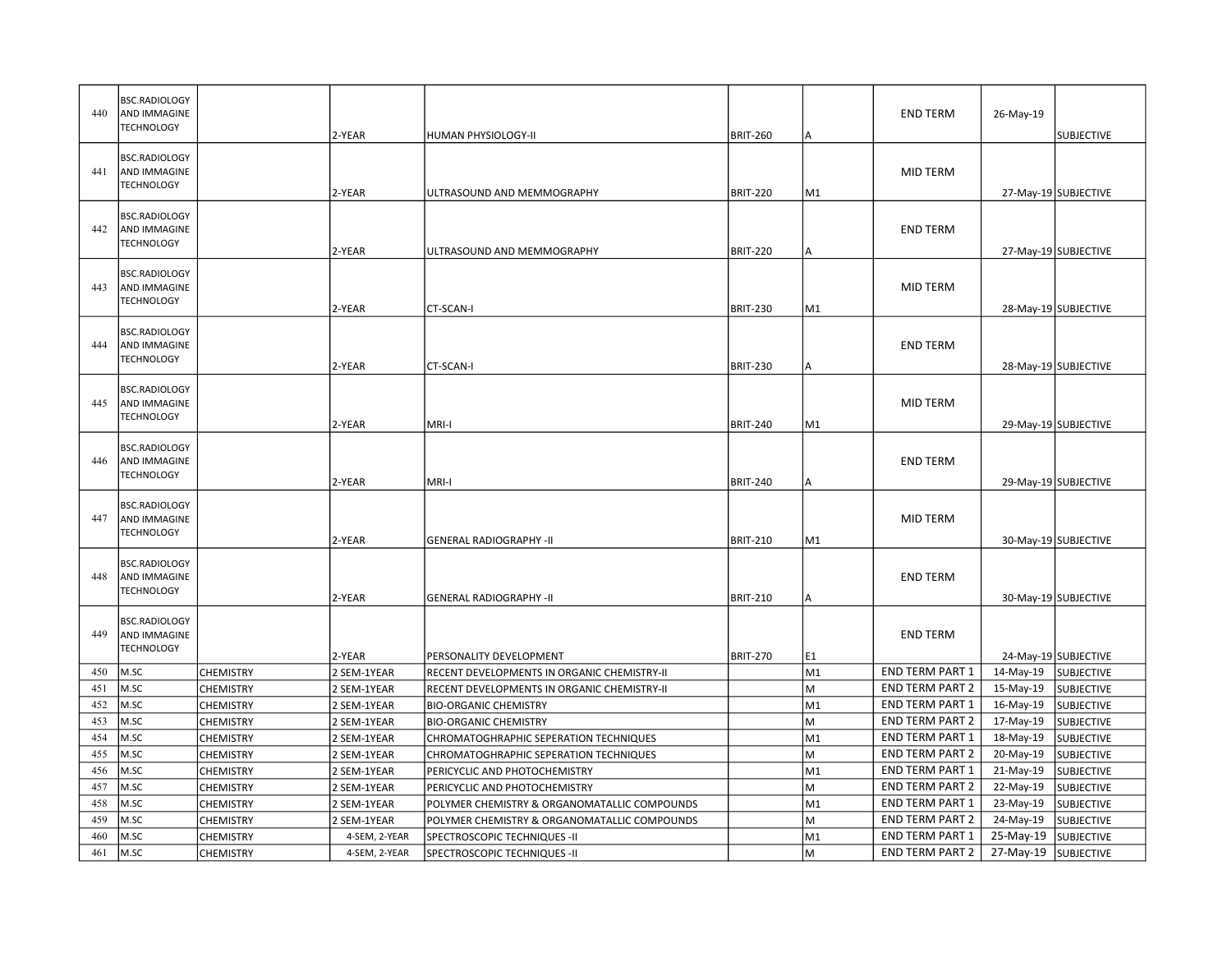| 462 | B.SC                            |                     | 6-SEM, 3-YEAR | ORGANOMETALLICS, BIOINORGANIC CHEMISTRY, POLYNUCLEAR |                |                | <b>END TERM PART 1</b> | 28-May-19           |                      |
|-----|---------------------------------|---------------------|---------------|------------------------------------------------------|----------------|----------------|------------------------|---------------------|----------------------|
|     |                                 | PCM                 |               | HYDROCARBONS AND UV IR SPECTROSCOPY                  |                | M              |                        |                     | <b>SUBJECTIVE</b>    |
| 463 | B.SC                            | PCM                 | 6-SEM, 3-YEAR | LINEAR PROGRAMMING                                   |                | M              | <b>END TERM PART 1</b> | 29-May-19           | <b>SUBJECTIVE</b>    |
| 464 | <b>B.SC</b>                     | PCM                 | 6-SEM, 3-YEAR | LINEAR PROGRAMMING                                   |                | E1             | <b>END TERM PART 2</b> | 29-May-19           | <b>OBJECTIVE</b>     |
| 465 | <b>B.SC</b>                     | PCM                 | 6-SEM, 3-YEAR | <b>BOOLEAN ALGEBRA</b>                               |                | M              | END TERM PART 1        | 30-May-19           | <b>SUBJECTIVE</b>    |
| 466 | B.SC                            | PCM                 | 6-SEM, 3-YEAR | <b>BOOLEAN ALGEBRA</b>                               |                | E1             | <b>END TERM PART 2</b> | 30-May-19           | <b>OBJECTIVE</b>     |
| 467 | <b>B.SC</b>                     | PCM                 | 6-SEM, 3-YEAR | PHARMACEUTICAL CHEMISTRY                             |                | E1             | END TERM PART 2        | 28-May-19           | <b>OBJECTIVE</b>     |
| 468 | <b>B.SC</b>                     | CHEMISTRY (H)       | 4-SEM, 2-YEAR | PHYSICAL CHEMISTRY - I                               |                | E2             | <b>END TERM</b>        | 14-May-19           | <b>OBJECTIVE</b>     |
| 469 | <b>B.SC</b>                     | CHEMISTRY (H)       | 4-SEM, 2-YEAR | <b>GREEN CHEMISTRY</b>                               |                | E <sub>2</sub> | <b>END TERM</b>        | 15-May-19           | <b>OBJECTIVE</b>     |
| 470 | <b>B.SC</b>                     | ALL & CHEMISTRY (H) | 4-SEM, 2-YEAR | TRANSITION METAL & COORDINATION CHEMISTRY, STATES OF |                |                | <b>END TERM</b>        | 16-May-19           |                      |
|     |                                 |                     |               | MATTER AND CHEMICAL KINETICS                         |                | E <sub>2</sub> |                        |                     | OBJECTIVE            |
| 471 | B.SC                            | ALL & CHEMISTRY (H) | 4-SEM, 2-YEAR | PHARMACEUTICAL CHEMISTRY                             |                | E <sub>2</sub> | <b>END TERM</b>        | 17-May-19           | <b>OBJECTIVE</b>     |
| 472 | <b>B.SC</b>                     | ALL & CHEMISTRY (H) | 4-SEM, 2-YEAR | <b>WAVES AND OPTICS</b>                              |                | E <sub>2</sub> | <b>END TERM</b>        | 18-May-19           | <b>OBJECTIVE</b>     |
| 473 | <b>B.SC</b>                     | ALL & CHEMISTRY (H) | 4-SEM, 2-YEAR | <b>COMPUTATIONAL PHYSICS SKILL</b>                   |                | E <sub>2</sub> | <b>END TERM</b>        | 20-May-19           | <b>OBJECTIVE</b>     |
| 474 | <b>B.SC</b>                     | ALL                 | 2 SEM-1YEAR   | EVS                                                  |                | E1             | <b>END TERM</b>        | 23-May-19           | <b>OBJECTIVE</b>     |
| 475 | <b>B.SC</b>                     | ALL                 | 2 SEM-1YEAR   | DIFFERENTIAL EQUATION                                |                | E1             | <b>END TERM</b>        | 20-May-19           | <b>OBJECTIVE</b>     |
| 476 | <b>B.SC</b>                     | ALL                 |               | CHEMICAL ENERGETICS, EQUILIBRIA & FUNCTIONAL GROUP   |                |                | <b>END TERM</b>        | 21-May-19           |                      |
|     |                                 |                     | 2 SEM-1YEAR   | <b>ORGANIC CHEMISTRY-I</b>                           |                | E1             |                        |                     | <b>OBJECTIVE</b>     |
| 477 | B.SC                            | ALL                 | 2 SEM-1YEAR   | ELECTRICITY & MAGNETISM                              |                | E1             | <b>END TERM</b>        | 22-May-19           | <b>OBJECTIVE</b>     |
| 478 | <b>B.SC</b>                     | ALL                 | 4-SEM, 2-YEAR | <b>WAVES AND OPTICS</b>                              |                | E2             | <b>END TERM</b>        | 18-May-19           | OBJECTIVE            |
| 479 | <b>B.SC</b>                     | ALL                 | 4-SEM, 2-YEAR | <b>COMPUTATIONAL PHYSICS SKILL</b>                   |                | E <sub>2</sub> | <b>END TERM</b>        | 23-May-19           | <b>OBJECTIVE</b>     |
| 480 | <b>B.SC</b>                     | ALL                 | 6-SEM, 3-YEAR | SOLID STATE PHYSICS AND QUANTUM MECHANICS            |                | M              | <b>END TERM PART 1</b> |                     | 24-May-19 SUBJECTIVE |
| 481 | <b>B.SC</b>                     | ALL                 | 6-SEM, 3-YEAR | SOLID STATE PHYSICS AND QUANTUM MECHANICS            |                | E1             | <b>END TERM PART 2</b> | 24-May-19 OBJECTIVE |                      |
| 482 | B.SC                            | ALL                 | 6-SEM, 3-YEAR | <b>BASIC INSTRUMENTATION SKILL</b>                   |                | E1             | <b>END TERM PART 2</b> | 25-May-19 OBJECTIVE |                      |
| 483 | B.SC (H) PHYSICS   PHYSICS      |                     | 4-SEM, 2-YEAR | <b>WAVES AND OPTICS</b>                              |                | E2             | <b>END TERM</b>        | 18-May-19           | <b>OBJECTIVE</b>     |
| 484 | B.SC (H) PHYSICS PHYSICS        |                     | 4-SEM, 2-YEAR | MATHEMATICAL PHYSICS-II                              |                | E2             | <b>END TERM</b>        | 15-May-19           | <b>OBJECTIVE</b>     |
| 485 | <b>B.SC (H) PHYSICS PHYSICS</b> |                     | 4-SEM, 2-YEAR | NUCLEAR AND PARTICLE PHYSICS                         |                | E2             | <b>END TERM</b>        | 17-May-19           | <b>OBJECTIVE</b>     |
| 486 | <b>B.SC (H) PHYSICS PHYSICS</b> |                     | 4-SEM, 2-YEAR | GE-6 (TRANSITION METAL & COORDINATION CHEMISTRY,     |                |                |                        |                     |                      |
| 487 |                                 |                     |               | STATES OF MATTER AND CHEMICAL KINETICS)              |                | E <sub>2</sub> | <b>END TERM</b>        | 16-May-19           | <b>OBJECTIVE</b>     |
|     | B.SC (H) PHYSICS PHYSICS        |                     | 4-SEM, 2-YEAR | COMPUTATIONAL PHYSICS SKILL                          |                | E <sub>2</sub> | <b>END TERM</b>        | 23-May-19           | <b>OBJECTIVE</b>     |
| 488 | <b>B.SC (H) PHYSICS PHYSICS</b> |                     | 4-SEM, 2-YEAR | GE-2 (PHARMACEUTICAL CHEMISTRY)                      |                | E2             | <b>END TERM</b>        | 22-May-19           | <b>OBJECTIVE</b>     |
| 489 | M.SC                            | <b>PHYSICS</b>      | 2 SEM-1YEAR   | COMPUTATIONAL METHODS IN PHYSICS                     |                | M              | <b>END TERM PART 2</b> | 14-May-19           | <b>SUBJECTIVE</b>    |
| 490 | M.SC                            | <b>PHYSICS</b>      | 2 SEM-1YEAR   | COMPUTATIONAL METHODS IN PHYSICS                     |                | M <sub>1</sub> | <b>END TERM PART 1</b> | 13-May-19           | <b>SUBJECTIVE</b>    |
| 491 | M.SC                            | <b>PHYSICS</b>      | 2 SEM-1YEAR   | <b>QUANTUM MECHANICS-II</b>                          |                | M              | <b>END TERM PART 2</b> | 16-May-19           | <b>SUBJECTIVE</b>    |
| 492 | M.SC                            | <b>PHYSICS</b>      | 2 SEM-1YEAR   | <b>QUANTUM MECHANICS-II</b>                          |                | M <sub>1</sub> | <b>END TERM PART 1</b> | 15-May-19           | <b>SUBJECTIVE</b>    |
| 493 | M.SC                            | <b>PHYSICS</b>      | 2 SEM-1YEAR   | <b>QUANTUM ELECTRODYNAMICS AND PLASMA PHYSICS</b>    |                | M              | <b>END TERM PART 2</b> | 18-May-19           | <b>SUBJECTIVE</b>    |
| 494 | M.SC                            | <b>PHYSICS</b>      | 2 SEM-1YEAR   | <b>QUANTUM ELECTRODYNAMICS AND PLASMA PHYSICS</b>    |                | M <sub>1</sub> | END TERM PART 1        | 17-May-19           | <b>SUBJECTIVE</b>    |
| 495 | M.SC                            | <b>PHYSICS</b>      | 2 SEM-1YEAR   | STATISTICAL MECHANICS                                |                | M              | <b>END TERM PART 2</b> | 21-May-19           | <b>SUBJECTIVE</b>    |
| 496 | M.SC                            | <b>PHYSICS</b>      | 2 SEM-1YEAR   | STATISTICAL MECHANICS                                |                | M <sub>1</sub> | END TERM PART 1        | 20-May-19           | <b>SUBJECTIVE</b>    |
| 497 | M.SC                            | <b>PHYSICS</b>      | 2 SEM-1YEAR   | ATOMIC AND MOLECULAR PHYSICS                         |                | M              | END TERM PART 2        | 23-May-19           | <b>SUBJECTIVE</b>    |
| 498 | M.SC                            | <b>PHYSICS</b>      | 2 SEM-1YEAR   | ATOMIC AND MOLECULAR PHYSICS                         |                | M <sub>1</sub> | <b>END TERM PART 1</b> | 22-May-19           | <b>SUBJECTIVE</b>    |
| 499 | <b>BPT</b>                      | PHYSIOTHERAPY       | 1-YEAR        | <b>HUMAN ANATOMY</b>                                 | <b>BPT-101</b> | E1             | <b>END TERM</b>        | 14-May-19           | <b>OBJECTIVE</b>     |
| 500 | <b>BPT</b>                      | PHYSIOTHERAPY       | 1-YEAR        | <b>EXERCISE THERAPY-I</b>                            | BPT-102        | E1             | <b>END TERM</b>        | 15-May-19           | <b>OBJECTIVE</b>     |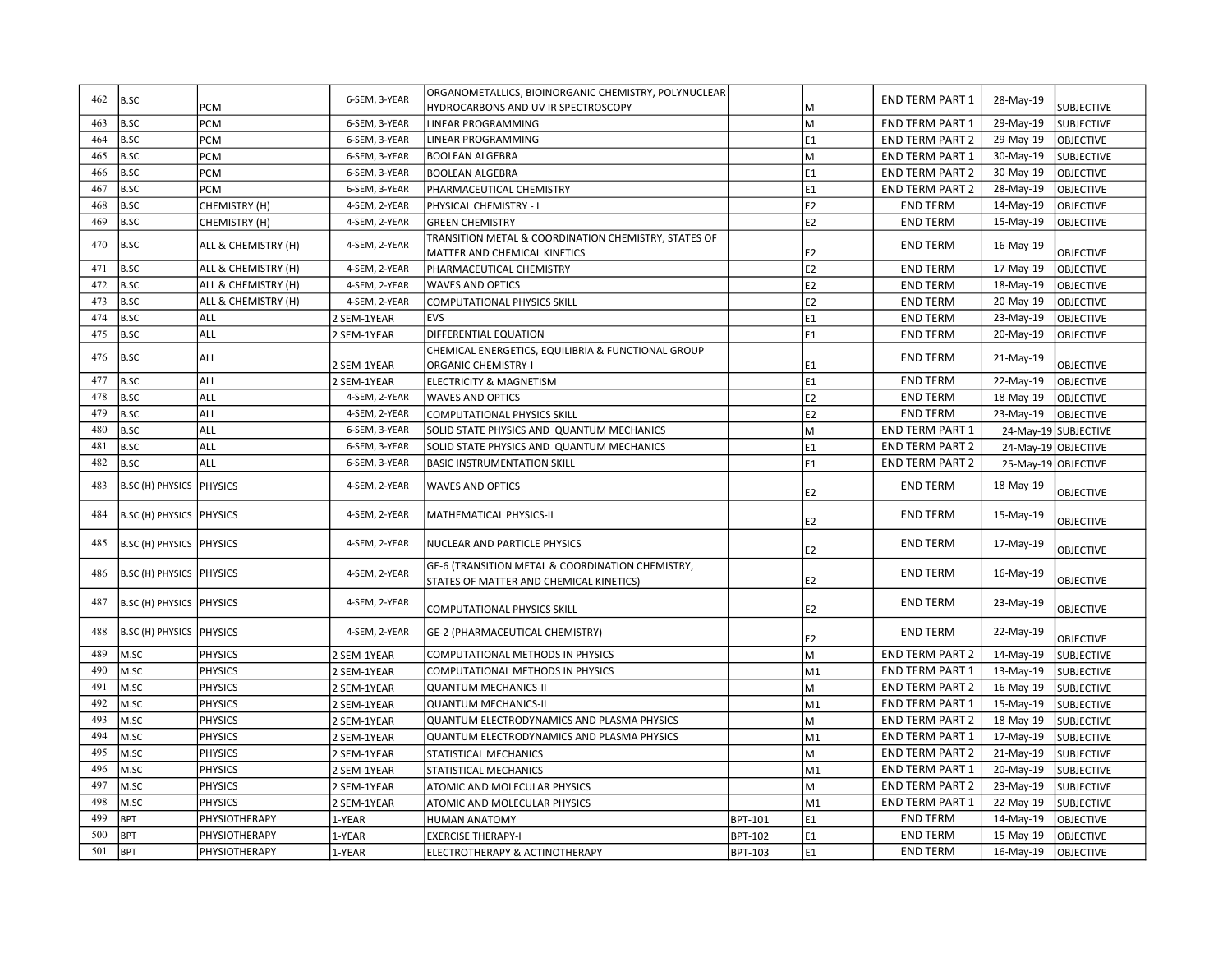| 502        | <b>BPT</b>                 | PHYSIOTHERAPY                                | 1-YEAR                       | <b>HUMAN PHYSIOLOGY</b>                  | BPT-104                     | E1                                                                                                         | <b>END TERM</b>        | 17-May-19 | <b>OBJECTIVE</b>       |
|------------|----------------------------|----------------------------------------------|------------------------------|------------------------------------------|-----------------------------|------------------------------------------------------------------------------------------------------------|------------------------|-----------|------------------------|
| 503        | <b>BPT</b>                 | PHYSIOTHERAPY                                | 1-YEAR                       | <b>BASIC PHYSIOTHERAPY</b>               | BPT-105                     | E1                                                                                                         | <b>END TERM</b>        | 18-May-19 | OBJECTIVE              |
| 504        | <b>BPT</b>                 | PHYSIOTHERAPY                                | 1-YEAR                       | BASIC NURSING & COMPUTER APPLICATION     | BPT-106                     | E1                                                                                                         | <b>END TERM</b>        | 20-May-19 | OBJECTIVE              |
| 505        | <b>BPT</b>                 | PHYSIOTHERAPY                                | 1-YEAR                       | <b>BIOCHEMISTRY</b>                      | BPT-107                     | E1                                                                                                         | <b>END TERM</b>        | 21-May-19 | <b>OBJECTIVE</b>       |
| 506        | <b>BPT</b>                 | PHYSIOTHERAPY                                | 1-YEAR                       | ENGLISH LANGUAGE AND GENERAL AWARENESS-I | BPT-108                     | M1                                                                                                         | <b>END TERM</b>        | 13-May-19 | <b>OBJECTIVE</b>       |
| 507        | <b>BPT</b>                 | PHYSIOTHERAPY                                | 2-YEAR                       | PSYCHOLOGY & SOCIOLOGY                   | BPT-201                     | E <sub>2</sub>                                                                                             | <b>END TERM</b>        | 14-May-19 | OBJECTIVE              |
| 508        | <b>BPT</b>                 | PHYSIOTHERAPY                                | 2-YEAR                       | <b>EXERCISE THERAPY-II</b>               | <b>BPT-202</b>              | E2                                                                                                         | <b>END TERM</b>        | 15-May-19 | <b>OBJECTIVE</b>       |
| 509        | <b>BPT</b>                 | PHYSIOTHERAPY                                | 2-YEAR                       | <b>BIOMECHANICS &amp; KINESIOLOGY</b>    | <b>BPT-203</b>              | E <sub>2</sub>                                                                                             | <b>END TERM</b>        | 16-May-19 | OBJECTIVE              |
| 510        | <b>BPT</b>                 | PHYSIOTHERAPY                                | 2-YEAR                       | PATHOLOGY & MICROBIOLOGY                 | <b>BPT-204</b>              | E <sub>2</sub>                                                                                             | <b>END TERM</b>        | 17-May-19 | OBJECTIVE              |
| 511        | <b>BPT</b>                 | PHYSIOTHERAPY                                | 2-YEAR                       | PHARMACOLOGY                             | BPT-205                     | lE <sub>2</sub>                                                                                            | <b>END TERM</b>        | 18-May-19 | OBJECTIVE              |
| 512        | <b>B.SC</b>                | MATHEMATICS (H)                              | 4-SEM, 2-YEAR                | <b>REAL ANALYSIS</b>                     |                             | E <sub>2</sub>                                                                                             | <b>END TERM</b>        | 14-May-19 | <b>OBJECTIVE</b>       |
| 513        | <b>B.SC</b>                | <b>MATHEMATICS</b>                           | 4-SEM, 2-YEAR                | ANALYTICAL GEOMETRY                      |                             | E <sub>2</sub>                                                                                             | <b>END TERM</b>        | 15-May-19 | OBJECTIVE              |
| 514        | <b>B.SC</b>                | MATHEMATICS (H)                              | 4-SEM, 2-YEAR                | <b>RING THEORY</b>                       |                             | E2                                                                                                         | <b>END TERM</b>        | 16-May-19 | OBJECTIVE              |
| 515        | <b>B.SC</b>                | MATHEMATICS (H)                              | 4-SEM, 2-YEAR                | <b>LOGIC AND SET</b>                     |                             | E <sub>2</sub>                                                                                             | <b>END TERM</b>        | 17-May-19 | OBJECTIVE              |
| 516        | <b>B.SC</b>                | <b>MATHEMATICS (H)</b>                       | 4-SEM, 2-YEAR                | <b>WAVES AND OPTICS</b>                  |                             | E <sub>2</sub>                                                                                             | <b>END TERM</b>        | 18-May-19 | OBJECTIVE              |
| 517        | <b>B.SC</b>                | MATHEMATICS (H)                              | 4-SEM, 2-YEAR                | <b>AUTOMATA THEORY</b>                   |                             | lE <sub>2</sub>                                                                                            | <b>END TERM</b>        | 20-May-19 | OBJECTIVE              |
| 518        | <b>B.SC</b>                | <b>MATHEMATICS (H)</b>                       | 6-SEM, 3-YEAR                | METRIC SPACE AND COMPLEX ANALYSIS        |                             | M                                                                                                          | <b>END TERM PART 1</b> | 21-May-19 | <b>SUBJECTIVE</b>      |
| 519        | <b>B.SC</b>                | <b>MATHEMATICS (H)</b>                       | 6-SEM, 3-YEAR                | METRIC SPACE AND COMPLEX ANALYSIS        |                             | lE1                                                                                                        | <b>END TERM PART 2</b> | 21-May-19 | OBJECTIVE              |
| 520        | <b>B.SC</b>                | MATHEMATICS (H)                              | 6-SEM, 3-YEAR                | RING THEORY AND LINEAR ALGEBRA - II      |                             | M                                                                                                          | <b>END TERM PART 1</b> | 22-May-19 | <b>SUBJECTIVE</b>      |
| 521        | <b>B.SC</b>                | MATHEMATICS (H)                              | 6-SEM, 3-YEAR                | RING THEORY AND LINEAR ALGEBRA - II      |                             | E1                                                                                                         | <b>END TERM PART 2</b> | 22-May-19 | OBJECTIVE              |
| 522        | <b>B.SC</b>                | MATHEMATICS (H)                              | 6-SEM, 3-YEAR                | LINEAR PROGRAMMING                       |                             | M                                                                                                          | <b>END TERM PART 1</b> | 23-May-19 | <b>SUBJECTIVE</b>      |
| 523        | <b>B.SC</b>                | MATHEMATICS (H)                              | 6-SEM, 3-YEAR                | LINEAR PROGRAMMING                       |                             | lE1                                                                                                        | <b>END TERM PART 2</b> | 23-May-19 | OBJECTIVE              |
| 524        | <b>B.SC</b>                | MATHEMATICS (H)                              | 6-SEM, 3-YEAR                | MATHEMATICAL MODELLING                   |                             | M                                                                                                          | <b>END TERM PART 1</b> | 24-May-19 | <b>SUBJECTIVE</b>      |
| 525        | <b>B.SC</b>                | MATHEMATICS (H)                              | 6-SEM, 3-YEAR                | MATHEMATICAL MODELLING                   |                             | E1                                                                                                         | <b>END TERM PART 2</b> | 24-May-19 | OBJECTIVE              |
| 526        | M.SC                       | <b>MATHEMATICS</b>                           | 2 SEM-1YEAR                  | SPECIAL FUNCTIONS                        |                             | M                                                                                                          | <b>END TERM PART 2</b> | 15-May-19 | <b>SUBJECTIVE</b>      |
| 527        | M.SC                       | <b>MATHEMATICS</b>                           | 2 SEM-1YEAR                  | SPECIAL FUNCTIONS                        |                             | M1                                                                                                         | <b>END TERM PART 1</b> | 14-May-19 | <b>SUBJECTIVE</b>      |
| 528        | M.SC                       | MATHEMATICS                                  | 2 SEM-1YEAR                  | DIFFETRENTIAL GEOMETRY                   |                             | $\mathsf{M}% _{T}=\mathsf{M}_{T}\!\left( a,b\right) ,\ \mathsf{M}_{T}=\mathsf{M}_{T}\!\left( a,b\right) ,$ | <b>END TERM PART 2</b> | 17-May-19 | <b>SUBJECTIVE</b>      |
| 529        | M.SC                       | <b>MATHEMATICS</b>                           | 2 SEM-1YEAR                  | DIFFETRENTIAL GEOMETRY                   |                             | M1                                                                                                         | <b>END TERM PART 1</b> | 16-May-19 | <b>SUBJECTIVE</b>      |
| 530        | M.SC                       | <b>MATHEMATICS</b>                           | 2 SEM-1YEAR                  | <b>FUNCTIONAL ANALYSIS</b>               |                             | M                                                                                                          | <b>END TERM PART 2</b> | 20-May-19 | <b>SUBJECTIVE</b>      |
| 531        | M.SC                       | <b>MATHEMATICS</b>                           | 2 SEM-1YEAR                  | <b>FUNCTIONAL ANALYSIS</b>               |                             | M1                                                                                                         | END TERM PART 1        | 18-May-19 | <b>SUBJECTIVE</b>      |
| 532        | M.SC                       | <b>MATHEMATICS</b>                           | 2 SEM-1YEAR                  | DISCRETE MATHEMATICS-I                   |                             | M                                                                                                          | <b>END TERM PART 2</b> | 22-May-19 | <b>SUBJECTIVE</b>      |
| 533        | M.SC                       | MATHEMATICS                                  | 2 SEM-1YEAR                  | DISCRETE MATHEMATICS-I                   |                             | M1                                                                                                         | <b>END TERM PART 1</b> | 21-May-19 | <b>SUBJECTIVE</b>      |
| 534        | M.SC                       | <b>MATHEMATICS</b>                           | 2 SEM-1YEAR                  | OPTIMIZATION TECHNIQUE-II                |                             | M                                                                                                          | <b>END TERM PART 2</b> | 24-May-19 | <b>SUBJECTIVE</b>      |
| 535        | M.SC                       | <b>MATHEMATICS</b>                           | 2 SEM-1YEAR                  | OPTIMIZATION TECHNIQUE-II                |                             | M1                                                                                                         | <b>END TERM PART 1</b> | 23-May-19 | <b>SUBJECTIVE</b>      |
| 536        | M.SC                       | <b>MATHEMATICS</b>                           | 2 SEM-1YEAR                  | <b>NUMBER THEORY-II</b>                  |                             | M                                                                                                          | <b>END TERM PART 2</b> | 27-May-19 | <b>SUBJECTIVE</b>      |
| 537        | M.SC                       | <b>MATHEMATICS</b>                           | 2 SEM-1YEAR                  | <b>NUMBER THEORY-II</b>                  |                             | M1                                                                                                         | <b>END TERM PART 1</b> | 25-May-19 | <b>SUBJECTIVE</b>      |
| 538        | M.SC                       | <b>MATHEMATICS</b>                           | 4-SEM, 2-YEAR                | FLUID DYNAMICS/SPECIAL FUNCTIONS         |                             | M                                                                                                          | <b>END TERM PART</b>   | 28-May-19 | <b>SUBJECTIVE</b>      |
| 539        | <b>B.SC</b>                | <b>BCZ</b>                                   | 2 SEM-1YEAR                  | Vertibrates                              | BSC-101                     | E1                                                                                                         | <b>END TERM</b>        | 14-May-19 | OBJECTIVE              |
| 540        | <b>B.SC</b>                | <b>BCZ</b>                                   | 2 SEM-1YEAR                  | Plant Taxonomy & Ecology                 | BSC-102                     | E <sub>1</sub>                                                                                             | <b>END TERM</b>        | 15-May-19 | OBJECTIVE              |
| 541        | <b>B.SC</b>                | <b>BCZ</b>                                   | 4-SEM, 2-YEAR                | Physiology, Biochemistry & Endocrinology | <b>BSC-401</b>              | E <sub>2</sub>                                                                                             | End-Term               | 14-May-19 | <b>OBJECTIVE</b>       |
| 542        | <b>B.SC</b>                | <b>BCZ</b>                                   | 4-SEM, 2-YEAR                | Apiculture                               | <b>BSC-402</b>              | E <sub>2</sub>                                                                                             | End-Term               | 15-May-19 | OBJECTIVE              |
| 543        | <b>B.SC</b>                | <b>BCZ</b>                                   | 4-SEM, 2-YEAR                | Plant Physiology & Metabolism            | <b>BSC-403</b>              | E <sub>2</sub>                                                                                             | End-Term               | 18-May-19 | OBJECTIVE              |
| 544        | <b>B.SC</b>                | <b>BCZ</b>                                   | 4-SEM, 2-YEAR                | Ethnobotany                              | <b>BSC-404</b>              | E <sub>2</sub>                                                                                             | End-Term               | 20-May-19 | OBJECTIVE              |
| 545        | <b>B.SC</b>                | <b>BIOTECHNOLOGY</b>                         | 2 SEM-1YEAR                  | Vertibrates                              | BSC-101                     | E1                                                                                                         | <b>END TERM</b>        | 14-May-19 | OBJECTIVE              |
| 546<br>547 | <b>B.SC</b><br><b>B.SC</b> | <b>BIOTECHNOLOGY</b><br><b>BIOTECHNOLOGY</b> | 2 SEM-1YEAR<br>4-SEM, 2-YEAR | Plant Taxonomy & Ecology                 | BSC-102<br><b>BSCBT-401</b> | lE1<br>E <sub>2</sub>                                                                                      | <b>END TERM</b>        | 15-May-19 | OBJECTIVE<br>OBJECTIVE |
|            |                            |                                              |                              | Genetics                                 |                             |                                                                                                            | End-Term               | 14-May-19 |                        |
| 548        | <b>B.SC</b>                | <b>BIOTECHNOLOGY</b>                         | 4-SEM, 2-YEAR                | <b>Bio Analytical tools</b>              | <b>BSCBT-402</b>            | E <sub>2</sub>                                                                                             | End-Term               | 15-May-19 | <b>OBJECTIVE</b>       |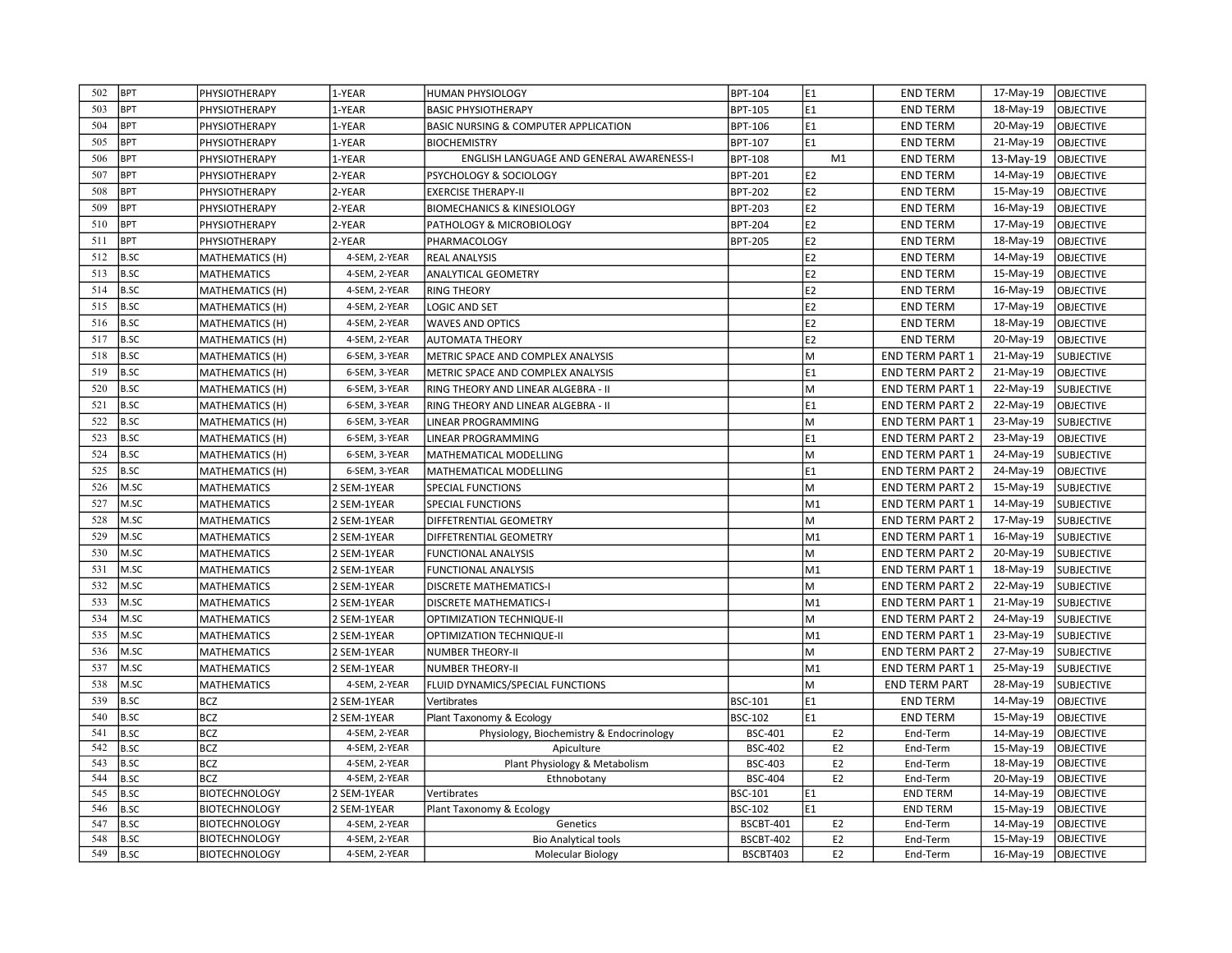| 550 | <b>B.SC</b>                | <b>BIOTECHNOLOGY</b>        | 4-SEM, 2-YEAR              | <b>Mammalian Physiology</b>                             | BSCBT-404        | E <sub>2</sub> | End-Term                           | 17-May-19 | OBJECTIVE            |
|-----|----------------------------|-----------------------------|----------------------------|---------------------------------------------------------|------------------|----------------|------------------------------------|-----------|----------------------|
| 551 | <b>B.SC</b>                | BIOTECHNOLOGY               | 4-SEM, 2-YEAR              | Developmental Biology                                   | <b>BSCBT-405</b> | E <sub>2</sub> | End-Term                           | 18-May-19 | <b>OBJECTIVE</b>     |
| 552 | <b>B.SC</b>                | Food, Dietitics & Nutrition | 2-YEAR                     | Food Microbiology, Hygiene and Sanitation               | <b>BFDN-201</b>  | E <sub>2</sub> | End-Term                           | 14-May-19 | <b>OBJECTIVE</b>     |
| 553 | <b>B.SC</b>                | Food, Dietitics & Nutrition | 2-YEAR                     | <b>Nutritional Biochemistry</b>                         | <b>BFDN-202</b>  | E <sub>2</sub> | End-Term                           | 15-May-19 | <b>OBJECTIVE</b>     |
| 554 | <b>B.SC</b>                | Food, Dietitics & Nutrition | 2-YEAR                     | Nutrition Through Life Cycle                            | <b>BFDN-203</b>  | E <sub>2</sub> | End-Term                           | 16-May-19 | OBJECTIVE            |
| 555 | B.SC                       | Food, Dietitics & Nutrition | 2-YEAR                     | Diet Therapy I                                          | <b>BFDN-204</b>  | E <sub>2</sub> | End-Term                           | 17-May-19 | OBJECTIVE            |
| 556 | B.SC                       | Food, Dietitics & Nutrition | 2-YEAR                     | <b>Environmental Science</b>                            | <b>BFDN-205</b>  | E <sub>2</sub> | End-Term                           | 18-May-19 | <b>OBJECTIVE</b>     |
| 557 | M.Sc.                      | Microbiology                | 1-YEAR                     | <b>General Microbiology</b>                             | MIC 101          | M1             | End-Term Part 1                    | 14-May-19 | SUBJECTIVE           |
| 558 | M.Sc.                      | Microbiology                | 1-YEAR                     | <b>General Microbiology</b>                             | MIC 101          | M              | End-Term Part 2                    | 15-May-19 | <b>SUBJECTIVE</b>    |
| 559 | M.Sc.                      | Microbiology                | 1-YEAR                     | <b>Bacteriology and Virology</b>                        | MIC 102          | M1             | End-Term Part 1                    | 16-May-19 | SUBJECTIVE           |
| 560 | M.Sc.                      | Microbiology                | 1-YEAR                     | <b>Bacteriology and Virology</b>                        | MIC 102          | M              | End-Term Part 2                    | 17-May-19 | <b>SUBJECTIVE</b>    |
| 561 | M.Sc.                      | Microbiology                | 1-YEAR                     | <b>Fundamentals of Biochemistry</b>                     | MIC 103          | M <sub>1</sub> | End-Term Part 1                    | 18-May-19 | <b>SUBJECTIVE</b>    |
| 562 | M.Sc.                      | Microbiology                | 1-YEAR                     | <b>Fundamentals of Biochemistry</b>                     | MIC 103          | M              | End-Term Part 2                    | 20-May-19 | <b>SUBJECTIVE</b>    |
| 563 | M.Sc.                      | Microbiology                | 1-YEAR                     | <b>Microbial Genetics</b>                               | MIC 104          | M <sub>1</sub> | End-Term Part 1                    | 21-May-19 | <b>SUBJECTIVE</b>    |
| 564 | M.Sc.                      | Microbiology                | 1-YEAR                     | <b>Microbial Genetics</b>                               | MIC 104          | M              | End-Term Part 2                    | 22-May-19 | <b>SUBJECTIVE</b>    |
| 565 | M.Sc.                      | Microbiology                | 1-YEAR                     | <b>Analytical Techniques</b>                            | MIC 105          | M <sub>1</sub> | End-Term Part 1                    | 23-May-19 | SUBJECTIVE           |
| 566 | M.Sc.                      | Microbiology                | 1-YEAR                     | <b>Analytical Techniques</b>                            | <b>MIC 105</b>   | M              | End-Term Part 2                    | 24-May-19 | <b>SUBJECTIVE</b>    |
| 567 | M.Sc.                      | Microbiology                | 1-YEAR                     | <b>Bioinformatics &amp; Biostatistics</b>               | MIC 106          | M <sub>1</sub> | End-Term Part 2                    | 25-May-19 | SUBJECTIVE           |
| 568 | M.Sc.                      | Microbiology                | 1-YEAR                     | <b>Bioinformatics &amp; Biostatistics</b>               | MIC 106          | Α              | End-Term Part 1                    | 25-May-19 | <b>SUBJECTIVE</b>    |
| 569 | M.Sc.                      | Zoology                     | 4-SEM, 2-YEAR              | Computational biology, Biostatistics and Bioinformatics | MSZT-401         | M <sub>1</sub> | End-Term Part 1                    | 14-May-19 | SUBJECTIVE           |
| 570 | M.Sc.                      | Zoology                     | 4-SEM, 2-YEAR              | Computational biology, Biostatistics and Bioinformatics | MSZT-401         | M              | End-Term Part 2                    | 15-May-19 | SUBJECTIVE           |
| 571 | M.Sc.                      | Zoology                     | 4-SEM, 2-YEAR              | Fish biology (Evolution and Functional anatomy of fish) | MSZT-402         | M <sub>1</sub> | End-Term Part 1                    | 16-May-19 | <b>SUBJECTIVE</b>    |
| 572 | M.Sc.                      | Zoology                     | 4-SEM, 2-YEAR              | Fish biology (Evolution and Functional anatomy of fish) | MSZT-402         | M              | End-Term Part 2                    | 17-May-19 | SUBJECTIVE           |
| 573 | M.Sc.                      | Zoology                     | 4-SEM, 2-YEAR              | Applied Fish biology(Aquaculture)                       | MSZT-403         | M <sub>1</sub> | End-Term Part 1                    | 18-May-19 | <b>SUBJECTIVE</b>    |
| 574 | M.Sc.                      | Zoology                     | 4-SEM, 2-YEAR              | Applied Fish biology(Aquaculture)                       | MSZT-403         | M              | End-Term Part 2                    | 20-May-19 | SUBJECTIVE           |
| 575 | M.Sc.                      | Botany                      | 4-SEM, 2-YEAR              | Computational biology, Biostatistics and Bioinformatics | <b>MSBT-401</b>  | M1             | End-Term Part 1                    | 14-May-19 | <b>SUBJECTIVE</b>    |
| 576 | M.Sc.                      | Botany                      | 4-SEM, 2-YEAR              | Computational biology, Biostatistics and Bioinformatics | MSBT-401         | M              | End-Term Part 2                    | 15-May-19 | SUBJECTIVE           |
| 577 | M.Sc.                      | Botany                      | 4-SEM, 2-YEAR              | Advanced plant pathology (Principles and Techniques)    | MSBT-402         | M <sub>1</sub> | End-Term Part 1                    | 16-May-19 | <b>SUBJECTIVE</b>    |
| 578 | M.Sc.                      | Botany                      | 4-SEM, 2-YEAR              | Advanced plant pathology (Principles and Techniques)    | MSBT-402         | M              | End-Term Part 2                    | 17-May-19 | <b>SUBJECTIVE</b>    |
| 579 | M.Sc.                      | Botany                      | 4-SEM, 2-YEAR              | Advanced plant pathology (Plant Diseases)               | MSBT-403         | M <sub>1</sub> | End-Term Part 1                    | 18-May-19 | SUBJECTIVE           |
| 580 | M.Sc.                      | Botany                      | 4-SEM, 2-YEAR              | Advanced plant pathology (Plant Diseases)               | MSBT-403         | M              | End-Term Part 2                    | 20-May-19 | SUBJECTIVE           |
| 581 | B.Sc.                      | FORESTRY (5 DEAN)           | 2 SEM-1YEAR                | PLANT PHYSIOLOGY                                        |                  | M              | <b>END TERM</b>                    | 22-May-19 | <b>NEW FORMAT</b>    |
| 582 | B.Sc.                      | FORESTRY (5 DEAN)           | 2 SEM-1YEAR                | PLANT BIOCHEMISTRY                                      |                  | M              | <b>END TERM</b>                    | 15-May-19 | <b>NEW FORMAT</b>    |
| 583 | B.Sc.                      | FORESTRY (5 DEAN)           | 2 SEM-1YEAR                | PRINCIPLES OF SILVICULTURE                              |                  | M              | <b>END TERM</b>                    | 16-May-19 | <b>NEW FORMAT</b>    |
| 584 | B.Sc.                      | FORESTRY (5 DEAN)           | 2 SEM-1YEAR                | <b>WOOD ANATOMY</b>                                     |                  | M              | <b>END TERM</b>                    | 17-May-19 | <b>NEW FORMAT</b>    |
| 585 | B.Sc.                      | FORESTRY (5 DEAN)           | 2 SEM-1YEAR                | <b>FOREST PROTECTION</b>                                |                  | M              | <b>END TERM</b>                    |           | 18-May-19 NEW FORMAT |
| 586 | B.Sc.                      | FORESTRY (5 DEAN)           | 2 SEM-1YEAR                | <b>WILDLIFE BIOLOGY</b>                                 |                  | M              | <b>END TERM</b>                    | 20-May-19 | NEW FORMAT           |
| 587 | B.Sc.                      | FORESTRY (5 DEAN)           | 2 SEM-1YEAR                | STATISTICAL METHODS AND EXPERIMENTAL TECHNIQUES         |                  | M              | <b>END TERM</b>                    |           | 21-May-19 NEW FORMAT |
| 588 | B.Sc.                      | FORESTRY (5 DEAN)           | 2 SEM-1YEAR                | PRINCIPLES OF PLANT CYTOLOGY AND GENETICS               |                  | M              | <b>END TERM</b>                    | 14-May-19 | <b>NEW FORMAT</b>    |
| 589 | <b>B.SC</b>                | FORESTRY (BACK EXAM)        | 2 SEM-1YEAR                | Silvicultural Systems                                   |                  | E <sub>1</sub> | End-Term Part 2                    | 14-May-19 | OBJECTIVE            |
| 590 | <b>B.SC</b>                | FORESTRY (BACK EXAM)        | 2 SEM-1YEAR                | <b>Nursery Management</b>                               |                  | E <sub>1</sub> | End-Term Part 2                    | 15-May-19 | OBJECTIVE            |
| 591 | <b>B.SC</b>                | FORESTRY (BACK EXAM)        | 2 SEM-1YEAR                | Dendrology                                              |                  | E1             | End-Term Part 2                    | 16-May-19 | OBJECTIVE            |
| 592 | <b>B.SC</b>                | FORESTRY (BACK EXAM)        | 2 SEM-1YEAR                | <b>Tree Physiology</b>                                  |                  | E <sub>1</sub> | End-Term Part 2                    | 17-May-19 | OBJECTIVE            |
| 593 | <b>B.SC</b>                | FORESTRY (BACK EXAM)        | 2 SEM-1YEAR                | Ethnobotany                                             |                  | E <sub>1</sub> | End-Term Part 2                    | 18-May-19 | OBJECTIVE            |
| 594 | <b>B.SC</b>                | FORESTRY (BACK EXAM)        | 2 SEM-1YEAR                | Principles of Hydrology, Soil and Water Conservation    |                  | E <sub>1</sub> | End-Term Part 2                    | 20-May-19 | OBJECTIVE            |
| 595 | <b>B.SC</b>                |                             | 2 SEM-1YEAR                |                                                         |                  | E <sub>1</sub> |                                    |           | OBJECTIVE            |
| 596 | <b>B.SC</b>                | FORESTRY (BACK EXAM)        |                            | Chemistry and Fertility of Forest Soils                 |                  | E <sub>1</sub> | End-Term Part 2                    | 21-May-19 |                      |
| 597 |                            | FORESTRY (BACK EXAM)        | 2 SEM-1YEAR                | Plant Biochemistry                                      |                  | E1             | End-Term Part 2                    | 22-May-19 | OBJECTIVE            |
| 598 | <b>B.SC</b><br><b>B.SC</b> | FORESTRY (BACK EXAM)        | 2 SEM-1YEAR<br>2 SEM-1YEAR | Mathematics-II                                          |                  | E <sub>1</sub> | End-Term Part 2<br>End-Term Part 2 | 23-May-19 | OBJECTIVE            |
| 599 |                            | FORESTRY (BACK EXAM)        |                            | Zoology                                                 |                  | E <sub>1</sub> |                                    | 23-May-19 | OBJECTIVE            |
| 600 | <b>B.SC</b>                | FORESTRY (BACK EXAM)        | 2 SEM-1YEAR                | English Language and General Awareness-II               |                  |                | End-Term Part 2                    | 13-May-19 | OBJECTIVE            |
|     | B.SC                       | FORESTRY (BACK EXAM)        | 4-SEM, 2-YEAR              | Silviculture of Indian Trees                            |                  | E <sub>2</sub> | End-Term Part 2                    | 14-May-19 | <b>OBJECTIVE</b>     |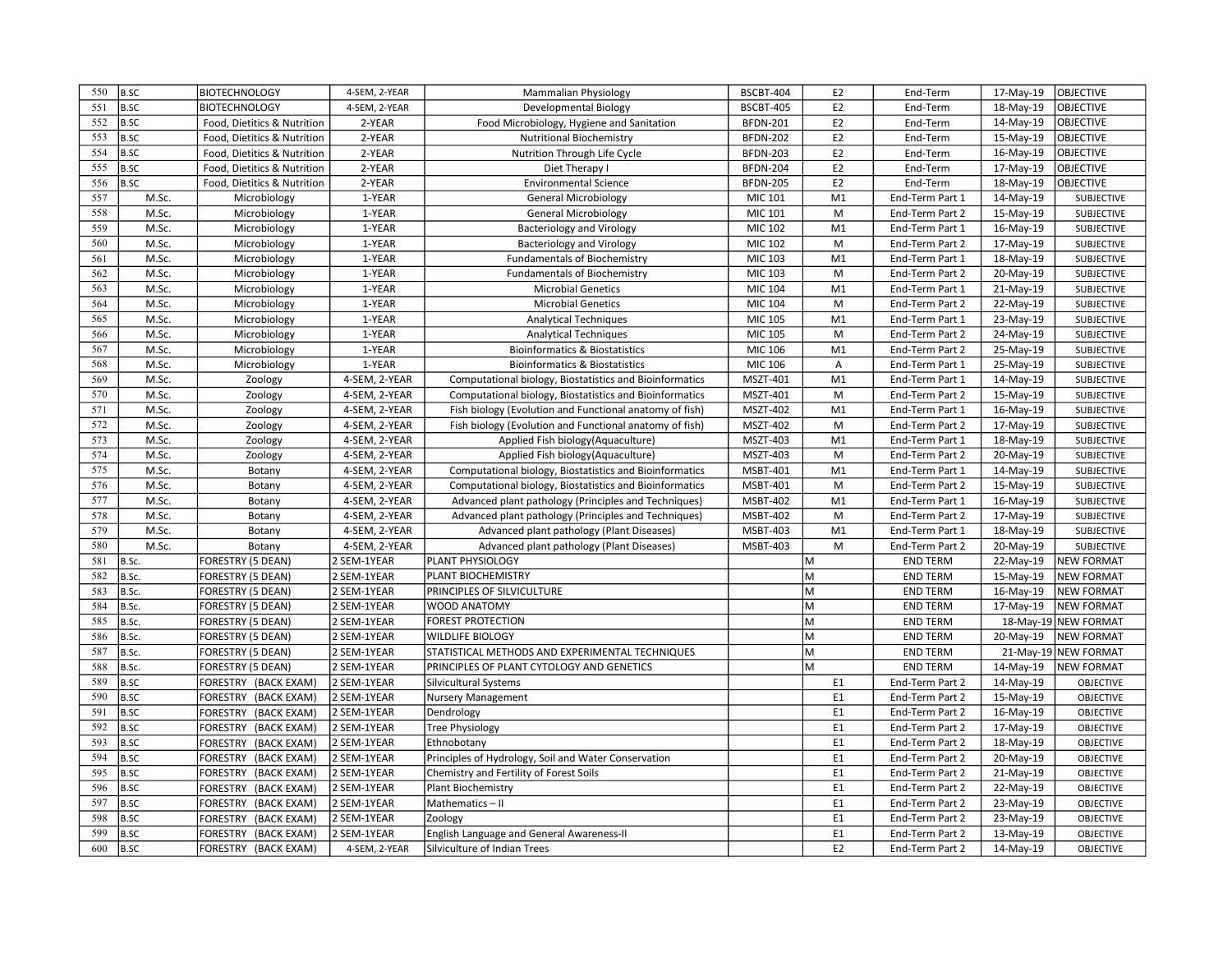| 601 | B.SC        | FORESTRY (BACK EXAM)              | 4-SEM, 2-YEAR | Livestock Management                                                  | E <sub>2</sub> | End-Term Part 2 | 15-May-19 | OBJECTIVE            |
|-----|-------------|-----------------------------------|---------------|-----------------------------------------------------------------------|----------------|-----------------|-----------|----------------------|
| 602 | <b>B.SC</b> | FORESTRY (BACK EXAM)              | 4-SEM, 2-YEAR | <b>Tree Seed Technology</b>                                           | E <sub>2</sub> | End-Term Part 2 | 16-May-19 | OBJECTIVE            |
| 603 | <b>B.SC</b> | FORESTRY (BACK EXAM)              | 4-SEM, 2-YEAR | Wildlife Management                                                   | E <sub>2</sub> | End-Term Part 2 | 17-May-19 | OBJECTIVE            |
| 604 | <b>B.SC</b> | FORESTRY (BACK EXAM)              | 4-SEM, 2-YEAR | Fundamentals of Wood Science and Technology                           | E <sub>2</sub> | End-Term Part 2 | 18-May-19 | OBJECTIVE            |
| 605 | <b>B.SC</b> | FORESTRY (BACK EXAM)              | 4-SEM, 2-YEAR | Rangeland Management                                                  | E <sub>2</sub> | End-Term Part 2 | 20-May-19 | OBJECTIVE            |
| 606 | <b>B.SC</b> | FORESTRY (BACK EXAM)              | 4-SEM, 2-YEAR | Forest Ecology, Biodiversity and Conservation                         | E <sub>2</sub> | End-Term Part 2 | 21-May-19 | OBJECTIVE            |
| 607 | <b>B.SC</b> | FORESTRY (BACK EXAM)              | 4-SEM, 2-YEAR | Principles of Forest Economics, Project Planning and Evaluation       | E <sub>2</sub> | End-Term Part 2 | 22-May-19 | <b>OBJECTIVE</b>     |
| 608 | <b>B.SC</b> | FORESTRY (BACK EXAM)              | 4-SEM, 2-YEAR | <b>Computer Application</b>                                           | E <sub>2</sub> | End-Term Part 2 | 23-May-19 | OBJECTIVE            |
| 609 | <b>B.SC</b> | FORESTRY (BACK EXAM)              | 4-SEM, 2-YEAR | English Language and General Awareness-IV                             | E <sub>2</sub> | End-Term Part 2 | 13-May-19 | <b>OBJECTIVE</b>     |
| 610 | <b>B.SC</b> | FORESTRY (BACK EXAM)              | 6-SEM, 3-YEAR | Forest Management, Policy and Legislation                             | M1             | End-Term Part 2 | 25-May-19 | <b>OBJECTIVE</b>     |
| 611 | <b>B.SC</b> | FORESTRY (BACK EXAM)              | 6-SEM, 3-YEAR | Principles and Methods of Tree Improvement                            | E <sub>2</sub> | End-Term Part 2 | 27-May-19 | <b>OBJECTIVE</b>     |
| 612 | <b>B.SC</b> | FORESTRY (BACK EXAM)              | 6-SEM, 3-YEAR | Wood Products and Utilization                                         | E <sub>2</sub> | End-Term Part 2 | 31-May-19 | <b>OBJECTIVE</b>     |
| 613 | <b>B.SC</b> | FORESTRY (BACK EXAM)              | 6-SEM, 3-YEAR | <b>Environmental Science</b>                                          | E <sub>2</sub> | End-Term Part 2 | 28-May-19 | OBJECTIVE            |
| 614 | <b>B.SC</b> | FORESTRY (BACK EXAM)              | 6-SEM, 3-YEAR | <b>Forest Pathology</b>                                               | M1             | End-Term Part 2 | 29-May-19 | OBJECTIVE            |
| 615 | <b>B.SC</b> | FORESTRY (BACK EXAM)              | 6-SEM, 3-YEAR | <b>Forest Nematology</b>                                              | E <sub>2</sub> | End-Term Part 2 | 30-May-19 | OBJECTIVE            |
| 616 | B.SC        | FORESTRY (BACK EXAM)              | 6-SEM, 3-YEAR | Principles of Weed Control                                            | M1             | End-Term Part 2 | 30-May-19 | OBJECTIVE            |
| 617 | B.SC        | FORESTRY (BACK EXAM)              | 6-SEM, 3-YEAR | Forest Machinery and Power                                            | E <sub>2</sub> | End-Term Part 2 | 29-May-19 | OBJECTIVE            |
| 618 | <b>B.SC</b> | FORESTRY (BACK EXAM)              | 6-SEM, 3-YEAR | <b>Forest Business Management</b>                                     | M1             | End-Term Part 2 | 31-May-19 | OBJECTIVE            |
| 619 | <b>B.SC</b> | FORESTRY (BACK EXAM)              | 6-SEM, 3-YEAR | English Language and General Awareness-VI                             | E1             | End-Term Part 2 | 24-May-19 | <b>OBJECTIVE</b>     |
| 620 | <b>B.SC</b> | FORESTRY (BACK EXAM)              | 6-SEM, 3-YEAR | Entrepreneurship Development                                          | M1             | End-Term Part 2 | 24-May-19 | OBJECTIVE            |
| 621 | B.Sc.       | <b>AGRICULTURE (5 Dean)</b>       | 2 SEM-1YEAR   | FUNDAMENTALS OF GENETICS                                              | M              | <b>END TERM</b> | 14-May-19 | <b>NEW FORMAT</b>    |
| 622 | B.Sc.       | <b>AGRICULTURE (5 Dean)</b>       | 2 SEM-1YEAR   | AGRICULTURAL MICROBIOLOGY                                             | M              | <b>END TERM</b> | 15-May-19 | <b>NEW FORMAT</b>    |
| 623 | B.Sc.       | <b>AGRICULTURE (5 Dean)</b>       | 2 SEM-1YEAR   | SOIL AND WATER CONSERVATION ENGINEERING                               | M              | <b>END TERM</b> | 16-May-19 | <b>NEW FORMAT</b>    |
| 624 | B.Sc.       | <b>AGRICULTURE (5 Dean)</b>       | 2 SEM-1YEAR   | FUNDAMENTALS OF CROP PHYSIOLGY                                        | M              | <b>END TERM</b> | 17-May-19 | <b>NEW FORMAT</b>    |
| 625 | B.Sc.       | AGRICULTURE (5 Dean)              | 2 SEM-1YEAR   | FUNDAMENTALS OF AGRICULTURE ECONOMIC                                  | M              | <b>END TERM</b> | 18-May-19 | <b>NEW FORMAT</b>    |
| 626 | B.Sc.       | <b>AGRICULTURE (5 Dean)</b>       | 2 SEM-1YEAR   | FUNDAMENTALS OF PLANT PATHOLOGY                                       | M              | <b>END TERM</b> | 20-May-19 | <b>NEW FORMAT</b>    |
| 627 | B.Sc.       | <b>AGRICULTURE (5 Dean)</b>       | 2 SEM-1YEAR   | FUNDAMENTALS OF ENTOMOLOGY                                            | M              | <b>END TERM</b> |           | 21-May-19 NEW FORMAT |
|     |             |                                   |               |                                                                       |                |                 |           |                      |
| 628 | B.Sc.       | <b>AGRICULTURE (5 Dean)</b>       | 2 SEM-1YEAR   | FUNDAMENTALS OF AGRICULTURAL EXTENSION EDUCATION                      | M              | <b>END TERM</b> |           | 22-May-19 NEW FORMAT |
| 629 | B.Sc.       | AGRICULTURE (5 Dean)              | 2 SEM-1YEAR   | COMMUNICATION SKILLS AND PERSONALITY DEVELOPMENT                      | Μ              | <b>END TERM</b> |           | 23-May-19 NEW FORMAT |
| 630 | <b>B.SC</b> | <b>AGRICULTURE (BACK</b><br>EXAM) | 2 SEM-1YEAR   | Irrigation and Water                                                  | E <sub>1</sub> | End-Term Part 2 | 14-May-19 | <b>OBJECTIVE</b>     |
| 631 | <b>B.SC</b> | <b>AGRICULTURE (BACK</b><br>EXAM) | 2 SEM-1YEAR   | Management Weed management                                            | E1             | End-Term Part 2 | 15-May-19 | <b>OBJECTIVE</b>     |
| 632 | <b>B.SC</b> | <b>AGRICULTURE (BACK</b><br>EXAM) | 2 SEM-1YEAR   | Agricultural Biochemistry                                             | E1             | End-Term Part 2 | 16-May-19 | <b>OBJECTIVE</b>     |
| 633 | <b>B.SC</b> | <b>AGRICULTURE (BACK</b><br>EXAM) | 2 SEM-1YEAR   | Principles of Agricultural Economics                                  | E1             | End-Term Part 2 | 17-May-19 | <b>OBJECTIVE</b>     |
| 634 | <b>B.SC</b> | <b>AGRICULTURE (BACK</b><br>EXAM) | 2 SEM-1YEAR   | Insect Ecology and Integrated Pest Management<br>including Beneficial | E1             | End-Term Part 2 | 18-May-19 | <b>OBJECTIVE</b>     |
| 635 | <b>B.SC</b> | <b>AGRICULTURE (BACK</b><br>EXAM) | 2 SEM-1YEAR   | Sociology and Psychology as applied to Agricultural<br>Extension      | E1             | End-Term Part 2 | 20-May-19 | <b>OBJECTIVE</b>     |
| 636 | <b>B.SC</b> | <b>AGRICULTURE (BACK</b><br>EXAM) | 2 SEM-1YEAR   | Farm Power and Machinery                                              | E1             | End-Term Part 2 | 21-May-19 | <b>OBJECTIVE</b>     |
| 637 | B.SC        | <b>AGRICULTURE (BACK</b><br>EXAM) | 2 SEM-1YEAR   | <b>Plantation crops</b>                                               | E1             | End-Term Part 2 | 22-May-19 | <b>OBJECTIVE</b>     |
| 638 | B.SC        | <b>AGRICULTURE (BACK</b><br>EXAM) | 2 SEM-1YEAR   | <b>Basic Statistics</b>                                               | E1             | End-Term Part 2 | 23-May-19 | <b>OBJECTIVE</b>     |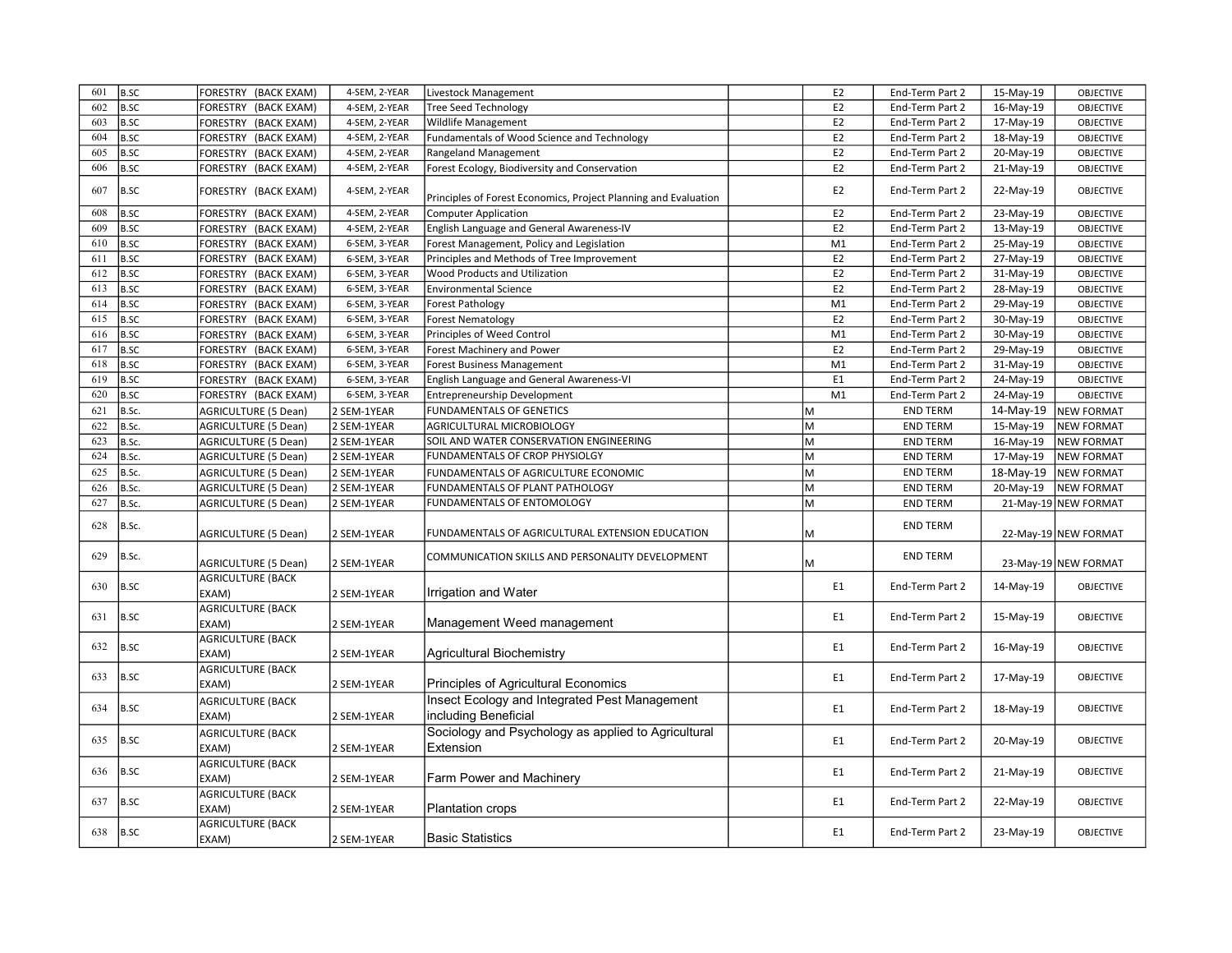| 639 | B.SC        | <b>AGRICULTURE (BACK</b><br>EXAM) | 2 SEM-1YEAR   | English Language and General Awareness-II                                                                | E1             | End-Term Part 2 | 13-May-19 | <b>OBJECTIVE</b> |
|-----|-------------|-----------------------------------|---------------|----------------------------------------------------------------------------------------------------------|----------------|-----------------|-----------|------------------|
| 640 | B.SC        | <b>AGRICULTURE (BACK</b><br>EXAM) | 4-SEM, 2-YEAR | Field crops II                                                                                           | E <sub>2</sub> | End-Term Part 2 | 14-May-19 | <b>OBJECTIVE</b> |
| 641 | B.SC        | <b>AGRICULTURE (BACK</b><br>EXAM) | 4-SEM, 2-YEAR | Crop Physiology                                                                                          | E <sub>2</sub> | End-Term Part 2 | 15-May-19 | <b>OBJECTIVE</b> |
| 642 | B.SC        | <b>AGRICULTURE (BACK</b><br>EXAM) | 4-SEM, 2-YEAR | Fertilizers and Agro-chemicals                                                                           | E <sub>2</sub> | End-Term Part 2 | 16-May-19 | <b>OBJECTIVE</b> |
| 643 | B.SC        | <b>AGRICULTURE (BACK</b><br>EXAM) | 4-SEM, 2-YEAR | Pests of crops and stored Grain and their<br>Management                                                  | E <sub>2</sub> | End-Term Part 2 | 17-May-19 | <b>OBJECTIVE</b> |
| 644 | B.SC        | <b>AGRICULTURE (BACK</b><br>EXAM) | 4-SEM, 2-YEAR | Production Economics and Farm                                                                            | E <sub>2</sub> | End-Term Part 2 | 18-May-19 | <b>OBJECTIVE</b> |
| 645 | B.SC        | <b>AGRICULTURE (BACK</b><br>EXAM) | 4-SEM, 2-YEAR | Management Vegetable Crops                                                                               | E <sub>2</sub> | End-Term Part 2 | 20-May-19 | <b>OBJECTIVE</b> |
| 646 | B.SC        | <b>AGRICULTURE (BACK</b><br>EXAM) | 4-SEM, 2-YEAR | Principles of Plant Biotechnology, Bio-safety Rules<br>and Intellectual Property Rights                  | E <sub>2</sub> | End-Term Part 2 | 21-May-19 | <b>OBJECTIVE</b> |
| 647 | B.SC        | <b>AGRICULTURE (BACK</b><br>EXAM) | 4-SEM, 2-YEAR | <b>Food and Nutrition</b>                                                                                | E <sub>2</sub> | End-Term Part 2 | 22-May-19 | <b>OBJECTIVE</b> |
| 648 | B.SC        | <b>AGRICULTURE (BACK</b><br>EXAM) | 4-SEM, 2-YEAR | English Language and General Awareness-IV                                                                | E <sub>2</sub> | End-Term Part 2 | 13-May-19 | <b>OBJECTIVE</b> |
| 649 | B.SC        | <b>AGRICULTURE (BACK</b><br>EXAM) | 6-SEM, 3-YEAR | Sustainable agriculture and Organic farming                                                              | E1             | End-Term Part 2 | 25-May-19 | <b>OBJECTIVE</b> |
| 650 | B.SC        | <b>AGRICULTURE (BACK</b><br>EXAM) | 6-SEM, 3-YEAR | <b>Environmental Science</b>                                                                             | E <sub>2</sub> | End-Term Part 2 | 25-May-19 | <b>OBJECTIVE</b> |
| 651 | B.SC        | <b>AGRICULTURE (BACK</b><br>EXAM) | 6-SEM, 3-YEAR | Principles of Seed Technology                                                                            | E1             | End-Term Part 2 | 27-May-19 | <b>OBJECTIVE</b> |
| 652 | B.SC        | <b>AGRICULTURE (BACK</b><br>EXAM) | 6-SEM, 3-YEAR | Plant Parasitic Nematodes, other non insect pests<br>and their management                                | E <sub>2</sub> | End-Term Part 2 | 27-May-19 | <b>OBJECTIVE</b> |
| 653 | B.SC        | <b>AGRICULTURE (BACK</b><br>EXAM) | 6-SEM, 3-YEAR | Fundamentals of Agri-Business Management<br>(including Product Development, Appraisal and<br>Monitoring) | E1             | End-Term Part 2 | 28-May-19 | <b>OBJECTIVE</b> |
| 654 | B.SC        | <b>AGRICULTURE (BACK</b><br>EXAM) | 6-SEM, 3-YEAR | Renewable Energy                                                                                         | E2             | End-Term Part 2 | 28-May-19 | <b>OBJECTIVE</b> |
| 655 | B.SC        | <b>AGRICULTURE (BACK</b><br>EXAM) | 6-SEM, 3-YEAR | Diseases of Horticultural Crops and their<br>management                                                  | E1             | End-Term Part 2 | 29-May-19 | <b>OBJECTIVE</b> |
| 656 | B.SC        | <b>AGRICULTURE (BACK</b><br>EXAM) | 6-SEM, 3-YEAR | Spices and Medicinal plants                                                                              | E <sub>2</sub> | End-Term Part 2 | 29-May-19 | <b>OBJECTIVE</b> |
| 657 | B.SC        | <b>AGRICULTURE (BACK</b><br>EXAM) | 6-SEM, 3-YEAR | Post-Harvest Management and Processing of<br>horticultural crop                                          | E1             | End-Term Part 2 | 30-May-19 | <b>OBJECTIVE</b> |
| 658 | B.SC        | <b>AGRICULTURE (BACK</b><br>EXAM) | 6-SEM, 3-YEAR | Entrepreneurship Development and Extension<br>Management                                                 | E <sub>2</sub> | End-Term Part 2 | 30-May-19 | <b>OBJECTIVE</b> |
| 659 | B.SC        | <b>AGRICULTURE (BACK</b><br>EXAM) | 6-SEM, 3-YEAR | Design and Analysis of Experiments                                                                       | E2             | End-Term Part 2 | 24-May-19 | <b>OBJECTIVE</b> |
| 660 | B.SC        | <b>AGRICULTURE (BACK</b><br>EXAM) | 6-SEM, 3-YEAR | English Language and General Awareness-VI                                                                | E1             | End-Term Part 2 | 24-May-19 | <b>OBJECTIVE</b> |
| 661 | <b>B.SC</b> | <b>PMCS</b>                       | 4-SEM, 2-YEAR | <b>REAL ANALYSIS</b>                                                                                     | E <sub>2</sub> | <b>END TERM</b> | 14-May-19 | <b>OBJECTIVE</b> |
| 662 | <b>B.SC</b> | <b>PMCS</b>                       | 4-SEM, 2-YEAR | ANALYTICAL GEOMETRY                                                                                      | E <sub>2</sub> | <b>END TERM</b> | 15-May-19 | OBJECTIVE        |
| 663 | <b>B.SC</b> | <b>PMCS</b>                       | 4-SEM, 2-YEAR | Design AND ANALYSIS OF algorithms                                                                        | E <sub>2</sub> | <b>END TERM</b> | 16-May-19 | OBJECTIVE        |
| 664 | <b>B.SC</b> | <b>PMCS</b>                       | 4-SEM, 2-YEAR | Data Communication and Networking                                                                        | E <sub>2</sub> | <b>END TERM</b> | 17-May-19 | OBJECTIVE        |
| 665 | <b>B.SC</b> | <b>PMCS</b>                       | 4-SEM, 2-YEAR | wave and optics                                                                                          | E2             | <b>END TERM</b> | 18-May-19 | OBJECTIVE        |